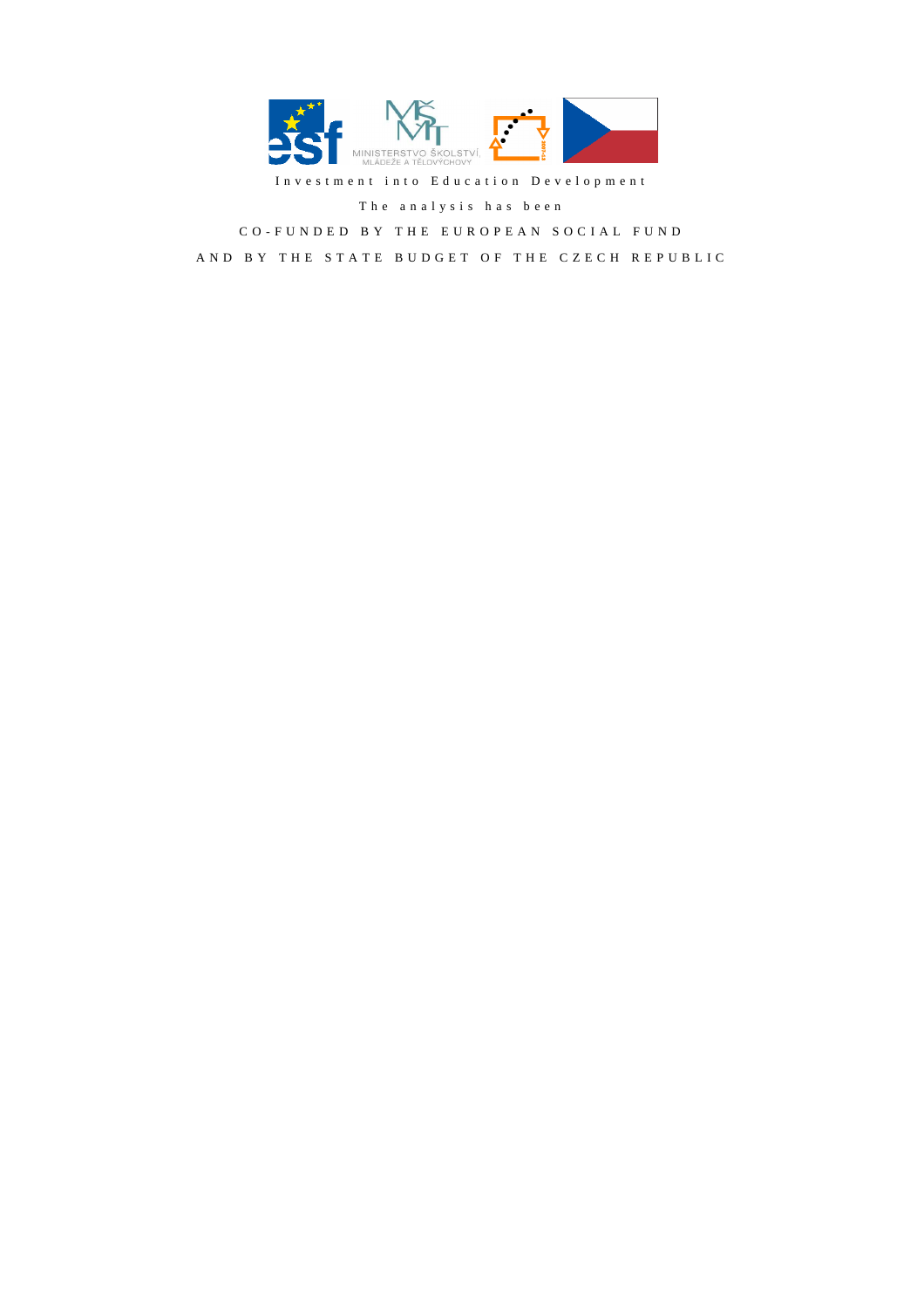The leader of the research team is GAC spol. s r. o., with its registered office at Zelená 4, Post Code 160 00, incorporated in the Commercial Register at the Municipal Court in Prague, Section C, entry 95311, Company ID no.: 27087581, Tax ID no.: CZ27087581.

The contracting authority of the research project called "Sociological research aimed at the analysis of the *image and causes of segregation of children, pupils and young people from the socially and culturally disadvantaging environment"* is the Ministry of Education, Youth and Sports of the Czech Republic, Karmelitská 7, Post Code 118 12 Prague 1.



Investment into education development

The analysis has been

CO-FUNDED BY THE EUROPEAN SOCIAL FUND AND BY THE STATE BUDGET OF THE CZECH REPUBLIC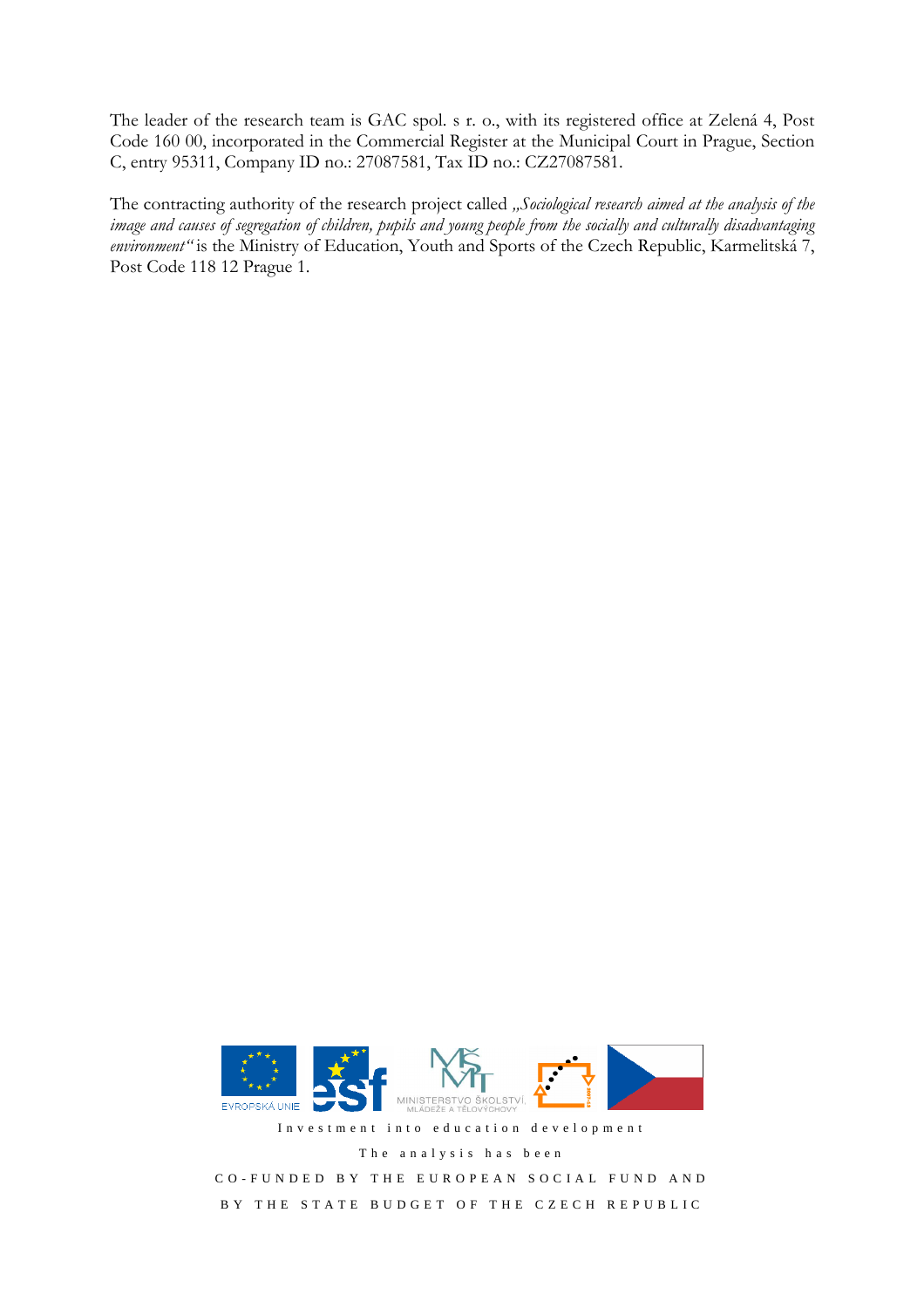| 4.1 The likelihood of survival in the original class of mainstream elementary school 22      |  |
|----------------------------------------------------------------------------------------------|--|
|                                                                                              |  |
|                                                                                              |  |
|                                                                                              |  |
|                                                                                              |  |
|                                                                                              |  |
| 4.7 Commencement of the first grade and the efficiency of selected integration instruments33 |  |
|                                                                                              |  |
|                                                                                              |  |
|                                                                                              |  |
|                                                                                              |  |
|                                                                                              |  |
|                                                                                              |  |
|                                                                                              |  |
|                                                                                              |  |
|                                                                                              |  |
|                                                                                              |  |
|                                                                                              |  |
|                                                                                              |  |
|                                                                                              |  |
|                                                                                              |  |
|                                                                                              |  |
|                                                                                              |  |
|                                                                                              |  |
|                                                                                              |  |
|                                                                                              |  |
|                                                                                              |  |
|                                                                                              |  |
|                                                                                              |  |
|                                                                                              |  |
|                                                                                              |  |
|                                                                                              |  |
|                                                                                              |  |
|                                                                                              |  |
|                                                                                              |  |
|                                                                                              |  |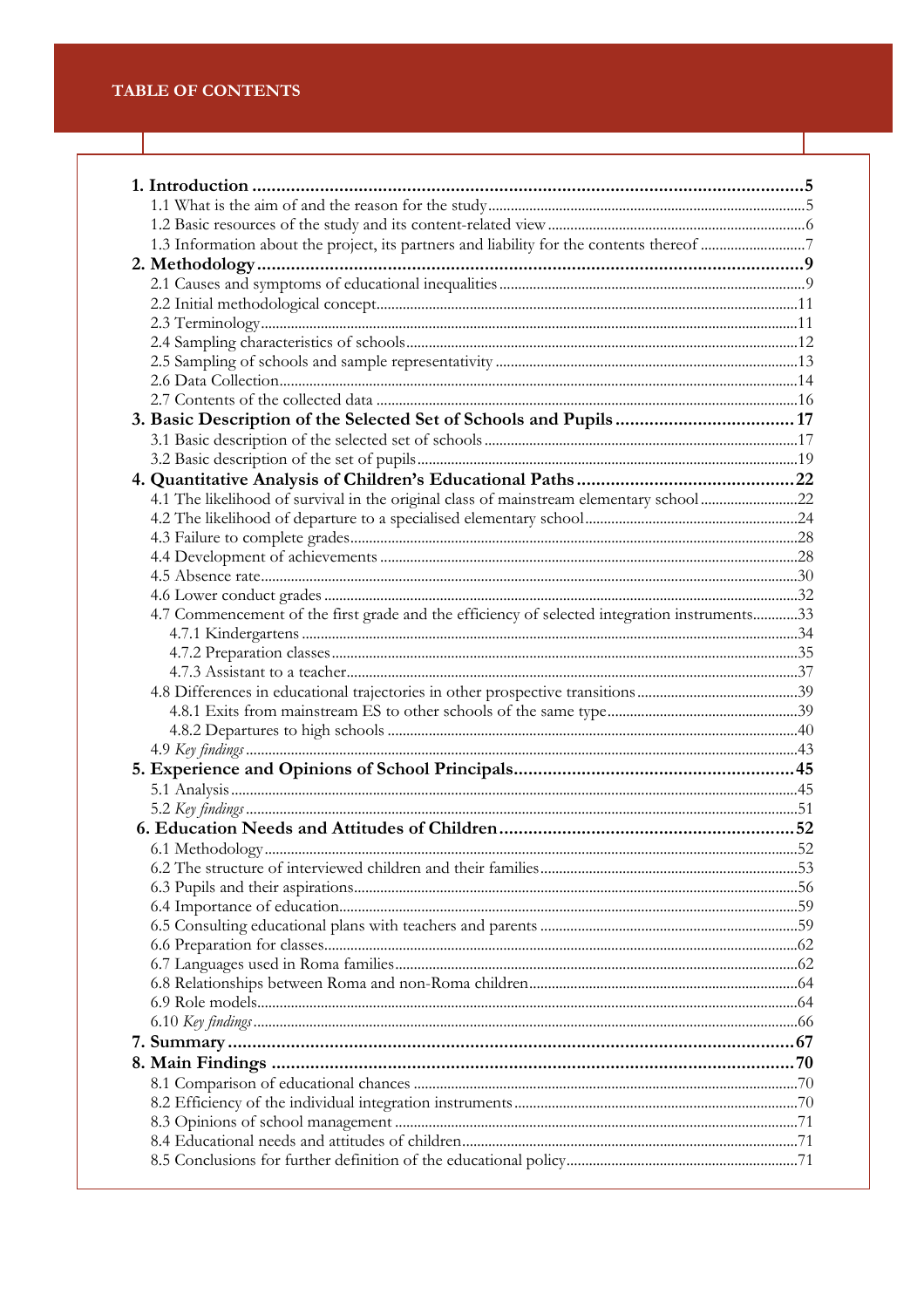# **List of abbreviations**

| <b>ATTS</b>   | Advanced training of the teaching staff                                                        |
|---------------|------------------------------------------------------------------------------------------------|
| СE            | compulsory education                                                                           |
| <b>EPCC</b>   | Educational and psychological counselling centre                                               |
| <b>FCSD</b>   | The Foundation of the Civil Society Development                                                |
| <b>FEPES</b>  | Framework educational program for elementary schooling                                         |
| <b>FEPSES</b> | Framework educational program for a specialised elementary school                              |
| HS            | High school                                                                                    |
| <b>MES</b>    | Mainstream elementary school                                                                   |
| <b>MEYS</b>   | The Ministry of Education, Youth and Sports                                                    |
| <b>MLSA</b>   | The Ministry of Labour and Social Affairs                                                      |
| NGO           | Non-government non-profit organisation                                                         |
| <b>OCH</b>    | Other children                                                                                 |
| <b>RCH</b>    | Roma children                                                                                  |
| <b>SES</b>    | Specialised elementary school                                                                  |
| <b>SFEPES</b> | Framework educational program for elementary schooling of pupils with minor<br>mental disorder |
| <b>SPC</b>    | Special pedagogical centre                                                                     |
| SY            | School year                                                                                    |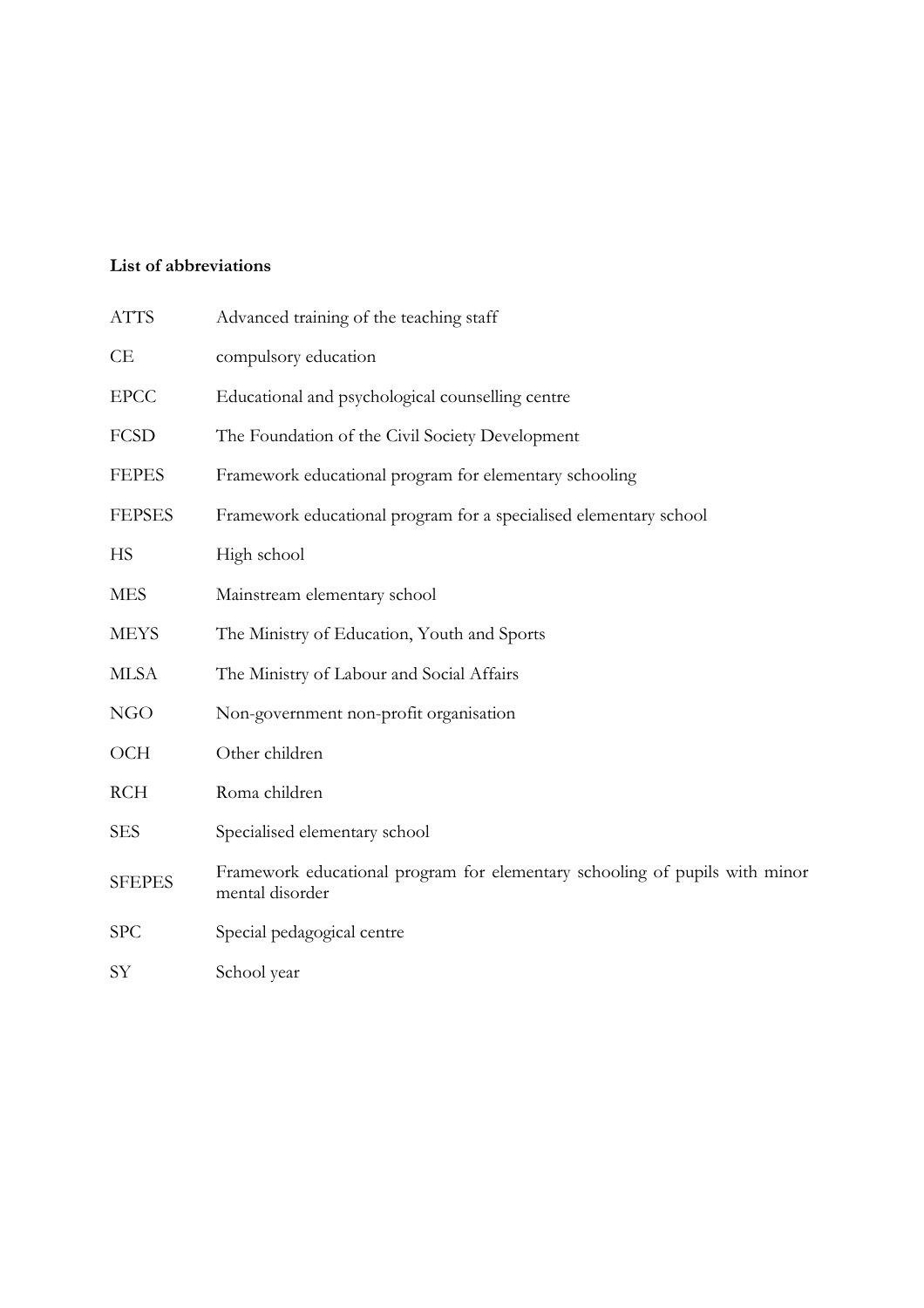#### **1.1 What is the aim of and the reason for the study**

The study submitted herein represents an output of the public tender called *"Sociological research aimed at the analysis of the form and causes of the segregation of children, pupils and young people from a socially and culturally disadvantaging environment"* commissioned by the Ministry of Education, Youth and Sports of the Czech Republic in 2008. The aim of the study is to present a comprehensive depiction of educational trajectories and chances of Roma pupils descending from the socially disadvantaging environment who attend various types of elementary schools by means of a comparison with the trajectories and chances of their peers who attend the same schools.

Final report of the research project **SOCIOLOGICAL RESEARCH AIMED AT THE ANALYSIS OF THE** 

Given its focus on the educational paths and chances of Roma children (compared to their non-Roma peers), the research fills in a significant gap in understanding the course and some of the causes of the educational retardation of a considerable part of Roma population that is either socially excluded or faces a threat of social exclusion. The analysis of the data provides information on deeper and longer-term mechanisms of social exclusion of many Roma male and female pupils, including the inter-generational transfer of the cumulative load. The study thus represents another significant step in the analysis of the current situation in the area which has not yet been either mapped or statistically analyzed.

The analysis of the educational paths and chances of children enables to define the substantiated hypothesis concerning the options and methods which could help to change the current unfavourable situation by increasing the educational chances of these children and thus increasing their chances to succeed in the job market and to join the economic and social life of the Czech society.

The lack of education is one of the main factors in the background of the formation and inter-generational transfer of social exclusion of Roma people. Therefore, supporting education in the generation of their children is a prerequisite for the change of the never-ending result of which would be the improving outlook of an ever-growing group of people and growth of their upward educational mobility.

The majority of Czech population considers education the very key and long-term instrument assisting in overcoming the marginalization of socially excluded Roma males and females within the trans-generational dimension.<sup>1</sup> The education and the system of schooling represent the very instruments which bears the greatest expectations in the Czech society in respect of an overturn of the unfavourable development and an improvement of the position of the excluded "Roma communities" through the integration policy of the state in the long-term horizon.<sup>2</sup>

The decision of the Ministry of Education, Youth and Sports of the Czech Republic to analyze the educational trajectories and chances of children from the socially disadvantaging environment of Roma neighbourhoods represents another significant step to such a level of understanding, which allows to provide a competent definition of adequate policies and practical utilization of the efficient tools of change of the educational chances as well as an improvement of the educational outlook of Roma pupils. Less than three years after the completion of a map of socially excluded Roma neighbourhoods, which was initiated by the Ministry of Labour and Social Affairs of the Czech Republic, both the professional and general public now receives an

 $\overline{a}$ 

<sup>&</sup>lt;sup>1</sup> 65 percent of the adult Czech population sees the chance for a change and integration of Roma males and females into the Czech society in the generation of their children. Source: *Klíč k posílení integrační politiky obcí*, Otevřená společnost, GAC, Praha 2008, s. 26 [*The Key to Strengthen the Integration Policy, Open Society, page 26*].

<sup>2</sup> Ibidem pages 41, 50.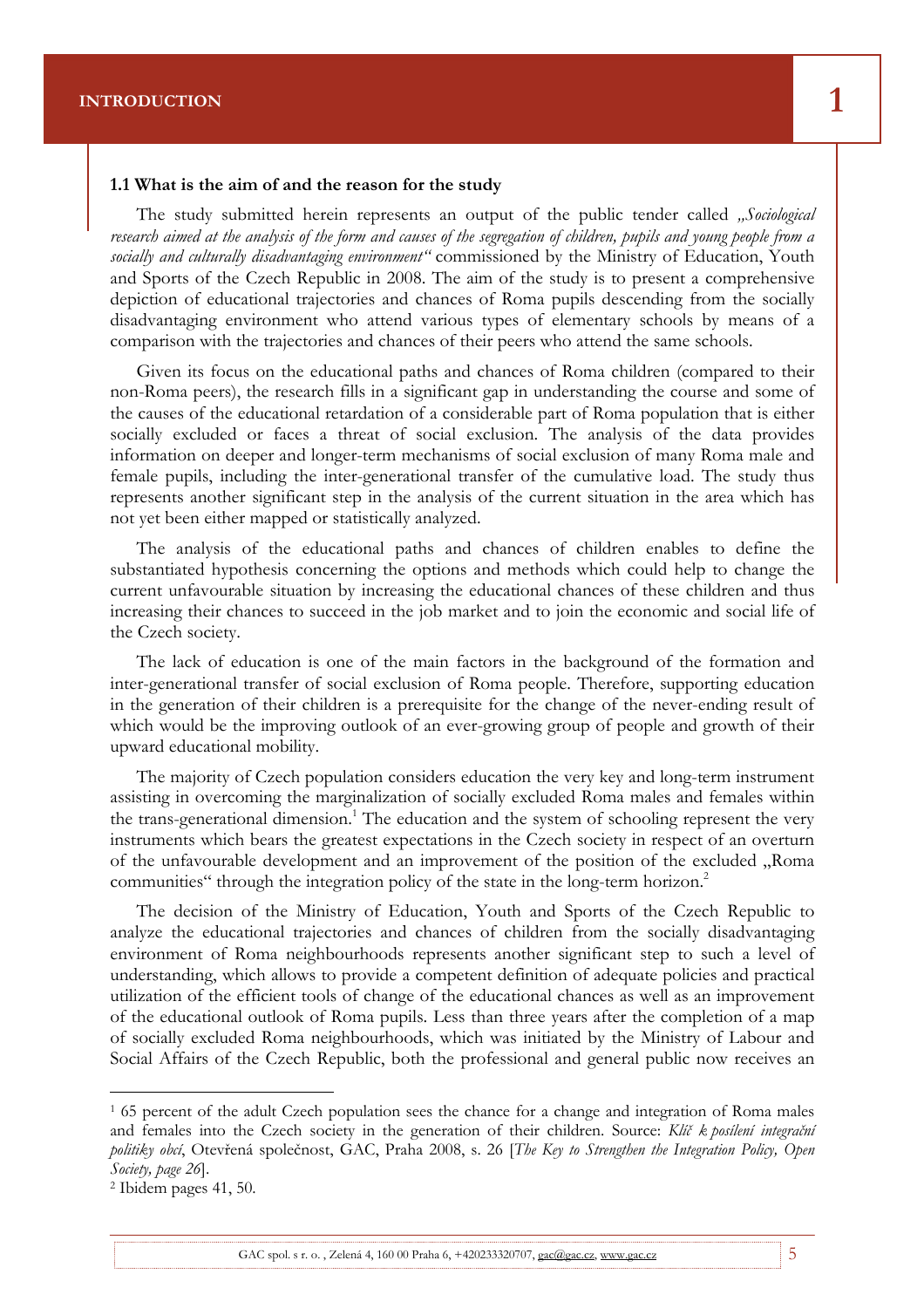

 $\overline{a}$ 

Final report of the research project **SOCIOLOGICAL RESEARCH AIMED AT THE ANALYSIS OF THE FORM AND CAUSES OF THE SEGREGATION OF CHILDREN, PUPILS AND YOUNG PEOPLE FROM THE SOCIALLY AND CULTURALLY DISADVANTAGING ENVIRONMENT**

analysis of the results of which clearly support the expectations associated with the education and schooling system.

Since this extensive and representative study is the first of its kind in the Czech Republic, we consider it necessary to focus not only on the main findings but also on a detailed interpretation of the research it s methodology and individual outputs while showing their strengths and weaknesses in order to provide the professional and responsible public, in particular, with an opportunity to continue working with the results and to deepen or review the results with a critical approach in methodology.

### **1.2 Basic resources of the study and its content-related view**

The situation and work of the schools operating in the vicinity of socially excluded Roma neighbourhoods is very differentiated and variable, not just in respect of the existence of the various types of schools<sup>3</sup> (mainstream elementary schools, other special elementary schools), composition of the pupils, methods of teachers 'work and the support of the school administration surroundings. There is a lot of variance among pupils in terms of their school performance and family background.

Until recently there has been literally no information available regarding the educational paths and chances of Roma children; given their rather low level of success in entering and completing high schools, reaching higher education and succeeding in the job market, there is a prevailing perception of even a uniform failure of Roma boys and girls in schools and in their grades earned in profile subjects.

It is only the data and statistical view of the representative set of schools and rather large groups of children compared that shows an extensive variance of the school life and training practice and, last but not least, also the variance in effort of both parents and children, starting with a great effort down to ultimate passivity. There is a rather differentiated picture of the educational paths of children as well as the school activities existing on the level of elementary schools. This variety gets largely stuck in the bottleneck after the completion of or already in the course of the elementary school. Many children independently on their school performance copy the life path of their unemployed parents or siblings. And there is the main argument as to why to start with the situation in the elementary schools and describe and analyze the distinguishable inequalities occurring therein.

Compared to the understanding of educational inequalities, their main causes and essential circumstances in various social groups in the majority population, the comparative analysis of the chances and inequalities in Roma children is just at the beginning. Therefore, we consider it necessary to make sure that the research does not remain the only one of its kind. Its aim is not just a mere dissipation of the so-called "information darkness", which has been so far surrounding the topic of educational chances and inequalities between Roma and non-Roma

<sup>&</sup>lt;sup>3</sup> In the first half of 2009, the Ministry of Education, Youth and Sports (hereinafter the "MEYS") in cooperation with the Institute for Information on Education performed a survey in order to map the numbers of pupils being educated according to various educational programmes in elementary schools. The children attending elementary schools are currently educated according to the so-called framework educational programmes. In general, the teaching follows the so-called Framework Educational Programme for Elementary Schooling and the Basic, General or National School *(hereinafter simply referred to as FEP ES)*. The children with specific educational needs, which have been diagnosed with minor mental disorders, follow the curriculum under the Framework Educational Programme for Elementary Schooling of Children with Minor Mental Disorder or "Specialised School Programme" *(hereinafter referred to as FEP SS MMD)* – this programme is applicable to pupils attending regular classes as well as to children attending specialized classes in regular elementary schools or to children in practical schools (a type of specialized school, which does not have an equivalent in the UK or the US educational system; it used to be referred to as the "special school with programmes for mentally handicapped children").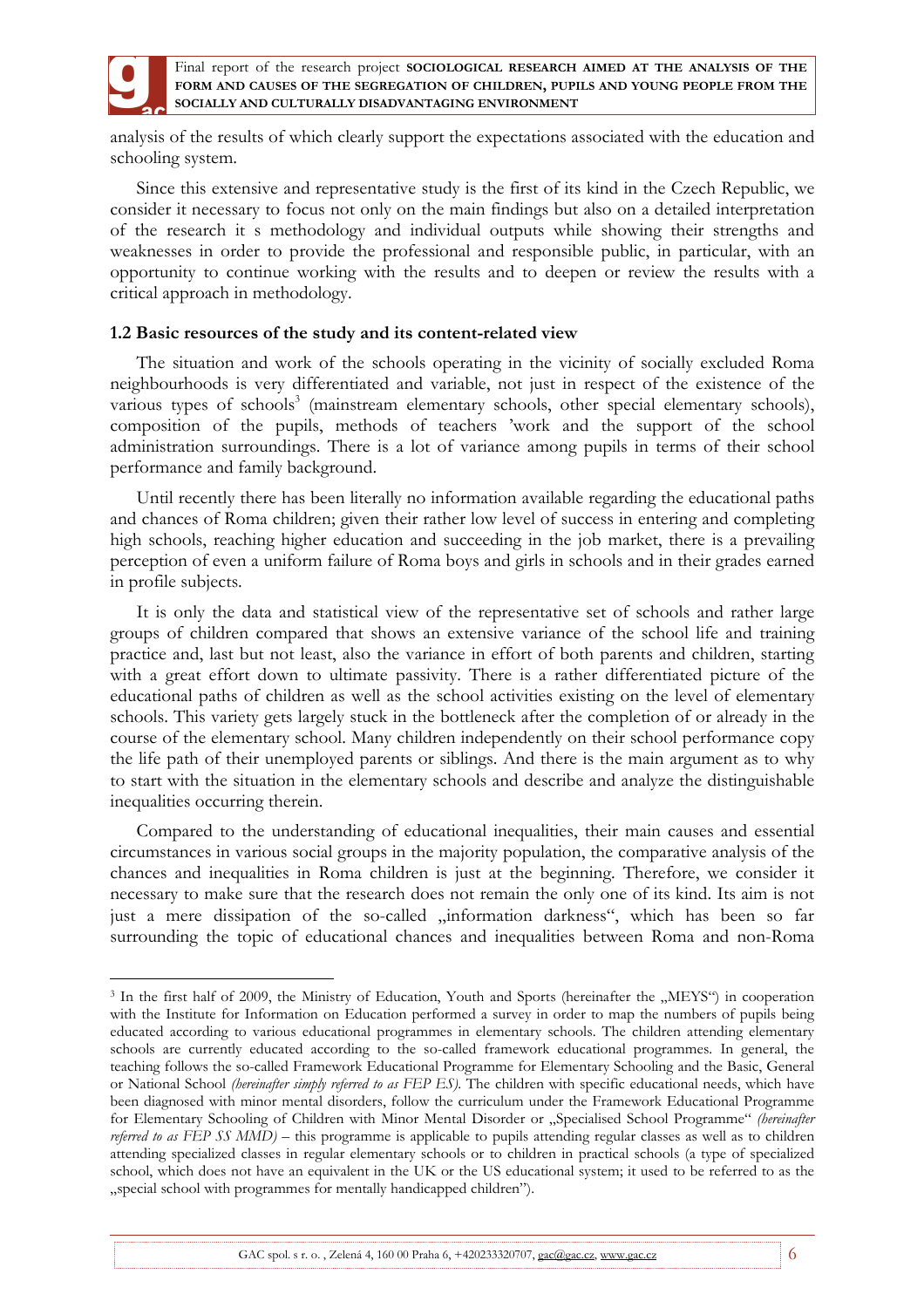

children, but, above all, laying the minimum knowledge which could enable the Ministry of Education to define the necessary changes and compensatory instruments. It must be stressed that many of the monitored elementary schools attended by Roma children from the socially disadvantaging environment do use various tools and have already gained more or less experience with the results, positives and shortcomings. Therefore, we do not start from scratch, which is also important.

In this analysis, we focus on several topics:

- 1. Description and analysis of the basic features of selected schools, which serves as a fundamental instrument for the representative analysis of the set of elementary schools operating in the vicinity of the excluded neighbourhoods in terms of the type of school, composition of classes and the development of entries and departures (mobility) of pupils;
- 2. Basic characteristics of the educational paths of the pupils identified by their school grades earned in the junior and senior levels of the elementary school;
- 3. Information the teachers obtain about the pupils, their performance, background, activity and cooperation of their parents with the school;
- 4. Teachers' opinions on the education of Roma children;
- 5. Opinions of Roma boys and girls regarding the role of education, their professional and other pretentions and occupation patterns in comparison with their non-Roma peers;
- 6. Basic available extracurricular supporting educational programmes, mainly the activity of non-profit organizations the children have available in the school's neighbourhood.

The backbone of the study is represented by the outputs of the analysis focused on a set of schools and a set of both male and female pupils, their school performance, school attendance and mobility among various types of schools. In these particular areas, the study brings the findings and observations which may be defined as statistically representative (see the details in the chapter on methodology set forth), whereas the other areas may be considered as being rather probed.

The most important formal and methodological objective of the project was to overcome the thus-far prevailing assumption that the inequality and differences in options cannot be studied given the difficulties in differentiation and identification of pupils as being Roma and non-Roma. The study proves that this particular barrier can be overcome and resolved based on a solid methodological (standardized) basis, which is supported by definitions and is empirically verifiable. The respective information also forms an integral part of the methodological interpretation.

## **1.3 Information about the project, its partners and liability for the contents thereof**

The research and the analysis of the outputs may represent an important instrument for the purpose of seeking integration strategies. This is also one of the reasons why the project was elaborated within the relatively short period between September 2008 and January 2009.

The research team was amended and extended by the experts who would continuously and critically monitor the course of the project to provide comments, as well as by the support and cooperation of managers of the selected schools and their colleague teachers who would process the data and information and provided qualitative assessment. Without their synergy, the analysis,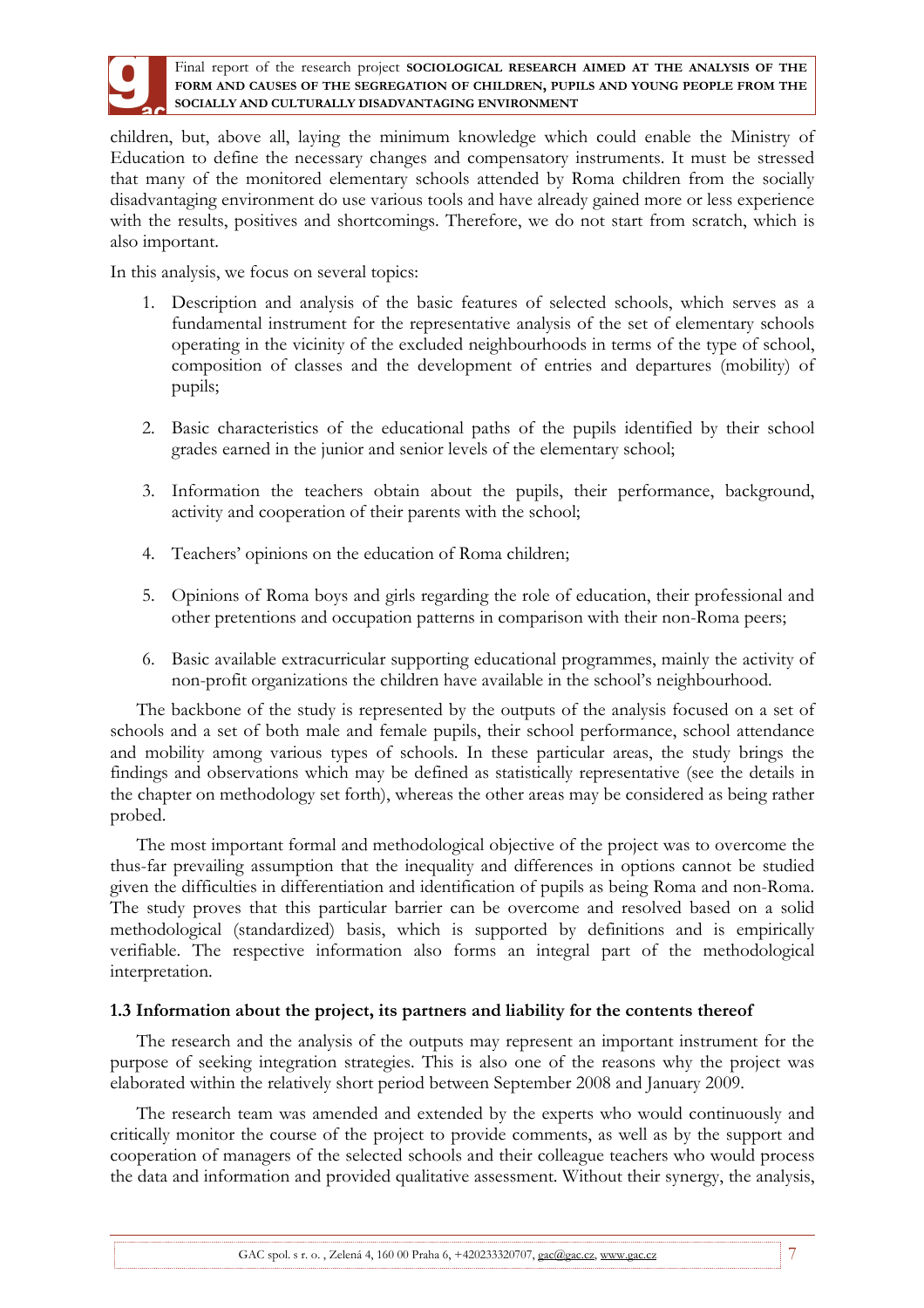

data inputs and analytical outputs could not come into existence. The entirely positive, professional and superior cooperation of the teachers and schools' management in the project in the stage of collecting the data brings one of the key observations, i.e. that the Czech elementary education system shows the qualification prerequisites for starting the integration programmes. These prerequisites and experience of course differ under the circumstances of the given school as well as by the experience, view and approach of the teachers. We believe that the study will be just a mere evidence of the fact that the selected schools and their teachers participating therein did not waste their time and work in vain. The research team thus feels the need to thank them all for their effort.

The last note addresses the contracting authority, i.e. the Ministry of Education, Youth and Sports of the Czech Republic, which formally monitored the course of the analysis and supported its outputs; however, in no stage whatsoever did it show any tendency to influence the research, analysis or the interpretation of the outputs. We do appreciate the confidence and feel obliged to explicitly declare that it is the research team who bears the exclusive liability for the study, its resources, analysis, structure and sorting of the outputs, their interpretation and wording including the conclusion arising there from.

Dated in Prague on 28 January 2009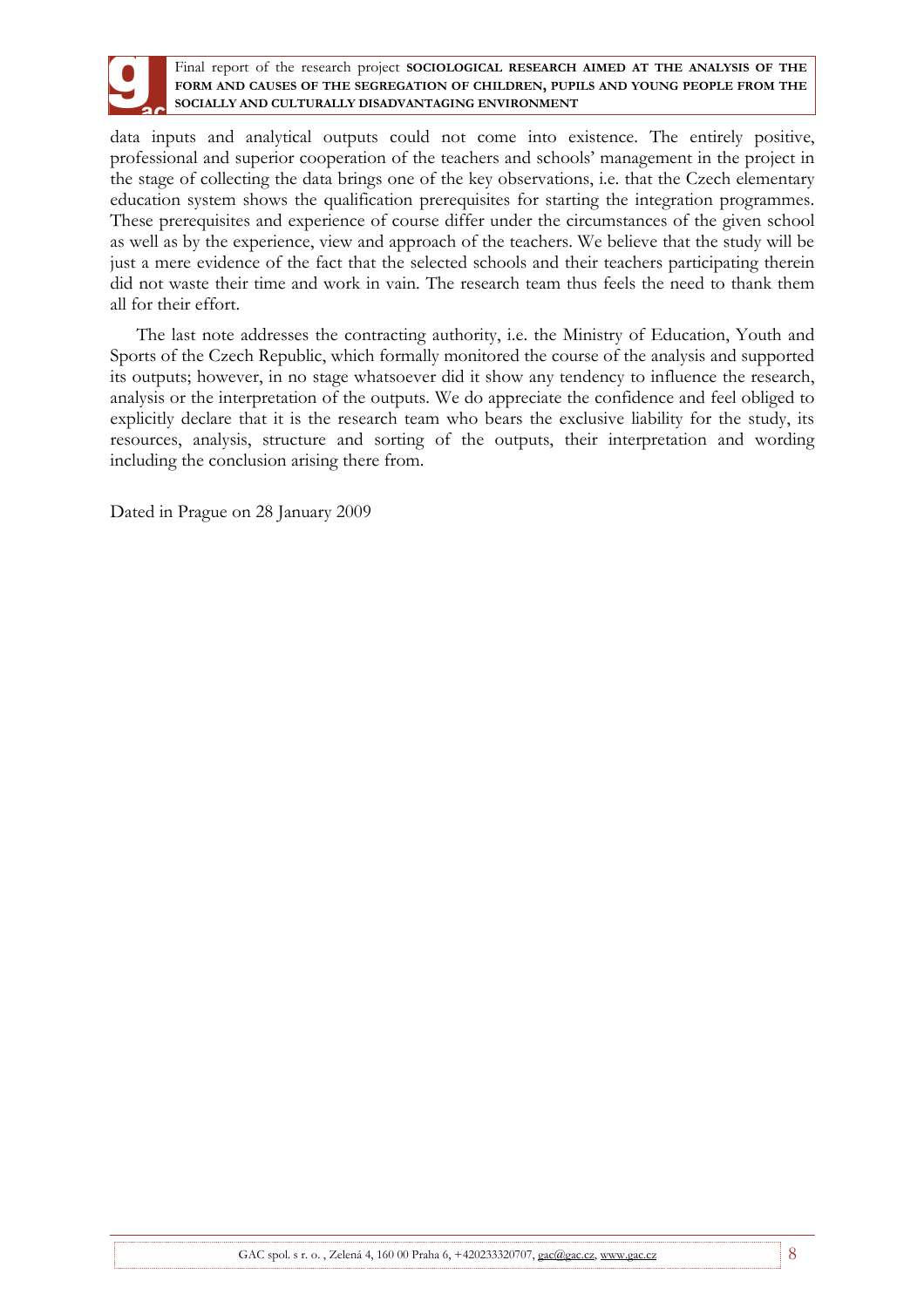$\overline{a}$ 

### **2.1 Causes and symptoms of educational inequalities**

The roots of the educational inequalities may be divided into two basic areas. The causes are to be found both **in the families and their climate** as well as **in the school as an institution**: the school performance of children thus reflects the environment in which they grow/are growing, what kind of standards existed/are existing (material background, position of the role of education on the value ladder, social and symbolic capital) as well as the approach of the school as an institution towards the children (or the educational system as such), the issue as to whether or not the school appropriately manages, supports and develops the heterogeneity of the pupils' attitudes and needs (the school as an institution may strengthen or weaken the handicaps the children bring along from their families). Since the educational inequalities are nowadays especially strong determinant for the social and economic inequalities in the society, there are extensive literature resources and a great number of research analyses available in order to analyze the causes of educational disparities and inequality of educational chances. Therefore, we are focusing only on a brief description of the potential determinants; we take them into account and deal with them in terms of their prospective interception in our data and analysis. For deeper theoretical insight, we refer to the respective literature.<sup>4</sup>

Final report of the research project **SOCIOLOGICAL RESEARCH AIMED AT THE ANALYSIS OF THE FORM AND CAUSES OF THE SEGREGATION OF CHILDREN, PUPILS AND YOUNG PEOPLE FROM THE** 

We deem the following to be the **main mechanisms of the educational disparities on the part of an individual** (or family, respectively):

- ◙ *Less developed cultural potential* where the child (compared to others) in the family less often encounters the necessary cultural competence, which is anticipated and requested from children by the school in the area of general cultural outlook, knowledge, capacity to pass a judgement and to distinguish the values and instruments: from the conceptual equipment up to the existence of home library, culture experience etc.;
- ◙ *Less stimulating environment in terms of language*. Insufficiently stimulating language environment relates to the cultural family capital. It is demonstrated by the scope of the vocabulary used, diversity of language and the use of abstract terms. The socially excluded Roma families also demonstrate the existence of Roma-Czech ethnolect (a mixture of Czech and Roma language), which obviously inhibits the language capacity of Roma children upon entry to school as well as in managing the curriculum and the very exposure at school in which the language and mastering both verbal and written form thereof represents the fundamental learning instrument;
- ◙ *Low family support*. Socially excluded families largely attach less importance to education; they do not encourage children to do homework, they do not identify critical issues in school attendance and, last but not least, they obviously do not encourage the children to aspire to achieve a higher educational and social status than the parents have themselves;

<sup>&</sup>lt;sup>4</sup>, The authors placed on the left understand school selection as the reason, something that causes that the children from lower social classes end up with the same social status as their parents. On the other hand, the authors placed on the right view the school selection as a consequence of disparities which existed before the child entered school," says social scientist Tomáš Katřnák. In his opinion, in the imaginary center between the two fields stands the classicus of the reproduction in education studies, French social scientist Pierre Bourdieu, who on one part describes the structural requirements of contemporary societies but on the other part also considers the dispositions of an individual. Katrňák Tomáš. 2004. *Odsouzeni k manuální práci: Vzdělanostní reprodukce v dělnické rodině*. Praha: SLON, s. 36. ["Sentenced to manual work: Educational reproduction in working class family", p. 36]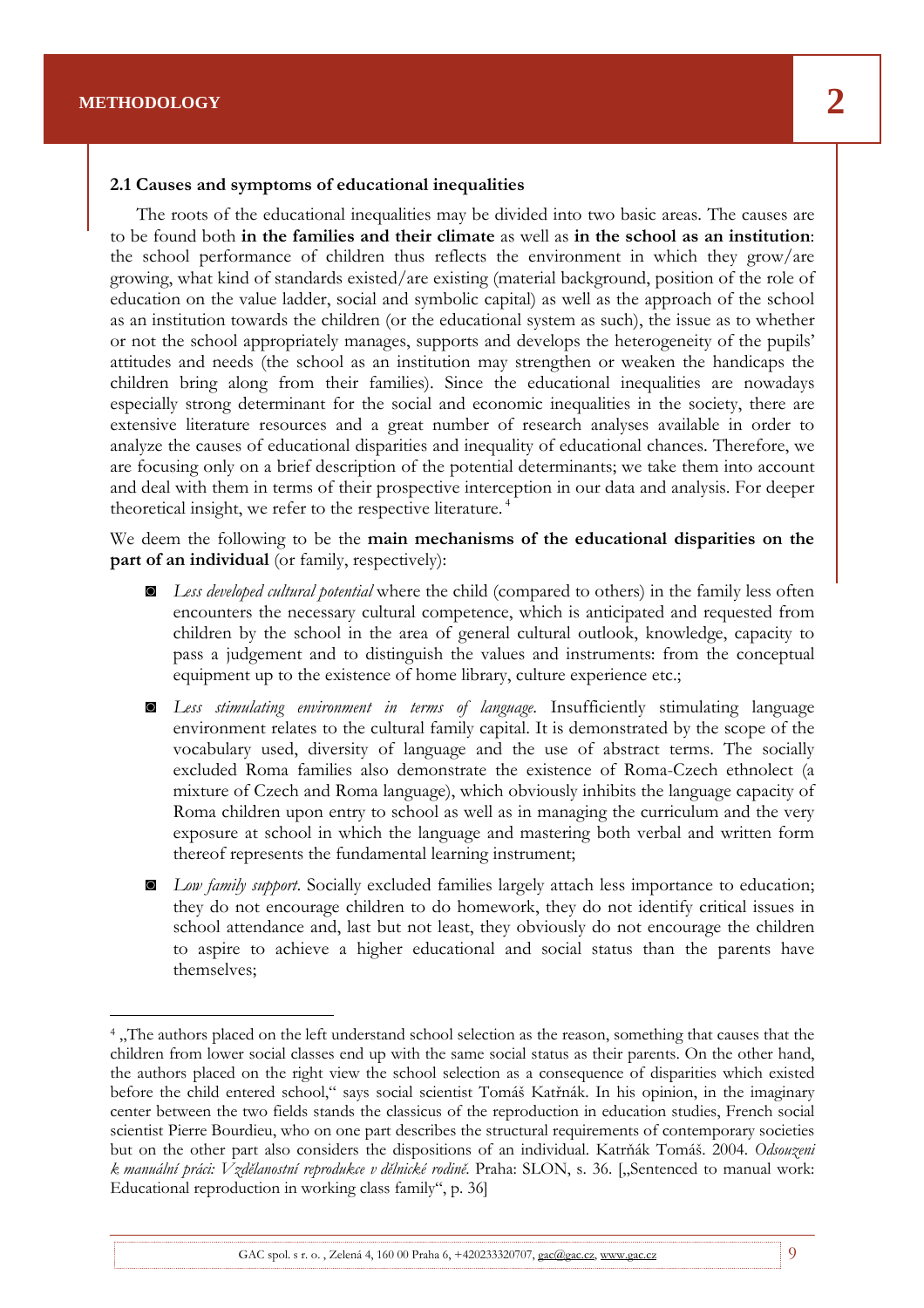

 $\overline{a}$ 

Final report of the research project **SOCIOLOGICAL RESEARCH AIMED AT THE ANALYSIS OF THE FORM AND CAUSES OF THE SEGREGATION OF CHILDREN, PUPILS AND YOUNG PEOPLE FROM THE SOCIALLY AND CULTURALLY DISADVANTAGING ENVIRONMENT**

- ◙ *Non-existence of positive occupational and professional patterns*. The children living in the socially excluded environment grow up experiencing a very high unemployment rate, they have no professional or mobility patterns that would motivate them to study and to strengthen their educational aspirations or lifestyle models based on the occupation and salary adherent to professional career and qualification;
- ◙ *Lower material equipment of family and poorer household and housing conditions in the excluded neighbourhoods*. Another accessory mark of the socially excluded is poverty – in many cases the child does not even have its own desk at which he/she could do homework, the family has no money to buy educational material (or is not willing to spend money on that) or to pay for transportation to school. As shown in the Analysis of the Socially Excluded Roma Neighbourhoods and Absorption Capacity of the Entities Operating in This Area (The Ministry of Labour and Social Affairs 2006), the neighbourhoods even struggle to maintain the very fundamental civilization standards with respect to availability of utilities, hygiene, let alone the privacy and adequate conditions for learning in the households.

Although the structure of the educational system may not influence the primary socialization of the family, it may have, however, a significant impact on the secondary socialization. A number of international surveys prove that there are great differences in Roma pupils' grades in various schools in the Czech Republic: a part of the educational disparities may be thus attributed to the **educational system and schools as institutions**.

For instance, in the PISA 2000 survey, the Czech Republic ranked with the countries in which the pupils' results in the test of reader's literacy depended also on their family background.<sup>5</sup> In the latest published PISA 2006 survey, the Czech Republic stands on the same level as the countries with an above-average difference between the well and poorly performing pupils. The value of the difference between the results of 5% of the best and 5% of the most poorly performing pupils in the Czech Republic has reached 322 points. On the other hand, in Finland, which achieved the best results and where the poorly performing pupils receive more extensive individual care, the difference is considerably lower.<sup>6</sup> In the Czech system, by contrast, the mechanisms that would mitigate the difference in the family background are missing.<sup>7</sup>

The aim of the research was not to compare the educational situations and performance of parents and children; however, it may be and should be dealt with, according to other results (MLSA 2006, FCSD 2007), upon the hypothesis that the educational system in the Czech Republic, in this case represented mainly by the elementary schools, does not only fail to mitigate the educational disparities generated by social exclusion of families but on the contrary – it transfers it from the parents' generation down on the generation of their children by preventing them to increase their educational and occupational changes. It is then very likely for the children to leave the elementary school to end up exactly where their parents ended up, i.e. outside the job market, dependant on social allowances and on the gravitation field of both socially and territorially excluded Roma neighbourhoods.

In this case, the situation of social handicap is deteriorated by the attributed ethnical origin with respect to the growing "ethnical" homogeneity of some of the large excluded Roma neighbourhoods where the children have no stronger ties and daily experience with the majority

<sup>5</sup> Matějů Petr a Straková Jana (eds.). 2006. *(Ne)rovné šance na vzdělání: Vzdělanostní nerovnosti v České republice*. Praha: Academia, s. 127 [*(Un)equal chances to receive education: Educational disparities in the Czech Republic*].

<sup>6</sup> Palečková Jana. 2007. *Hlavní zjištění z výzkumu PISA 2006: Poradí si žáci s přírodními vědami*. Praha: Ústav pro informace ve vzdělání, s. 6 [*Main findings from the research PISA 2006: Will the pupils manage science?*].

<sup>7</sup> Matějů Petr a Straková Jana (eds.). 2006. *(Ne)rovné šance na vzdělání: Vzdělanostní nerovnosti v České republice*. Praha: Academia, s. 141 [*(Un)equal chances to receive education: Educational disparities in the Czech Republic*].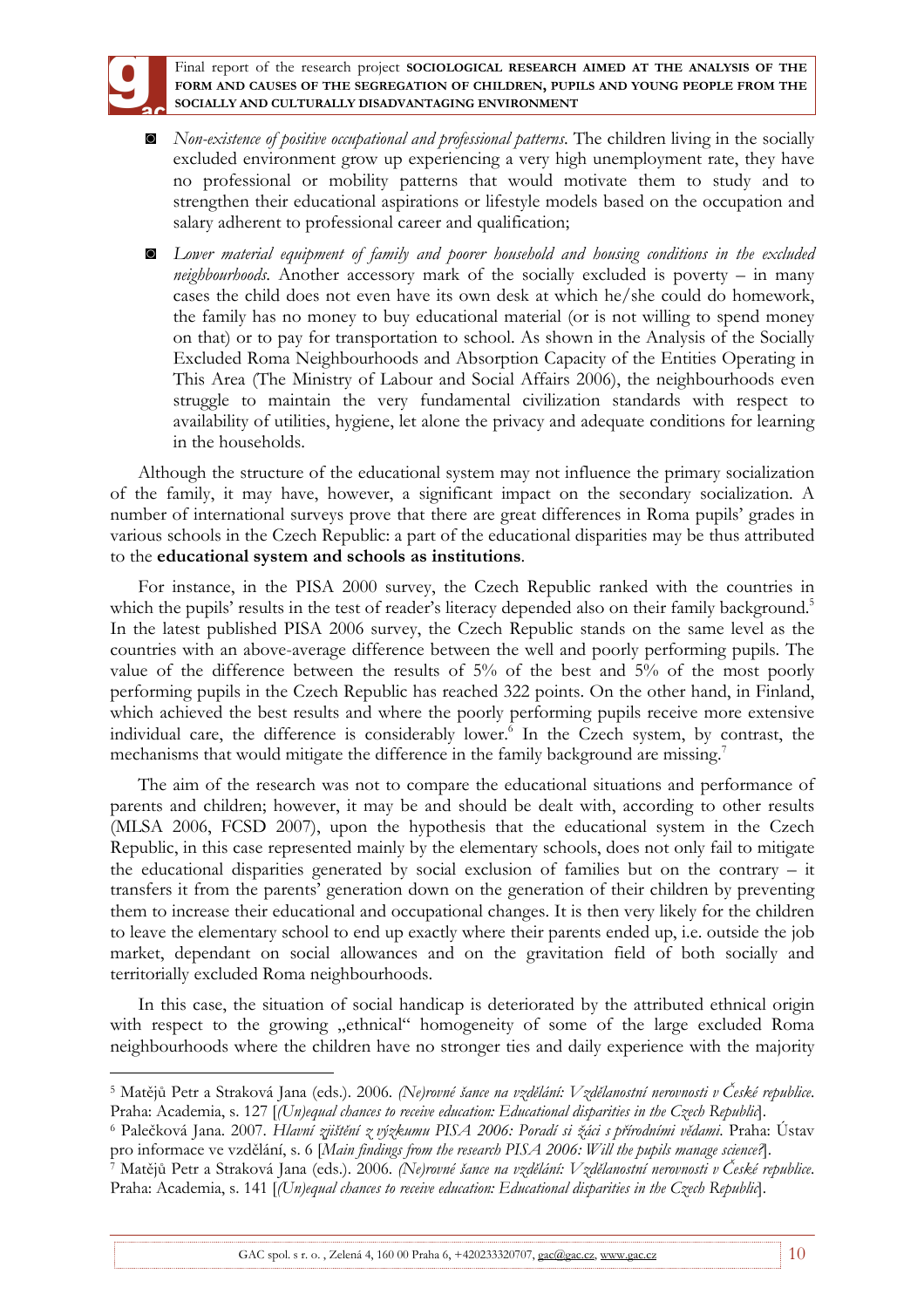

of population and lifestyle based on employment, but also in terms of the growing "ethnical" homogeneity of schools in the neighbourhood.

The synergy between the "ethnical" contents and social handicap has indeed many other dimensions, be it language competence or the attitudes of these children and expectations of their family and social surroundings. In summary, in the case of the Roman pupils, we monitor the handicap of the socio-ethnical nature and origin, which is linked to the paths and chances of the children from the excluded Roma neighbourhoods.

### **2.2 Initial methodological concept**

By its extent and thus statistical reliability of the findings, this sociological research is one of the first of its kind that focuses on the significant sources of educational inequalities of Roma male and female pupils in comparison with their non-Roma classmates.

The research of these educational disparities was complicated by several circumstances or barriers this project has to deal with. It concerned both the feasibility and, most of all, the sensitive issue of the identification of Roma children, i.e. the willingness and capacity to identify boys and girls as "Roma" in schools and in classes. Unless there is an impending risk of infringement of the Personal Data Protection Act no. 101/2000 Coll., the identification of children is in compliance with the Council of Europe<sup>8</sup> adopted by the Czech Republic.

For the aforesaid reasons, we paid systematic attention to the description of the research methodology so that the used process would be obvious, the options of increasing the quality could be discussed or that the research could be repeated in the future; and, last but not least, so that it would be evident what are the assumptions the research has been based on and what are the limits linked therewith.

### **2.3 Terminology**

 $\overline{a}$ 

The analysis compares the educational trajectories and aspirations of the children from schools situated in the vicinity of socially excluded neighbourhoods. We focus mainly, but not only on, Roma children. We consider it necessary to explain the terms stated above and to point to their conversion in the research methodology. The definitions, methodological utilization and operability of the terms are based on and in compliance with the definitions and operability we used in the "Analysis of Socially Excluded Roma Neighbourhoods and Absorption Capacity of Entities Operating Therein from 2006"<sup>9</sup>. In the pilot study from 2007, we also specifically tested the environment of the elementary schools for the purpose of analyzing the school environment.<sup>10</sup>

### Socially excluded and socially disadvantaging environment

We define social exclusion as a process in which an individual, a group of individuals or a community has significant difficulty or entirely prevented access to resources, positions and opportunities which enable involvement in the social, economic and political activities of majority society. The risk of social exclusion increases in the individuals and groups in which the aforesaid (or some other) factors cumulate. Social exclusion is often linked namely to (but not only) and is demonstrated by the following:

<sup>&</sup>lt;sup>8</sup> It concerns namely the provision of Framework Convention of the European Council adopted into the Czech legislation.

<sup>9</sup> *The Analysis of Socially Excluded Roma neighborhoods And Absorption Capacity of Entities Working In This Field*, MLSA, 2006, hereinafter referred to as the "Analysis".

<sup>10</sup> The Analysis of Attitudes and Educational Needs of Roma Children and Youth prepared by GAC for FCSD in 2007.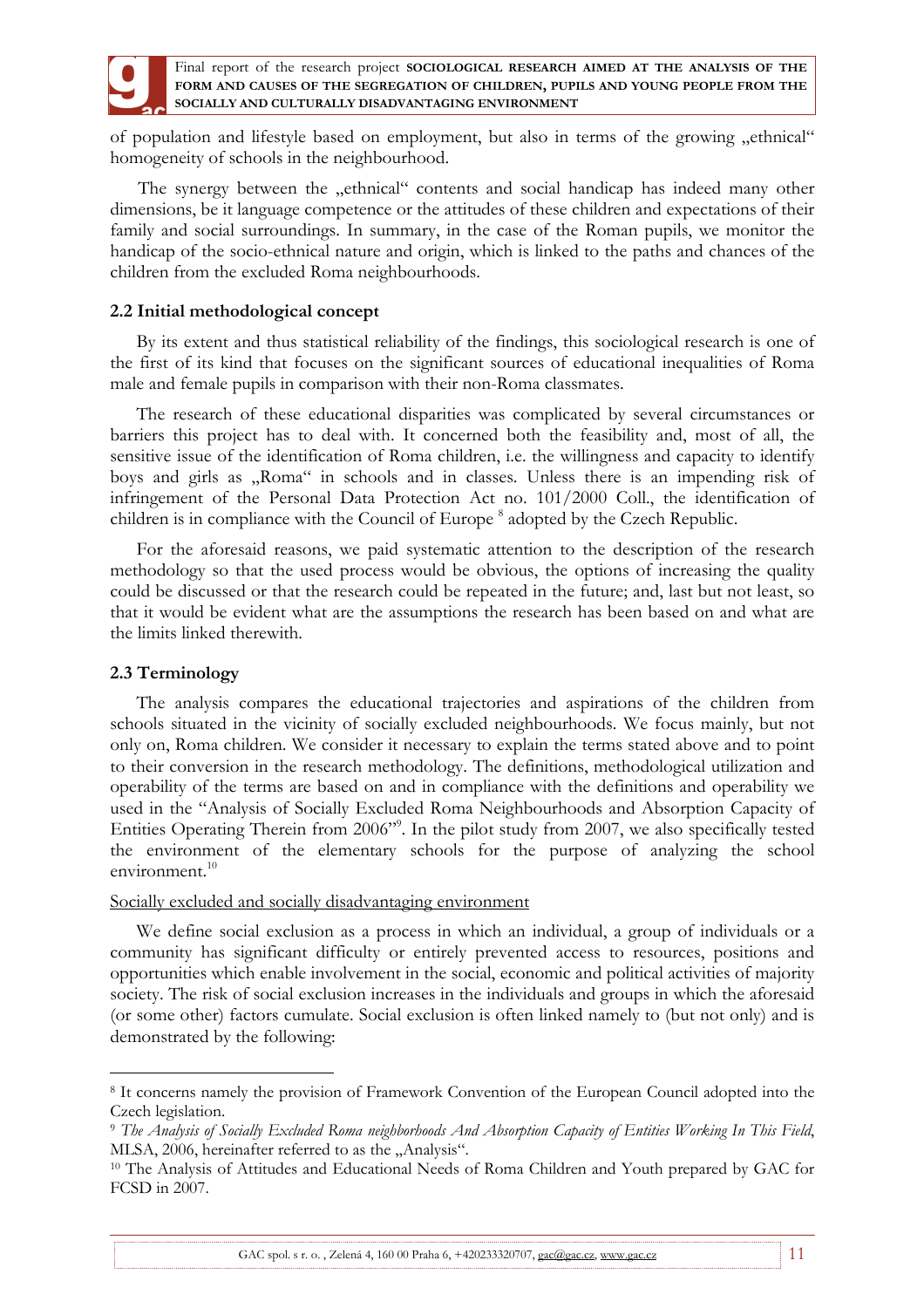

- ◙ territorial exclusion (the individuals and groups affected by social exclusion often live in closed and/or isolated communities with a low level of accommodation and insufficient civil amenities),
- ◙ symbolic exclusion associated with stigmatization (generalized attribution of negative features) of individuals or groups,
- ◙ low education rate and aggravated chance to overcome the handicap,
- ◙ aggravated access to legal forms of gainful occupation and salary based income, dependence of social allowances and material poverty associated therewith,
- ◙ hazardous lifestyle, poor hygienic conditions and poorer health condition associated therewith,
- ◙ life strategies oriented to the presence,
- ◙ closed economic system characterized by frequent pledging of property and borrowing money with high interest (i.e. usury and so-called fast loans),
- ◙ greater potential of occurrence of socially pathological elements (e.g. alcoholism, drug abuse or gambling) and crime (higher risk of becoming a perpetrator as well as a victim of a criminal activity),
- ◙ reduced socio-cultural competence (e.g. language barrier, inexperience or lack of knowledge of one's own rights and duties).

The symptoms of the social exclusion listed above (or other prospective ones) occur in various situations and in various scales. It is also possible to speak of the social exclusion if some of the symptoms only occur.

## Roma male/female pupil

The term "Roma" may be understood and used in various contexts and in different ways. This analysis is using the following definition: a Roma male/female pupil is a person who accounts himself/herself as being a Roma without necessarily endorsing himself/herself to this ethnic group under any circumstances whatsoever (e.g. in population census), and/or he/she is considered being a Roma by a significant part of his/her surroundings based on the factual or alleged (anthropological, cultural or social) indicators. This analysis considers namely the second part of the definition as it reflects the social fact that the attributed affiliation to a Roma ethnic group may be one of the causes of social handicap.<sup>11</sup>

## Mainstream elementary school and specialized elementary school

A mainstream elementary school is a facility educating pupils according to the Framework Educational Programme for Elementary Schools ("FEPES"), whereas a specialised elementary school is a facility established for the purpose of educating children with specific educational needs (FEPES, attachment SFEPES or FEPSES).

## **2.4 Sampling characteristics of schools**

 $\overline{a}$ 

The data for the research were collected primarily at the elementary schools situated in the vicinity of socially excluded Roma localities. The aim at the elementary schools is based not only

<sup>11</sup> See also: *Analýza sociálně vyloučených romských lokalit a absorpční kapacity subjektů působících v této oblasti*, MPSV, 2006 [*The Analysis of Socially Excluded Roma localities and Absorption Capacity of Entities Operating Therein, MLSA*].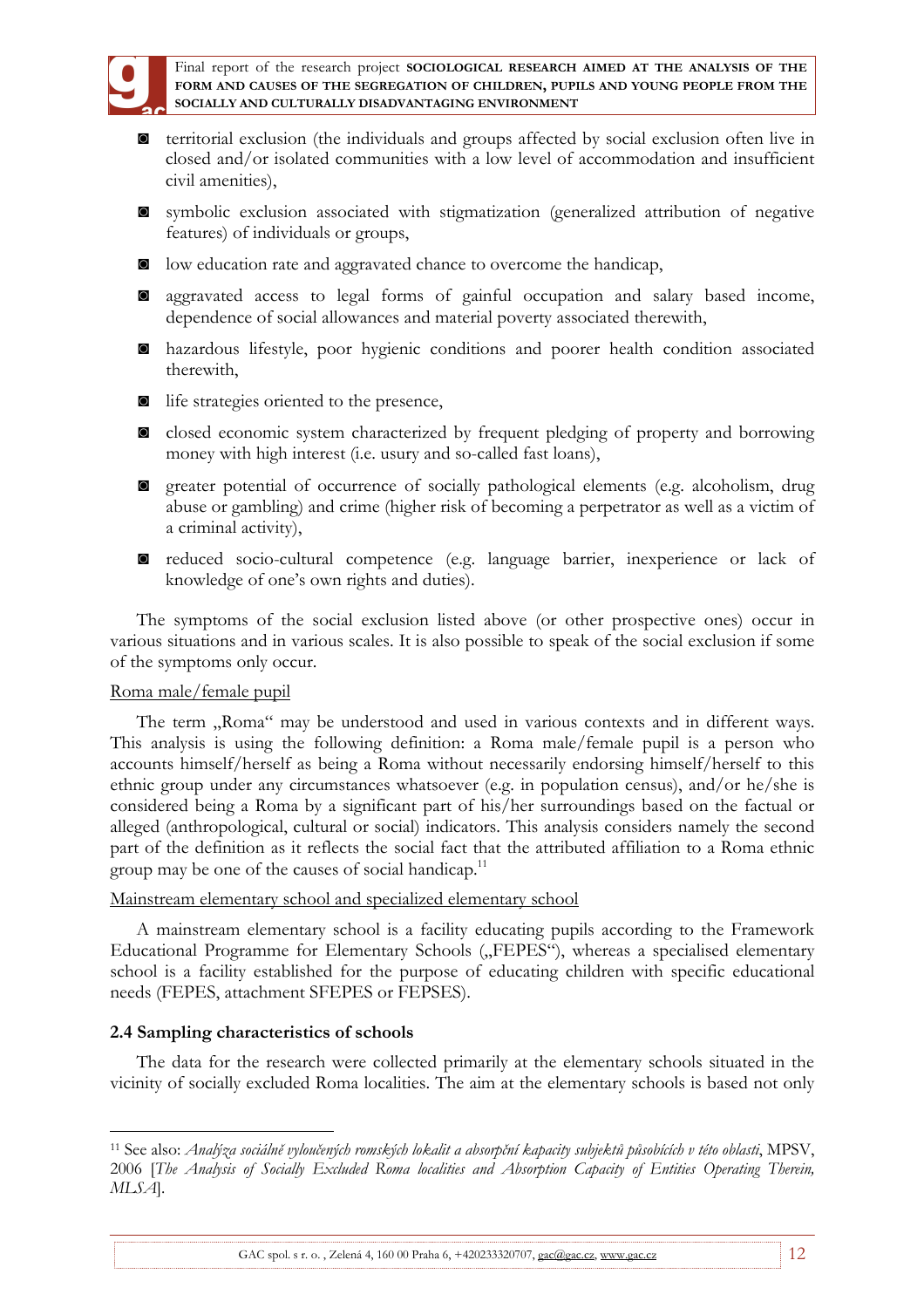on the tasks itself but also on the pilot research<sup>12</sup>, which showed that the elementary schools do have sufficient information and data available with respect to the pupils to be able to examine and compare their school grades. Therefore, the basis for the sample selection was not the children but the elementary schools attended by the pupils from socially excluded Roma localities along with their non-Roma peers who live in the same town or municipality. Comparison of the results and study of the differences in the educational trajectories occurring in these schools provide a direct view of the differences between the children from the excluded Roma localities and other children living in the same town but outside the excluded localities.

The key methodological step is the selection of schools and its configuration, i.e. the determination of the typical features distinguishing the schools situated in the vicinity of excluded localities. Based on the findings arising from the Analysis of Socially Excluded Roma Localities from 2006 as well as the pilot pilot research<sup>13</sup>, we defined the sampling criteria as follows: 1. *the size of the municipality* in which the school is located – this feature indirectly indicates the size of the excluded locality and other significant features of both the pupils and the school; 2. *the type of school*, i.e. a mainstream elementary school or a specialised elementary school (e.g. practical/vocational ES); and 3. *the percentage of Roma children* in the total number of pupils attending the school concerned.

Such parameters of the school characteristics, which are based on the findings arising from the preceding analysis (MLSA 2006, FCSD 2007), enable to include the main (distinctive) categories of schools that are relevant in terms of a prospective impact on the educational paths of children. At the same time, it may be useful in order to find out how much is the group of monitored schools representative compared to the total set of schools attended by Roma pupils living in socially excluded localities.

## **2.5 Sampling of schools and sample representativity**

The selection was made from complete list of all elementary schools situated in the vicinity of socially excluded localities. The list was created during the work on the map of excluded localities (Analysis of Socially Excluded Roma Localities and Communities in the Czech Republic and Absorption Capacity of Entities Operating Therein, MLSA 2006). Given the 2-year shift, the information concerning the schools had to be updated.<sup>14</sup> This particular list included 396 elementary schools nationwide. All of these schools were subject to observation of three aforesaid indices (selection quota).

Since the set of the schools attended by children from the excluded localities was known, the selection was performed by means of random sampling. It was possible to assume that some of the later-addressed schools might not participate in the research for various reasons; therefore, the selection of the monitored schools was over-represented compared to the requirements of the contracting authority and a set of 150 elementary schools were randomly selected. As a condition, the structure of the schools had to be in compliance with the structure of schools as a whole in terms of the quota, i.e. so that the sampled set of schools compared with the entire set of 396 schools would be statistically representative. The chart below shows the distribution of the quota in the monitored characteristics of the randomly sampled 150 schools:

 $\overline{a}$ 

<sup>12</sup> Analysis of the Attitude and Educational Needs of Roma Children and Youth, 2007.

<sup>13</sup> See note 12.

<sup>14</sup> Some schools were closed, other merged or the children from socially excluded environment started to attend some other elementary schools in larger numbers.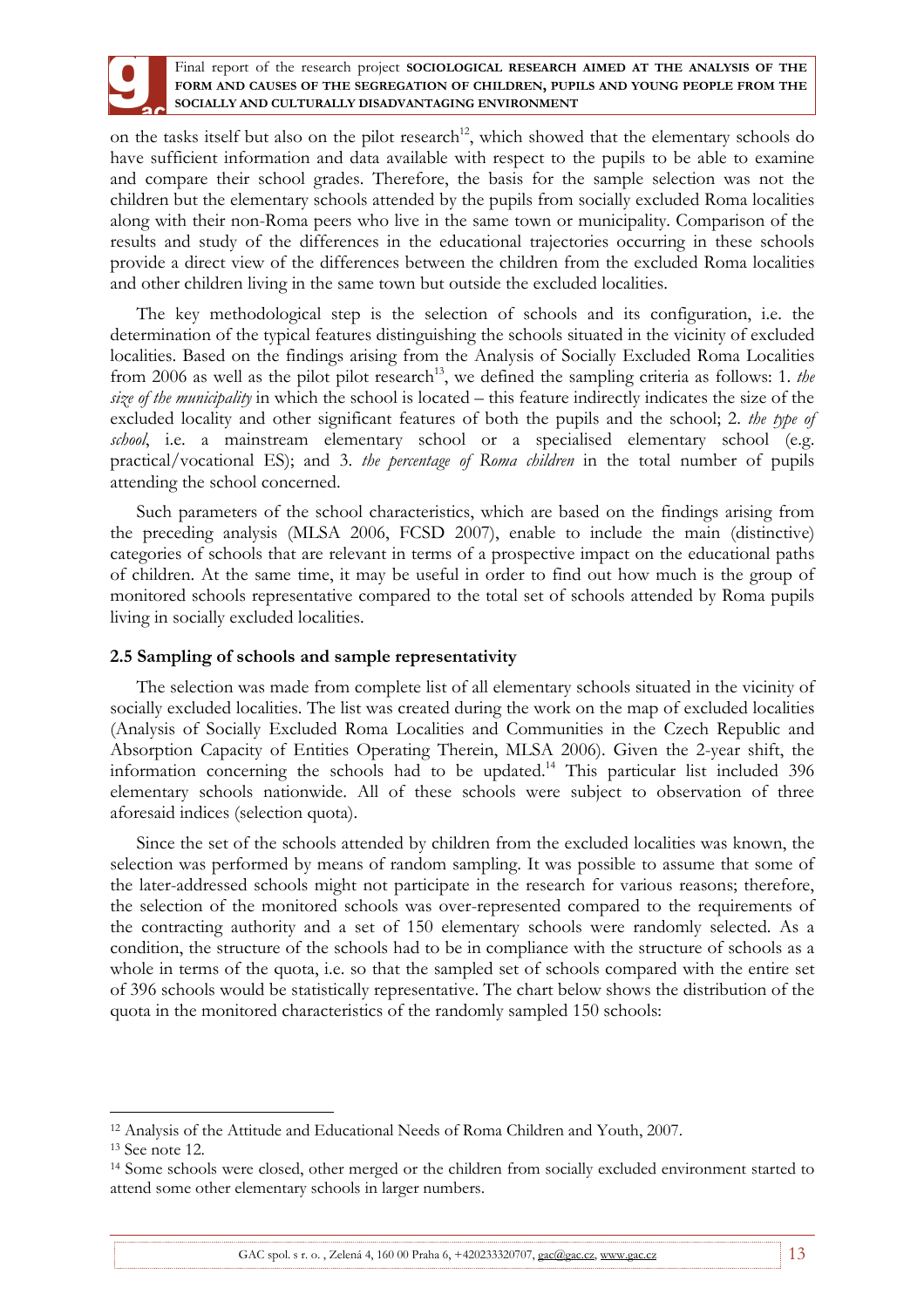

| Criterion                               | Number of<br>schools | Percentage | Number in the<br>sample of 150<br>schools |
|-----------------------------------------|----------------------|------------|-------------------------------------------|
| 1. Size of municipality                 |                      |            |                                           |
| up to 5000                              | 83                   | 21 %       | 31                                        |
| 5001-50,000                             | 209                  | 53 %       | 79                                        |
| 50,001-300,000                          | 63                   | 16 %       | 24                                        |
| more than 300,000                       | 41                   | 10 %       | 16                                        |
| 2. Type of school                       |                      |            |                                           |
| Mainstream elementary school            | 262                  | 66 %       | 99                                        |
| Elementary schools with special classes | 34                   | $9\%$      | 13                                        |
| Specialized elementary school           | 100                  | 25 %       | 38                                        |
| 3. Number of children from target group |                      |            |                                           |
| up to 20 percent                        | 166                  | 42 %       | 63                                        |
| 21-50 percent                           | 74                   | 19 %       | 28                                        |
| more than 50 percent                    | 65                   | 16 %       | 25                                        |
| unknown Percentage                      | 91                   | 23 %       | 34                                        |
| Total                                   | 396                  | 100 %      | 150                                       |

# Chart 2.1: Structure of the first selection of 150 schools

### **2.6 Data Collection**

After the sampling was completed, the schools were directly asked whether they would participate in the research. The participation meant filling in two standardized electronic record sheets and providing up to five recent annual reports in an electronic version (see the details below). The schools were addressed as follows:

- ◙ via telephone, by an interview lasting 5 to 10 minutes in which the school principals were presented with the research and the explanation as to what would it mean for the school to participate, i.e. the contents and scope of the cooperation. In the event that the schools did not decide to participate immediately, they received the respective documents in order to provide them with more time to think about it.
- ◙ via e-mail along with the respective documents.

The rate of refusal was higher than assumed; therefore, other schools were selected by random sampling as to replace those that decided not to take part. The total overview of the success/failure in convincing the schools to participate in the research is shown in the chart below.

The chart clearly shows that a total of 193 elementary schools from the entire Czech Republic were addressed with the offer to participate in the research, i.e. 49 percent of the basic sample (396 schools). The total success ratio reached 55 percent, i.e. approximately every second school agreed to participate.

## **A total of 106 schools agreed to participate in the research and all quotas calculated for the set of a 100 schools were thus fulfilled.**

The most frequent reason for refusal was a declared lack of time, which occurred in approximately 75 cases. A similar number of school principals refused to participate immediately regardless of the topic; others declared a long-term absence of the management, problems with the archives, and others refused to distinguish among the children (Roma/non-Roma) in compliance with the practice in force.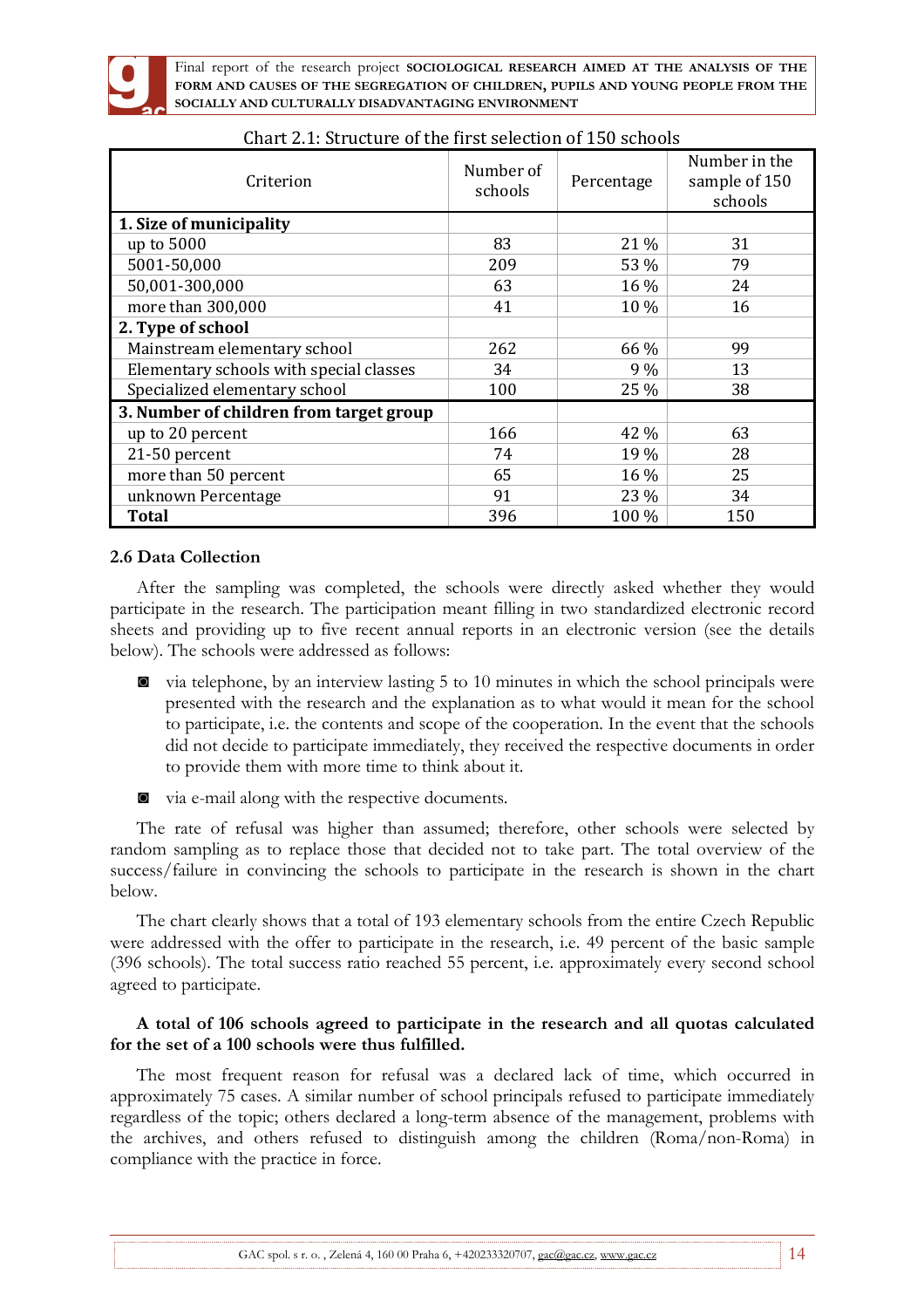

 $\overline{a}$ 

Final report of the research project **SOCIOLOGICAL RESEARCH AIMED AT THE ANALYSIS OF THE FORM AND CAUSES OF THE SEGREGATION OF CHILDREN, PUPILS AND YOUNG PEOPLE FROM THE SOCIALLY AND CULTURALLY DISADVANTAGING ENVIRONMENT**

| Criterion                              |       | Addressing schools |    |               |  |
|----------------------------------------|-------|--------------------|----|---------------|--|
|                                        | total | yes                | no | Success ratio |  |
| 1. Size of municipality                |       |                    |    |               |  |
| up to 5000                             | 42    | 24                 | 18 | 57 %          |  |
| 5001-50,000                            | 107   | 55                 | 52 | 51 %          |  |
| 50,001-300,000                         | 27    | 17                 | 10 | 63 %          |  |
| more than 300,000                      | 17    | 10                 | 7  | 59 %          |  |
| Total                                  | 193   | 106                | 87 | 55 %          |  |
| 2. Type of school                      |       |                    |    |               |  |
| Mainstream ES                          | 136   | 72                 | 64 | 53 %          |  |
| ES with special classes                | 14    | 9                  | 5  | 64 %          |  |
| specialized ES                         | 43    | 25                 | 18 | 58 %          |  |
| <b>Total</b>                           | 193   | 106                | 87 | 55 %          |  |
| 3. Ratio of children from target group |       |                    |    |               |  |
| up to 20 percent                       | 87    | 43                 | 44 | 49 %          |  |
| 21-50 percent                          | 33    | 22                 | 11 | 67 %          |  |
| more than 50 percent                   | 25    | 18                 | 7  | 72 %          |  |
| unknown ratio                          | 48    | 23                 | 25 | 48 %          |  |
| Total                                  | 193   | 106                | 87 | 55 %          |  |

Chart 2.2: Success/Failure ratio in convincing the schools to participate

When considering whether or not to participate in the research, the principals declared the following two issues as being the most important ones aside from the scope thereof:

- ◙ Identification of children for the purpose of the research, i.e. the decision whether or not the child may be considered Roma, non-Roma or other ethnicity. Section 2 of Act no. 561/2004 Coll. providing for the pre-school, elementary, secondary and higher vocational and other education stipulates that "the education is based on the principles of equal access provided to each citizen of the Czech Republic or other EU member states to education without any discrimination due to race, colour, sex, language, belief, religion, nationality, ethnical or social origin, property, family and health condition or other citizen's status" and the educational practice does not distinguish between Roma and other children. According to the information provided by the schools, they are attended only by a small number of children who consider themselves Roma. Some schools thus considered the classification of children as an ethical issue<sup>15</sup>. We may also conclude that the schools' management and the principals thereof are rather poorly informed about the regulation defined, for example by the aforesaid Framework Convention of the Council of Europe, which enables to ascertain the "ethnicity" provided that the aim thereof is to overcome the "ethnically" invoked inequalities or discrimination.
- ◙ Anonymity of data stated in the record sheets and anonymity of the school concerned. As far as the anonymity of data is concerned, the research is fully in compliance with the Personal Data Protection Act no. 101/2000 Coll. as the subject matter thereof did not concern any personal data. Moreover, the research team provides the participating schools with a guarantee of anonymity towards third parties: the identification data of the (selected) schools as well as the names and addresses of the participating schools remain exclusively in the work documents of the research team; the information was not and

<sup>15</sup> This is also the reason why the questionnaires to be filled in by the schools' principals (see the details below) contained the open question asking what the principal thinks of the ascertainment of the "ethnicity" for the purposes of research for the aim of which is to contribute to reduce inequalities in the education system.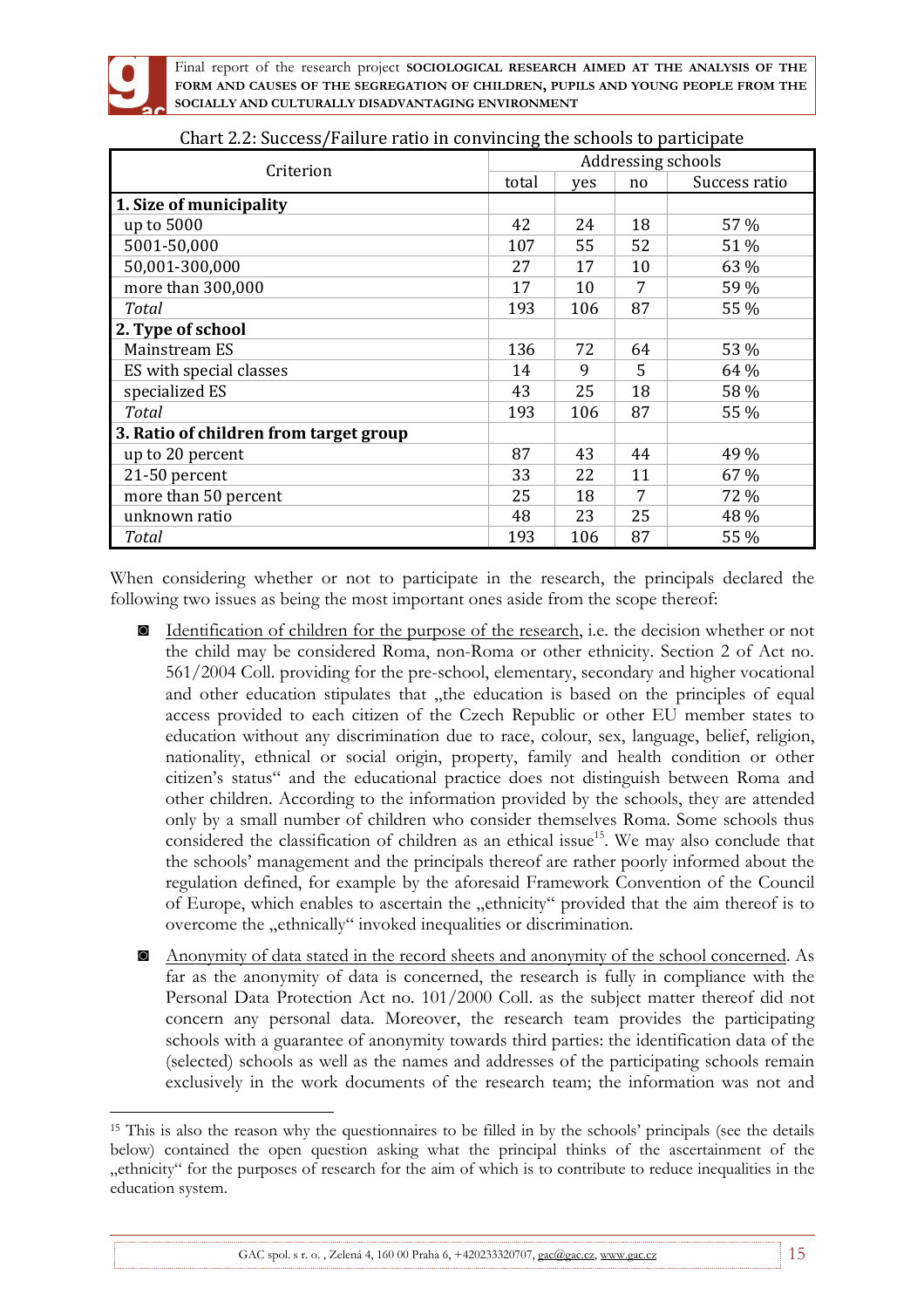

would not be passed on to the contracting authority or to any other party, as well as the names of the teachers who took part in the project.

## **2.7 Contents of the collected data**

The participation of all schools in the collection of data involved filling in/provision of the following documents:

◙ Questionnaire for the schools

The questionnaire contained the basic general data about the school, i.e. the number of children who attended the school in the past years; a percentage of the Roma children in the total number of pupils, the Framework Educational Programme (hereinafter the "FEP"), which is the basis of their School Educational Programme (hereinafter the "SEP"); information on the preschool preparation, departures of pupils, their grades, absences, integration tools used or cooperation with the respective non-government non-profit organization<sup>16</sup>.

### ◙ Record Sheet

This form contained the data on the educational trajectories of children from the selected classes based on the data obtained from the catalogue sheets. The data was fully anonymous in compliance with the Personal Data Protection Act no. 101/2000 Coll. In this respect, the methodology differed between the mainstream elementary schools and the specialised elementary schools. Whereas in the first case, the schools were defined by the year of commencement of education, in the second case, it was the termination of the respective year during the period of 2007/2008 (see the details in section 3.2). In the first case, the reason for the differentiation lies in the attempt to analyse what is the next point of departure for the children; in the second case, it is the different nature of this type of school in terms of the commencement of the education (children start here not only in the first grade but even later).

## ◙ Annual Reports

 $\overline{a}$ 

The annual reports for the past five years formed an additional part of the research and served for example for the verification of an approximate accurateness of some data.

◙ Questionnaire to be filled in by the principals

This form was offered beyond the scope of the main and "mandatory" parts of the research: it was only up to the principal to decide whether or not he/she would fill it out. As opposed to the main elements of the quantitative part of the research, this form contained open questions. The topics concerned the following issues: what kind of problems are associated with the education of children from a socially disadvantaged environment; what proved to be the best solution thereof and what kind of new instruments or legislation would be welcome in respect thereof.

<sup>16</sup> For the purposes of this research, we considered the relevant NGO as the organizations whose service portfolio includes the support of children and youth from a socially disadvantaging environment, e.g. in the form of tutor classes or leisure time activities. See the chapter on the absorption capacity for evaluation.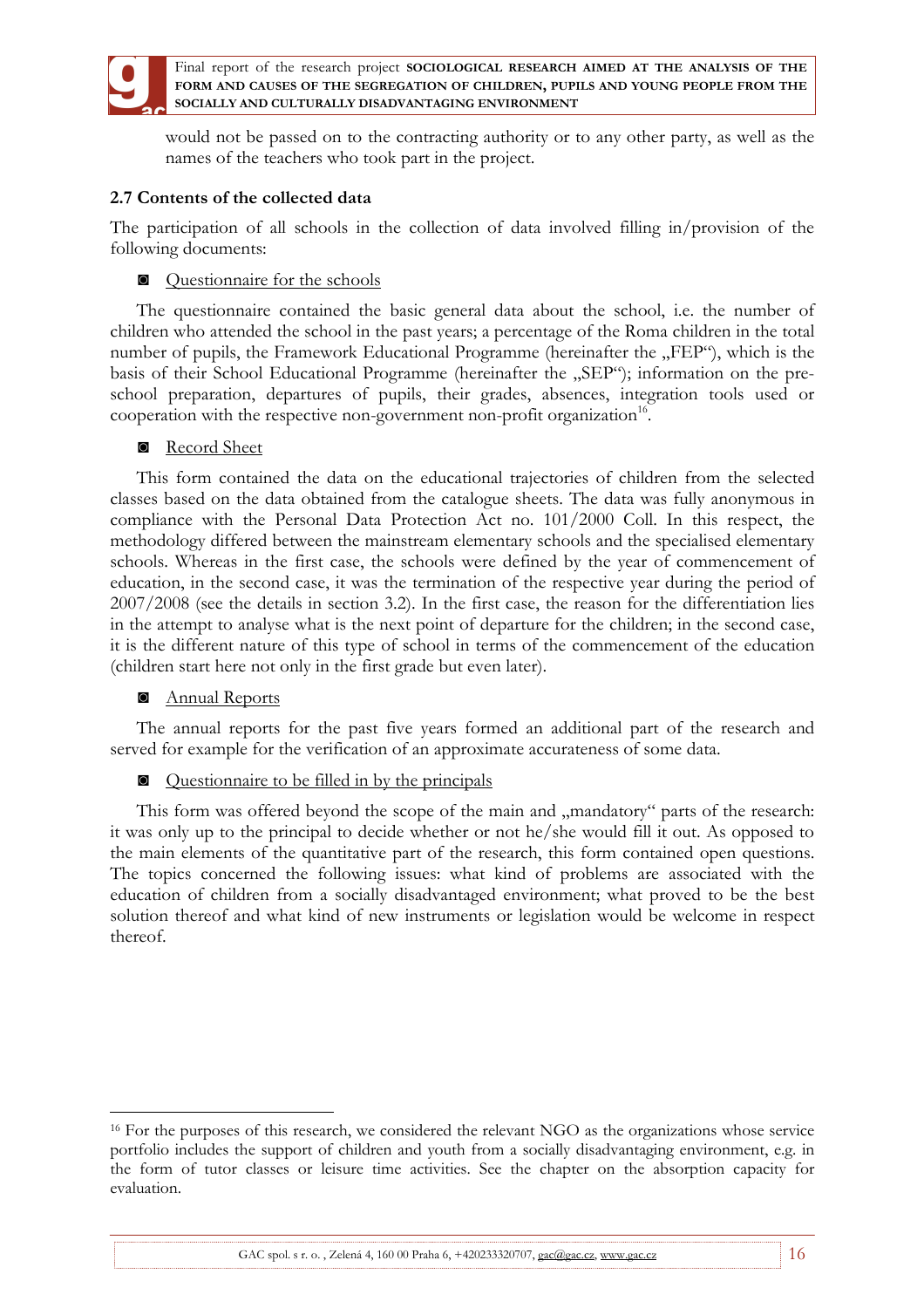### **3.1 Basic description of the selected set of schools**

The quantitative part of the comparative analysis of the educational trajectories and the success of Roma and other children is based on the complete and relevant data obtained from 99 elementary schools<sup>17</sup> situated in the vicinity of socially excluded localities throughout the Czech Republic. As described above, the main selective and thus comparative features are: the size of the municipality, the type of school and the percentage of Roma pupils in the school.

Final report of the research project **SOCIOLOGICAL RESEARCH AIMED AT THE ANALYSIS OF THE** 

| Criterion                                              | Number of schools |
|--------------------------------------------------------|-------------------|
| 1. Size of the municipality                            |                   |
| up to 5000                                             | 23                |
| 5001-50,000                                            | 52                |
| 50,001-300,000                                         | 16                |
| more than 300,000                                      | 8                 |
| <b>Total</b>                                           | 99                |
| 2. Type of school                                      |                   |
| Mainstream elementary school                           | 69                |
| Special elementary school                              | 30                |
| <b>Total</b>                                           | 99                |
| 3. Proportion of Roma children                         |                   |
| up to 20 percent                                       | 61                |
| 21-50 percent                                          | 21                |
| more than 50 percent                                   | 17                |
| Total                                                  | 99                |
| 4. Vicinity of a large socially excluded neighbourhood |                   |
| N <sub>0</sub>                                         | 77                |
| Yes                                                    | 22                |
| <b>Total</b>                                           | 99                |

### Chart 3.1: Selection structure

All quotas were approximately fulfilled in terms of the statistical and quantitative distribution within the research,: their random sampling and the method of data collection enabled to consider the results **representative towards the entire set of all elementary schools attended by the children from socially excluded Roma localities nationwide.**

The criterion "the type of school" was re-coded for analytical purposes into two categories based on the data filled in by the participating schools in the questionnaires. The question was, which framework educational programme (FEP) serves or will serve as the basis for the school's educational programme (SEP). Based on this, one specific category involved a mainstream elementary school which bases its SEP mainly on the framework educational programme for elementary schools (FEP ES). This ES category prevails in representation of the Czech educational system and is deemed to be the standard in terms of the elementary education sum.

 $\overline{a}$ 

<sup>&</sup>lt;sup>17</sup> The complete and relevant data was obtained from the total of 99 schools; however, some specific parts of the analysis may feature a lower total number as e.g. not all of the cases are relevant for a given part or not all of the schools filled in the given item correctly. As we stated above, we acquired the total of 106 schools for cooperation; 7 of them failed to supply the data within the deadline or quality required.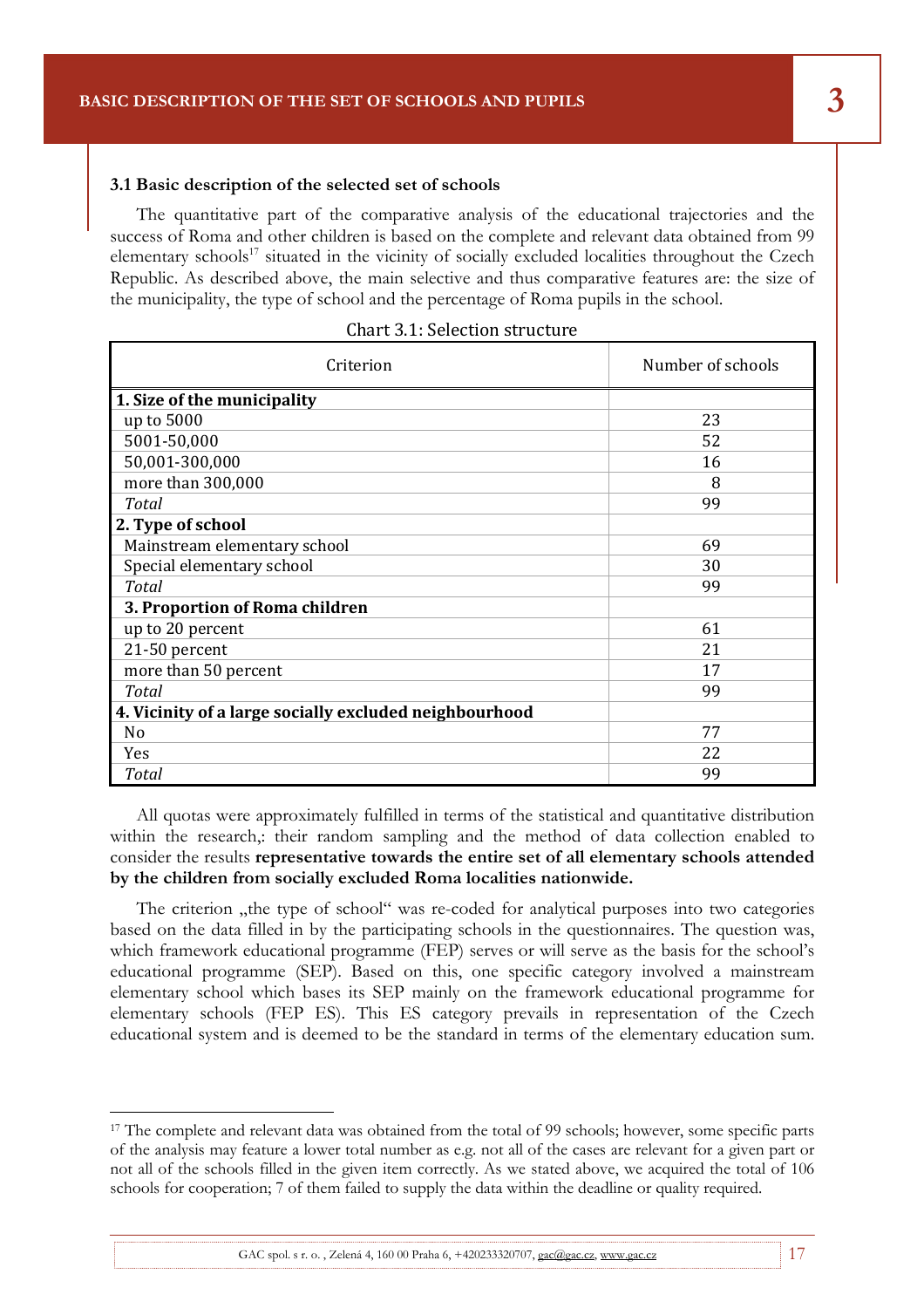The second category involves a specialised elementary school<sup>18</sup> whose SEP is based on the FEP ES, SFEPES or will be based on <sup>19</sup> the FEP SES: this type of schools focuses on the education of children with specific educational needs.<sup>20</sup>

Although the region in which the school was situated was not considered a selection criterion, this factor may be deemed to be of key importance and was thus taken into account. The set of schools included all regions, while the regions with a higher concentration of largely excluded Roma localities are represented as proportionally stronger than others. This key statistical outcome of schools sampling supports solid statistical representativeness of data sample:

| Region              | Number of<br>schools in the<br>entire set | Proportion<br>thereof in the<br>set<br>researched | Number of schools in<br>the sampling | Proportion thereof<br>in the set researched |
|---------------------|-------------------------------------------|---------------------------------------------------|--------------------------------------|---------------------------------------------|
| South Bohemia       | 17                                        | $4\%$                                             | 8                                    | 8 %                                         |
| South Moravia       | 23                                        | 6 %                                               | 5                                    | 5 %                                         |
| <b>Karlovy Vary</b> | 21                                        | $5\%$                                             | 7                                    | $7\%$                                       |
| Hradec Králové      | 24                                        | 6 %                                               | 11                                   | 11%                                         |
| Liberec             | 25                                        | 6 %                                               | 5                                    | 5 %                                         |
| Moravia-Silesia     | 43                                        | 11 %                                              | 8                                    | 8 %                                         |
| Olomouc             | 32                                        | 8 %                                               | 3                                    | 3 %                                         |
| Pardubice           | 19                                        | 5 %                                               | 5                                    | 5 %                                         |
| Plzeň               | 22                                        | 6 %                                               | 5                                    | 5 %                                         |
| Prague              | 15                                        | $4\%$                                             | 3                                    | $3\%$                                       |
| Central Bohemia     | 49                                        | 12 %                                              | 13                                   | 13 %                                        |
| Ústi nad Labem      | 82                                        | 21 %                                              | 22                                   | 22 %                                        |
| Vysočina            | 14                                        | $4\%$                                             | 2                                    | $2\%$                                       |
| Zlíns               | 10                                        | $3\%$                                             | $\overline{2}$                       | $2\%$                                       |
| <b>Total</b>        | 396                                       | 100 %                                             | 99                                   |                                             |

## Chart 3.2: Selection structure by regions

The consolidated main criteria show the following structure of the elementary schools in the sampling (see chart 3.3 below).

**In the school year 2007/2008, the 99 schools** in the research group **were attended by a**  total  $28,723$  children out of whom approximately<sup>21</sup> 18 percent were Roma, i.e. 5,052. Although the selected group included approximately one fourth of schools in the vicinity of socially excluded Roma localities, the exact number of Roma children attending the school could not be estimated as the total set of schools features also the schools which are not fully organised, i.e. they are primary schools  $(1<sup>st</sup>$  up to  $5<sup>th</sup>$  grade).

 $\overline{a}$ 

<sup>&</sup>lt;sup>18</sup> These schools previously used the educational programme "Special school" or "School for socially or mentally challenged children"; currently, the schools are often referred to as practical or specialized schools.

<sup>19</sup> The Ministry of Education released the FEP SES from the school year 2008/2009.

<sup>20</sup> Two schools stated all three FEP, their distribution into categories was based on the annual reports stating how many children come under this or that educational programme and how many children attends them in total (mainstream ES and SES differ in majority of cases in terms of the maximum permitted number of children per class and thus in the school itself).

<sup>&</sup>lt;sup>21</sup> Since the schools are not allowed to classify children by "ethnicity", they were asked in the questionnaires to estimate a percentage of Roma children in the school in the respective school year. The estimation was then recalculated to the total number of children. Since it is just an estimate, the data as well as a number of conclusions must be taken as approximate ones running rather within an interval.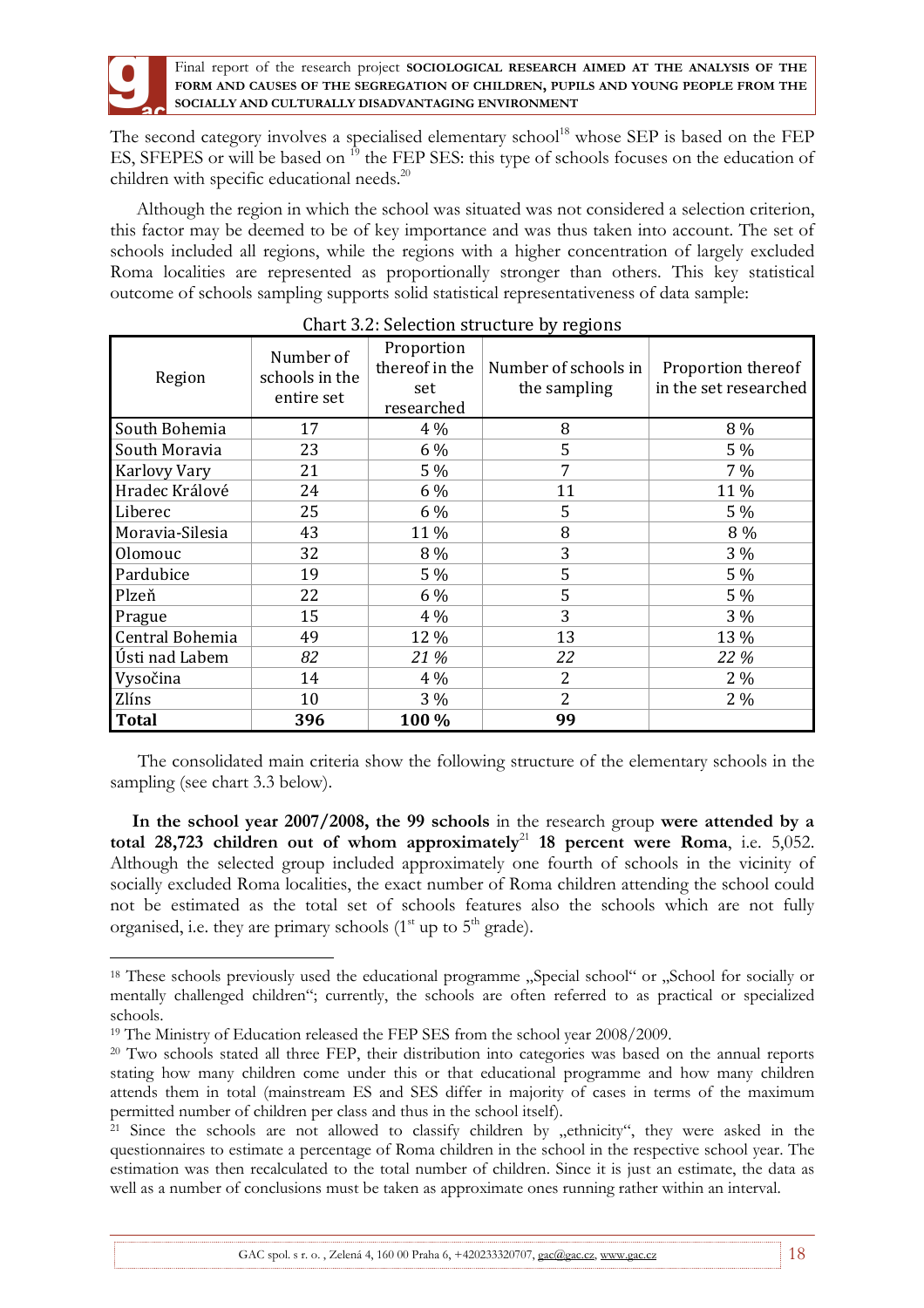

| Participation of Roma children at school        | municipality      | Number     |            |          |
|-------------------------------------------------|-------------------|------------|------------|----------|
|                                                 |                   | <b>MES</b> | <b>SES</b> | Σ        |
|                                                 | up to 5,000       | 16         | 1          | 17       |
| up to 20 percent of Roma children at school     | up to 50,000      | 29         | 2          | 31       |
|                                                 | up to 300,000     | 8          | $\Omega$   | 8        |
|                                                 | more than 300,000 | 3          | 2          | 5        |
| <b>Total</b>                                    |                   | 56         | 5          | 61       |
|                                                 | up to $5,000$     | 2          | 2          | 4        |
| 21-50 percent of Roma children at school        | up to 50,000      | 4          | 9          | 13       |
|                                                 | up to 300,000     | 3          |            | 4        |
|                                                 | more than 300,000 | $\Omega$   | $\Omega$   | $\Omega$ |
| <b>Total</b>                                    |                   | 9          | 12         | 21       |
|                                                 | up to 5,000       | $\Omega$   | 2          | 2        |
| More than 50 percent of Roma children at school | up to 50,000      | 1          | 7          | 8        |
|                                                 | up to 300,000     | 1          | 3          | 4        |
|                                                 | more than 300,000 | 2          |            | 3        |
| <b>Total</b>                                    |                   | 4          | 13         | 17       |
| Grand total                                     |                   | 69         | 30         | 99       |

# Chart 3.3: Structure of the sampling divided by main criteria

When considering an estimated number of Roma children, **it is important to be aware of the fact that not all Roma children who attend the schools concerned necessarily live in the socially excluded Roma localities**.

## **3.2 Basic description of the set of pupils**

As stated in the chapter on methodology, aside from the summary data regarding the schools, we also considered anonymous information from the schools' registries and catalogue sheets, which contain the educational trajectories of pupils, specifically the data on the grades' development, absence rate, repeated classes and transfer to another school or educational programme.

As per the mainstream elementary schools, we monitored the **anonymous data** of pupils who started to attend them three, five or eight years ago (i.e. in the school years 2000/2001, 2003/2004 and 2005/2006). As per the specialised elementary schools, we worked with the data concerning the children who, at the time of the research (at the end of school year 2007/2008), completed the third, fifth or eighth grades, respectively. We requested the schools to provide us with the statistics always for two classes in each grade.<sup>22</sup>

The teachers filled in the following data about each pupil:

- ◙ identification data (the "ethnicity", sex, assumed occurrence of social exclusion within the family, need for special educational instruments),
- ◙ data or grades earned (final grade in Czech language, math, conduct, an average grade and occurrence of any problematic behaviour),
- ◙ frequency of absence,

 $\overline{a}$ 

<sup>&</sup>lt;sup>22</sup> Some elementary schools have only one class per grade; therefore, they only supplied the data for this one grade. In three or more classes per grade, we chose two with the highest number of Roma children.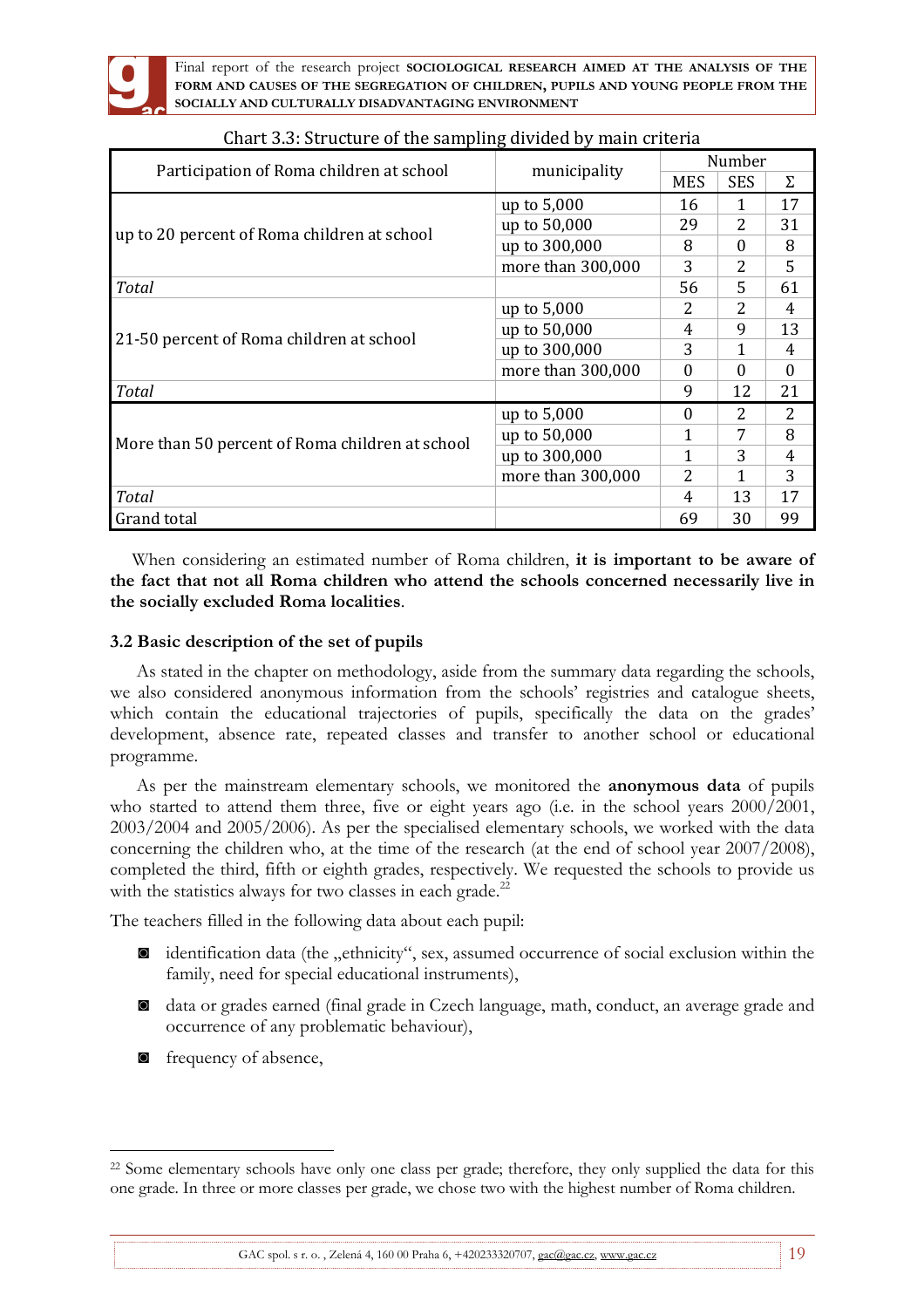

 $\blacksquare$  data on the integration instruments used (an assistant to the teacher<sup>23</sup>, preparation class or any other form of pre-school preparation).

Using this method, we obtained data for a total of **8,462 pupils.** In aggregate, the set contained **31.3 percent of children who completed the third grade of primary school; 33.3 percent completed fifth grade** and **35.4 percent completed eighth grade**. The vast majority of children (86 percent) attended the schools of the mainstream educational system.<sup>24</sup> The analysis covered 48.2 percent of girls and 51.8 percent of boys.

Roma children form approximately one fifth of the set (21 percent), which means that we managed to obtain the data concerning **1,800 Roma pupils (both girls and boys)**. Once again, the "ethnicity" was determined by the teachers, i.e. by **external identification**. We assumed that the external identification is largely sufficient in the school environment (similarly to a number of other areas). If the teacher considers the child being a Roma, he/she infers this fact from some kind of a basis and, at the same time, he/she thinks of the child as being a Roma.

It came out from the interview with the teachers and principals that one of the key factors of classification of children was the fact that at least one parent of such child would be considered Roma. Although the respondents enquired about the criterion of the "ethnical" affiliation, in most cases, they suggested the aforesaid procedure by themselves. On the other hand, albeit very seldom, the respondents would offer the definitions of "being Roma", which put more emphasis on cultural dimensions. "But we *don't even look at them as Roma… they don't even understand Roma language anymore"*, one female teacher said during a qualitative probe with pupils when she and the researchers discussed the topic as to whether or not the majority of pupils attending the school concerned were Roma or not.

**The total of 77 percent of children** (from the aforesaid set) **attended the schools in which the percentage of Roma pupils reached up to 20 percent of the total number of children attending that school**. <sup>25</sup> Therefore, the schools with a minor percentage of Roma children prevail in the set. **One tenth<sup>26</sup>** of the analyzed set then attended the schools with more than 50 percent of Roma pupils, i.e. the schools that often have the reputation of the so-called "gipsy schools"; in this case, it does not involve only the specialised elementary schools as the category also includes the highly homogenous<sup>27</sup> schools of the mainstream education system.

 $\overline{a}$ <sup>23</sup> In this particular case, we are indeed aware of the dubiousness of such definition. Roma assistants to teachers very often do not work in one class. The assistant's job description is currently not stipulated by any official document and depends on the mutual agreement between the school's principal (or any other educational institution) and the assistant. Therefore, it is not unified and may differ from school to school. Source: Jindráková Lucie: *Role asistenta pedagoga ve vzdělávání romských dětí [The Role of Teacher's Assistant in Education of Roma Children]*. Master thesis vindicated at the department of social work of the Philosophic Faculty of Charles University in Prague in 2008.

<sup>&</sup>lt;sup>24</sup> This is due to the fact that the set contained more regular elementary schools based on the imperative of representativeness and that in a majority of cases, both types of schools differ in terms of the maximum number of children possible in classes and the number of classes in the school.

<sup>&</sup>lt;sup>25</sup> The data obtained upon the total number of children in schools during 2007/2008 reaches a similar level: 79 percent.

<sup>&</sup>lt;sup>26</sup> The data obtained upon the total number of children in schools reaches the 8 percent level (school year 2007/2008).

<sup>&</sup>lt;sup>27</sup> In this respect, the schools attended by a small number of Roma pupils may also be defined as homogenous, albeit the same adjective may be used, the analysis shows that both types of these schools do differ in many aspects.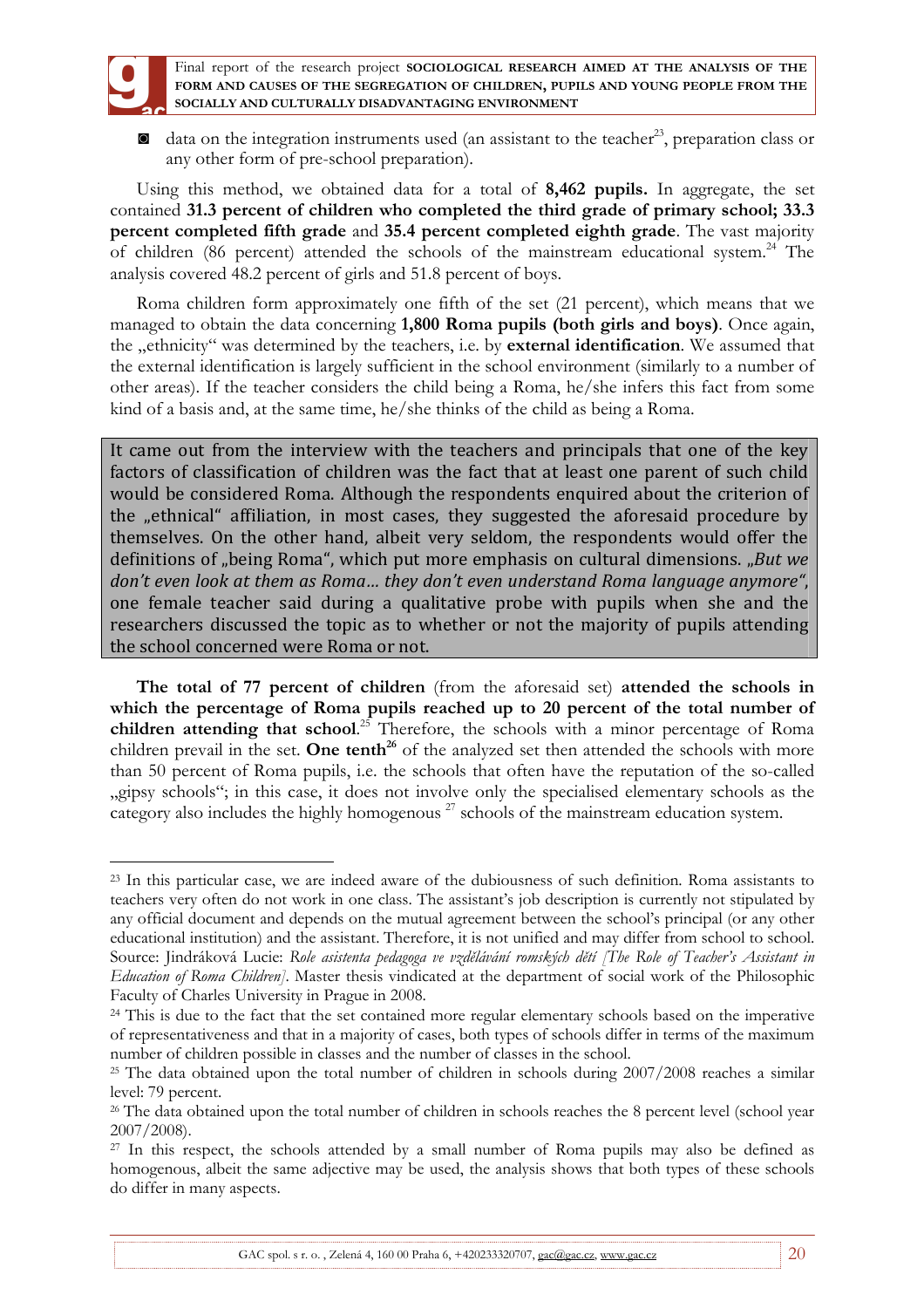Aside from the "ethnical" identification, we also enquired each pupil whether he/she comes from a socially excluded environment<sup>28</sup> and whether or not he/she has any specific educational needs. The schools may undervalue the perception of social exclusion and the actual scope of social exclusion of Roma children compared to the fact and reality of the excluded Roma localities. As per the perception of the existence of the specific educational needs of children, the situation is even more selective.

In other words, a number of teachers may perceive the remarkable failures, low performance and low order educational chances of Roma pupils as falling within the acceptable "standard" of the educational system. The obvious difference between the actual state of disparity and low performance of Roma children on one hand, and the way teachers perceive them, may be just one of the discrepancies which should be addressed by a separate focus and analysis.<sup>29</sup>

 $\overline{a}$ 

<sup>&</sup>lt;sup>29</sup> According to the teachers, a total of 21 percent of the pupils come from a socially excluded environment and 20 percent of them have specific educational needs. The chart below shows the classification in detail:

| Children               | Socially excluded environment |         | Specific educational needs |      |
|------------------------|-------------------------------|---------|----------------------------|------|
|                        | <b>YES</b>                    | 65.3 %  | <b>YES</b>                 | 34 % |
| Roma males and females |                               |         | N <sub>0</sub>             | 66 % |
|                        | N <sub>O</sub>                | 34.7 %  | <b>YES</b>                 | 29 % |
|                        |                               |         | N <sub>0</sub>             | 71 % |
|                        | <b>YES</b>                    | 91.0 %  | <b>YES</b>                 | 29 % |
| Other children         |                               |         | N <sub>0</sub>             | 78 % |
|                        | N <sub>O</sub>                |         | <b>YES</b>                 | 15 % |
|                        |                               | $9.0\%$ | N <sub>0</sub>             | 85 % |

<sup>&</sup>lt;sup>28</sup> We also left it up to the teachers to define this; when we interviewed them, we specified what we perceive as a socially excluded environment: a situation of a child in a family where the following elements cumulate: unemployment, socially pathological behavioral (criminality or drug abuse) or poverty.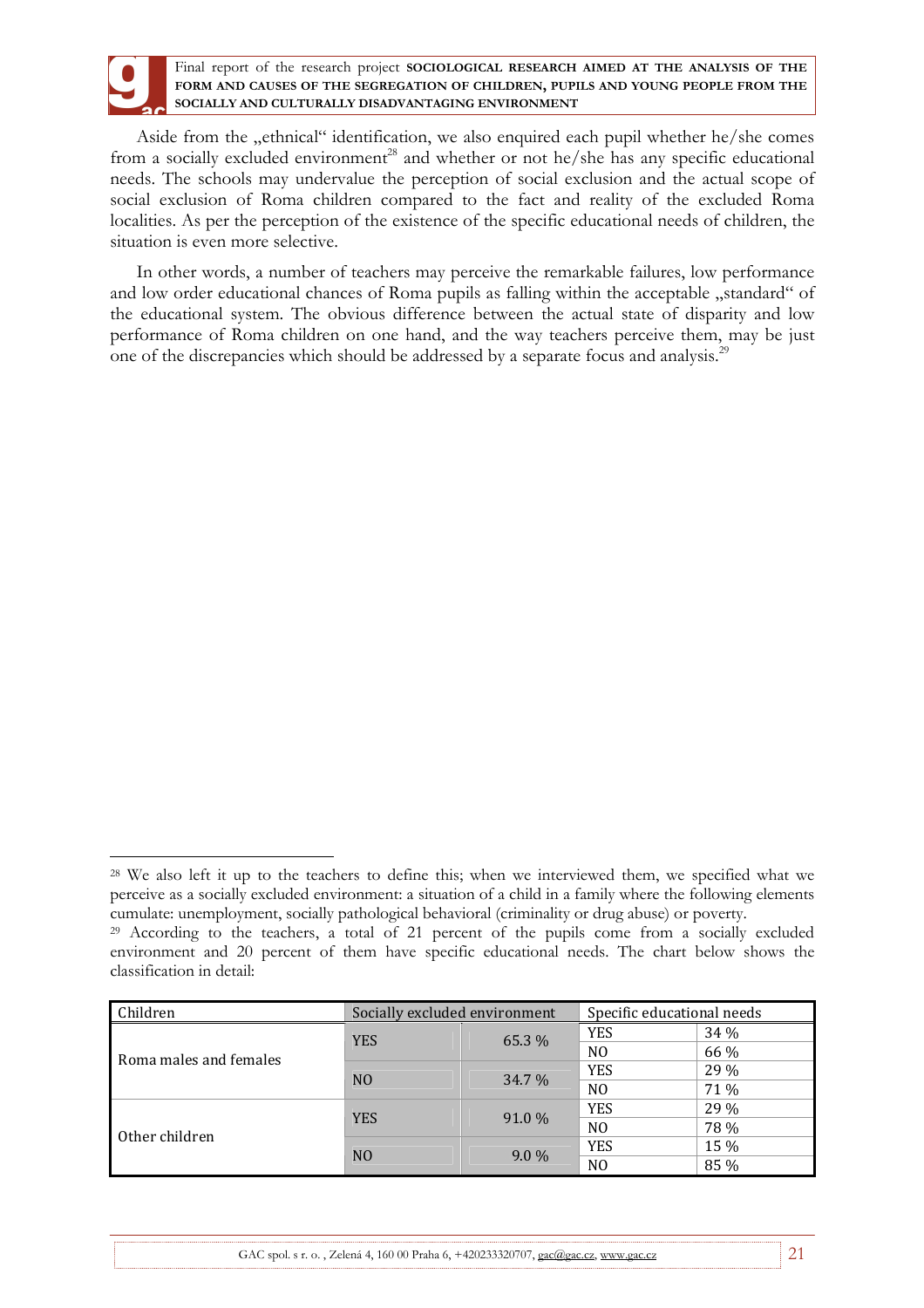**4. Quantitative Analysis of Children's Educational Paths** 

During the analysis of the educational trajectories, we were mainly processing the anonymous data obtained from the pupils' catalogue sheets. The aim of the analysis was to use the data to test a hypothesis as to whether or not Roma children attending the schools in the vicinity of socially excluded localities were less successful than their peers.

Final report of the research project **SOCIOLOGICAL RESEARCH AIMED AT THE ANALYSIS OF THE** 

As a main criterion for measuring the educational trajectories, we chose a likelihood that the child would leave his/her original class in the mainstream school, which he/she attends, after the first grade due to a negative event. **We define a negative event as a transfer to a specialised elementary school or the necessity to repeat the grade**.

Based on the comparison of the negative events in the individual categories of pupils (classified according to the "ethnical" categorisation, sex or attended school), we compared the individual elements upon which we may describe an individual's educational trajectory:

- ◙ departures to specialised elementary schools,
- ◙ failures to complete grades,
- ◙ achievement in profile subjects,
- ◙ absence rate.

 $\overline{a}$ 

We focused specifically on the two moments framing the educational trajectory in elementary schools that deserve particular attention:

- ◙ commencement of the first grade and efficiency of the selected integration instruments,
- ◙ differences in the educational trajectories of children given any further prospective transfers to other schools.

### **4.1 The likelihood of survival in the original class of mainstream elementary school**

The results of the analysis of the occurrence of negative events clearly confirm the hypothesis that the children identified by teachers as Roma are academically less successful than the other children. As stated above, we chose the child's chance to survive in his/her original class in the mainstream elementary school as the determining indicator of the educational failure.<sup>30</sup>

Whereas in average it could be stated that in a majority population of pupils attending the monitored schools, approximately one in twenty girls and one in ten boys who started the first grade there would leave for the aforesaid reasons (they failed to complete the grade or left to a specialized ES), whereas it is approximately *a half* of all Roma children who would leave the class. The situation is worse with boys than with girls. Therefore, there is approximately only **a half** of a chance for the Roma pupils to complete the elementary school with their peers they started the school with.

In both sexes, the most frequent departures from the original class occur specifically in the **first grade** and **throughout the sixth to eight grade**. The failures during the first five grades may be explained mainly by a poorer preparation and by the "equipment" of children with respect to their family background. Moreover, Roma children often do not attend any form of preschool education, have less vocabulary, etc.

<sup>&</sup>lt;sup>30</sup> We stress again that we perceived the departure only as the events that are negative in terms of the educational trajectory, i.e. failure to complete the grade or departure from the original school to a school outside the mainstream education. Therefore, we did not count in the exits to pluriannual secondary schools, elative elementary schools or other mainstream elementary schools.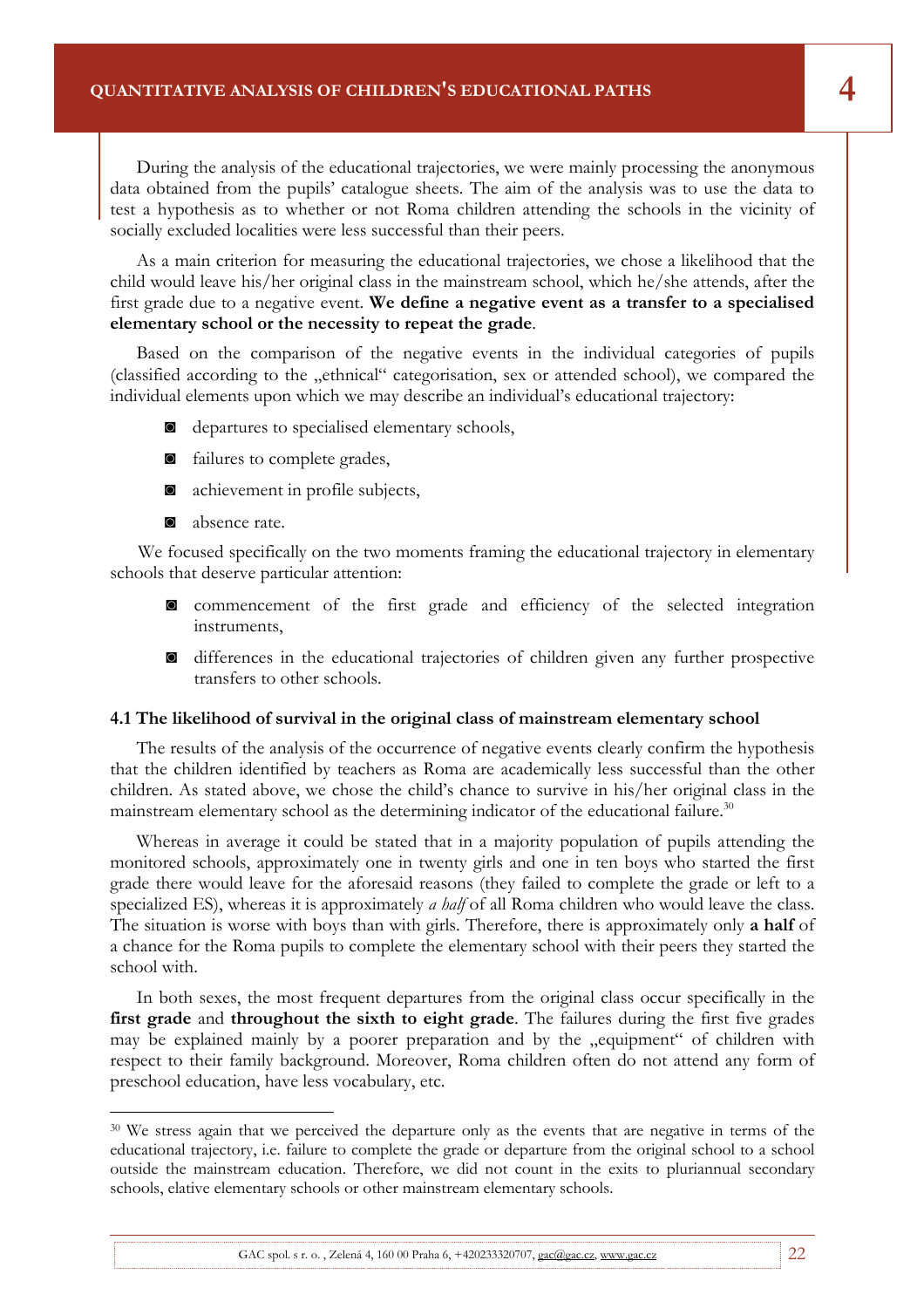





It is thus not surprising that a failure or departure is more frequently experienced in the children defined by teachers as those from a socially excluded environment. **Whereas only four in ten Roma pupils defined by the teachers as descending from a socially excluded**  environment survive through the 8<sup>th</sup> grade, it is approximately seven out of ten Roma **pupils in which the degree of social exclusion is not as high**. Although the educational chances of Roma children who do not live in a socially excluded environment (as defined by the teachers) are rather equal to non-Roma children who do come from a socially excluded environment, they are still much lower.

Some teachers, however, may perceive the failure in the first grade as a kind of an integration instrument. One female teacher we interviewed during the *Analysis of Attitudes and Educational Needs of Roma Children and Youth* (Nadace rozvoje občanské společnosti, 2007 [*The Foundation of the Civil Society Development - FCSD*]) stated that she would often let a Roma child repeat the first grade in order to have him/her better master the basics. According to her, this practice is better than sending the pupil to a school outside the mainstream education or let him/her pass to an upper grade where the deficit gained in the first grade increases and would be more difficult to balance it, notwithstanding the fact that the child would be forced to attend a venue where he/she experiences a failure on a daily basis.

To a certain extent, this finding confirms our hypothesis mentioned above, i.e. that the teachers slightly undervalue the degree of social exclusion in Roma pupils. We believe that the standard of judging the family background is lower in Roma pupils than in other children.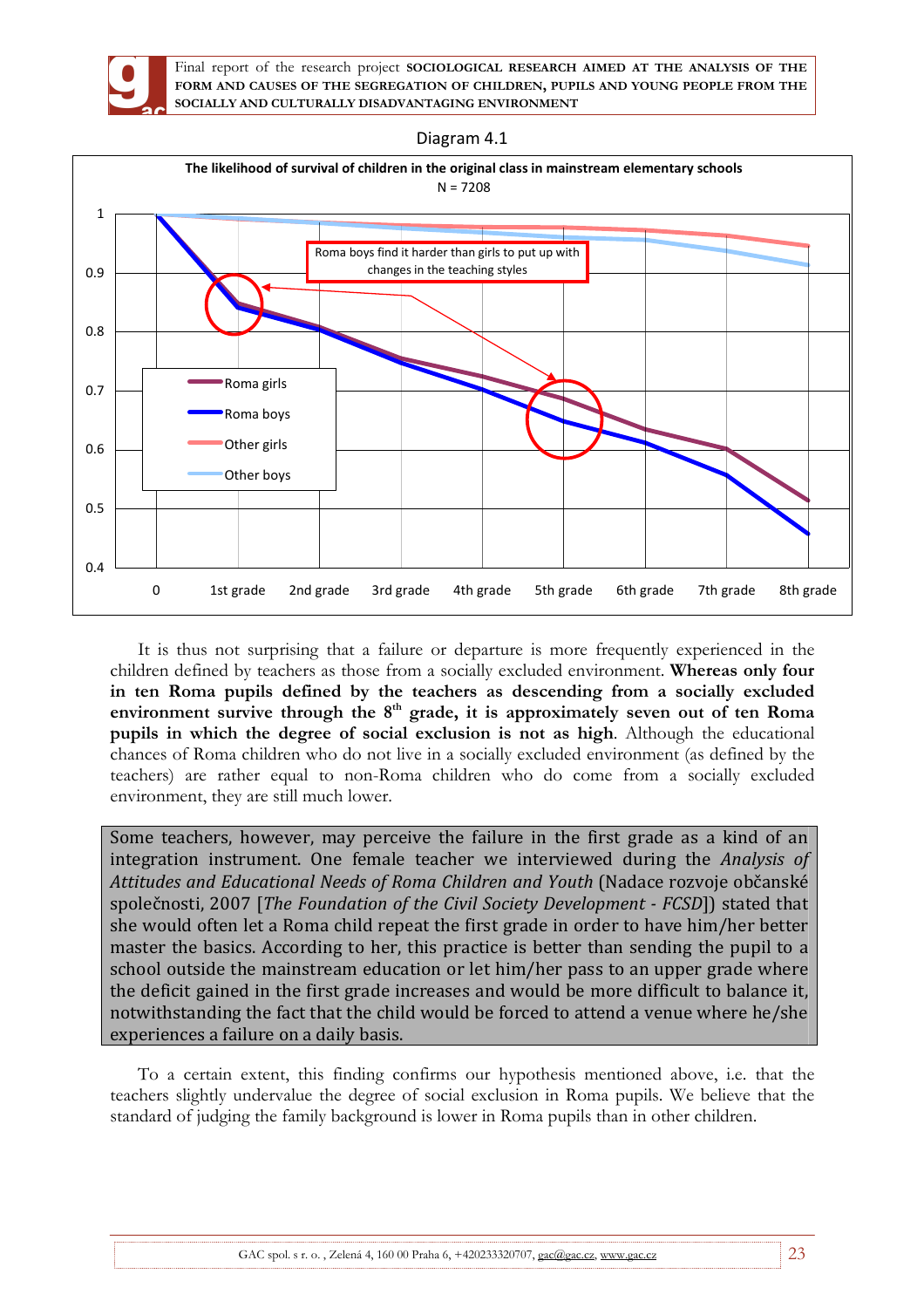

# **4.2 The likelihood of departure to a specialised elementary school**

**The likelihood of departure to a specialised school outside the mainstream education is of course lower than the likelihood of survival in the original class. The original class is left in this direction by an average of two in ten Roma girls and 2.4 in ten Roma boys** (it is one girl out of a hundred pupils and three boys out of a hundred).



Diagram 4.2

The first and the fifth grade seem to be the most problematic. If a Roma pupil completes the first grade, the likelihood of his/her continuance in the class increases by one fourth. If a pupil completes the third grade still in his/her original class, the likelihood of departure reaches approximately 0.1 (one pupil out of ten leaves). If he/she completes the fifth grade, he/she is likely to stay in the same school with the likelihood approximating to 1.

|       | 1 <sup>st</sup> grade | $2^{nd}$ grade | $3^{rd}$ grade | $4th$ grade    | 5 <sup>th</sup> grade | 6 <sup>th</sup> grade | $7th$ grade | $8th$ grade |
|-------|-----------------------|----------------|----------------|----------------|-----------------------|-----------------------|-------------|-------------|
|       |                       |                |                | Roma children  |                       |                       |             |             |
| girls | 21%                   | 11%            | 19%            | 8%             | 34%                   | 2%                    | 1%          | $4\%$       |
| boys  | 24%                   | 11%            | 17%            | 20%            | 18%                   | 3%                    | 5%          | 2%          |
|       |                       |                |                | Other children |                       |                       |             |             |
| girls | 10%                   | 10%            | 19%            | 13%            | 39%                   | 3%                    | $1\%$       | $5\%$       |
| boys  | 9%                    | 15%            | 27%            | 10%            | 24%                   | 4%                    | 4%          | 7%          |

## Chart 4.1: Percentage of exits in a specialized school by individual classes

These findings are supported also by the interviews held with some teachers who claimed that in their experience, Roma children mostly leave the mainstream education at the beginning of the school attendance, whereas other children often leave during the senior years, i.e. in the sixth to ninth grade (when the departures are mostly caused by behavioural issues).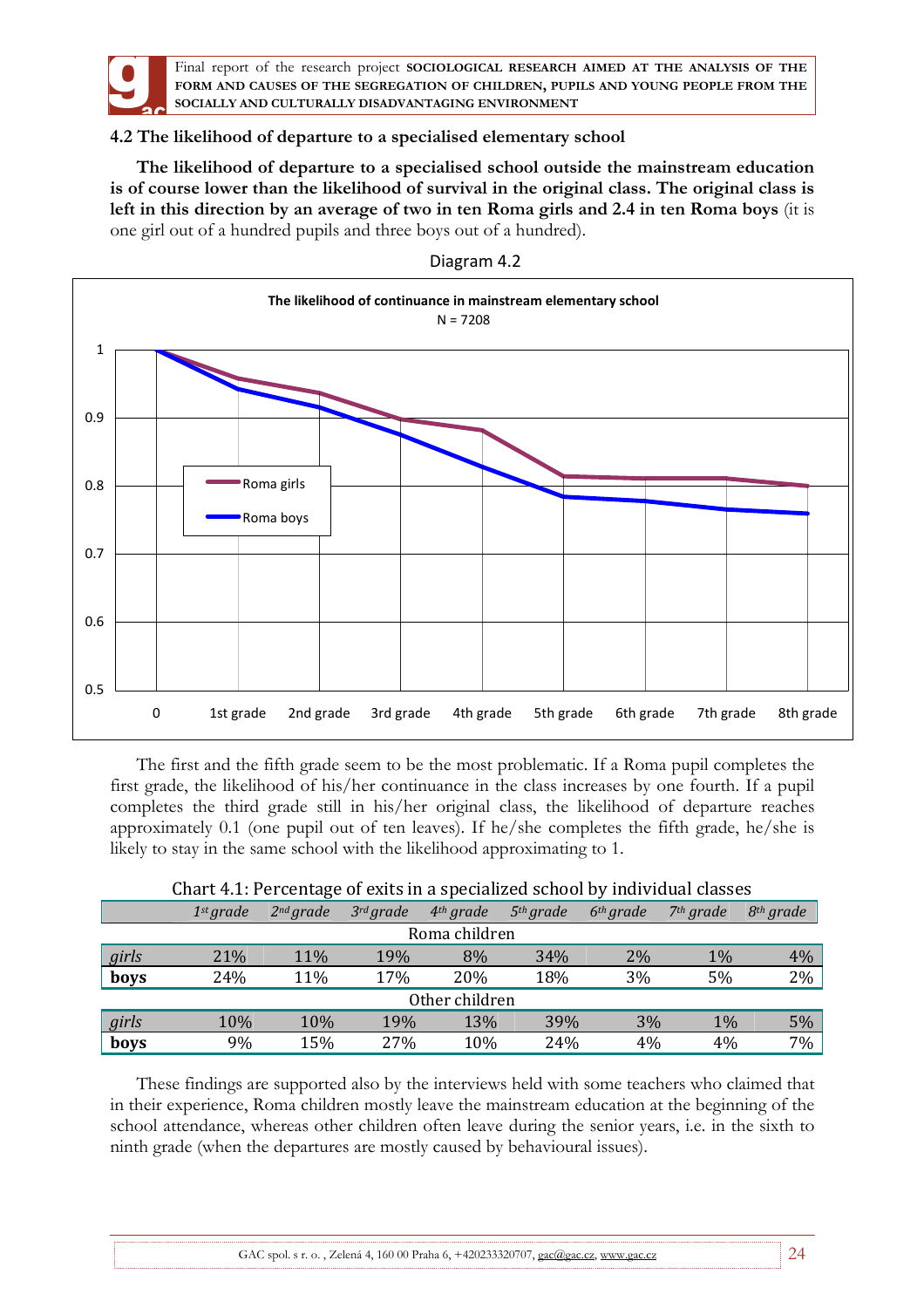

| Type of school        | Number of<br>children in $SY31$<br>2007-2008 | N schools | Roma- and other<br>children within<br>types | Total percentage<br>of RCH and OCH |
|-----------------------|----------------------------------------------|-----------|---------------------------------------------|------------------------------------|
| <b>Mainstream ES</b>  | 25,484                                       |           | 100 %                                       | 89 %                               |
| Roma children         | 3,618                                        | 69        | 14 %                                        | 72 %                               |
| other children        | 21,866                                       |           | 86 %                                        | 92 %                               |
|                       |                                              |           |                                             |                                    |
| <b>Specialized ES</b> | 3,239                                        |           | 100 %                                       | 11 %                               |
| Roma children         | 1,434                                        | 31        | 44 %                                        | 28 %                               |
| other children        | 1,805                                        |           | 56 %                                        | 8 %                                |
|                       |                                              |           |                                             |                                    |
| <b>Total</b>          | 28,723                                       |           |                                             | $100\%$                            |
| Roma children         | 5,052                                        | 100       | 100 %                                       | 100 %                              |
| other children        | 23,671                                       |           |                                             | 100 %                              |

| Chart 4.2: Percentage of Roma- and other children in various types of schools |  |  |
|-------------------------------------------------------------------------------|--|--|
|                                                                               |  |  |

| Chart 4.3: Distribution of Roma- and other children in the set of 99 ES according to |                                 |  |
|--------------------------------------------------------------------------------------|---------------------------------|--|
|                                                                                      | the percentage of Roma children |  |

| Type of school              | N<br>schools | N of<br>Roma CH | Distribution<br>of Roma CH | Number<br>of other<br><b>CH</b> | Distribution<br>of other CH |
|-----------------------------|--------------|-----------------|----------------------------|---------------------------------|-----------------------------|
| up to 20 % of Roma children | 61           | 1,981           | 39 %                       | 20,918                          | 88 %                        |
| 21-50 % of Roma children    | 21           | 1,114           | 22 %                       | 2,323                           | 10 %                        |
| over 50 % of Roma children  | 17           | 1,957           | 39 %                       | 430                             | $2\%$                       |
| Total                       | 99           | 5,052           | 100 %                      | 23,671                          | 100 %                       |

The results of the analysis of pupils' educational trajectories are not only confirmed by the teachers' statements but also by the data obtained from the schools as a whole. Out of a 100 Roma children attending the elementary schools **in the vicinity of socially excluded localities,**  28 of them attend the elementary schools outside mainstream education<sup>32</sup>; in other children, the ratio reaches 8%. In other words, **92% of non-Roma children attend regular elementary schools as opposed to 72% of Roma children** (see chart 4.1). This ratio remains on a similar level within the time horizon of the last five school years.<sup>33</sup> More than a quarter of Roma children who attend mainstream elementary schools receive education in the schools with the majority of Roma children (see chart 4.2a); in specialised elementary schools, it is two thirds of Roma children receive education in the ES with a high ratio of Roma peers (see chart 4.2b). One half of Roma pupils in the mainstream ES receive education in the schools within the majority of non-Roma children and must hold out in a position of minority. The chart shows, however, that one of the key, if not determining, features of the specialised schools is that 66% of the Roma pupils attend the schools in which the Roma girls and boys prevail; therefore, the children stay in their own ethnical and social environment they are familiar with from home and family. The special schools with the lowest percentage of Roma pupils (up to 20%) represent a minority in terms of the number of schools as well as in terms of the percentage of Roma pupils (10%).

 $\overline{a}$ 

 $31$  SY is an abbreviation of "school year".

<sup>&</sup>lt;sup>32</sup> Apart from the children who commenced attending the specialised elementary schools after gaining some experience in a regular elementary school, there are also children who started receiving education directly in the schools outside the mainstream education system.

<sup>33</sup> In 2003/2004, it was 30 children out of a 100.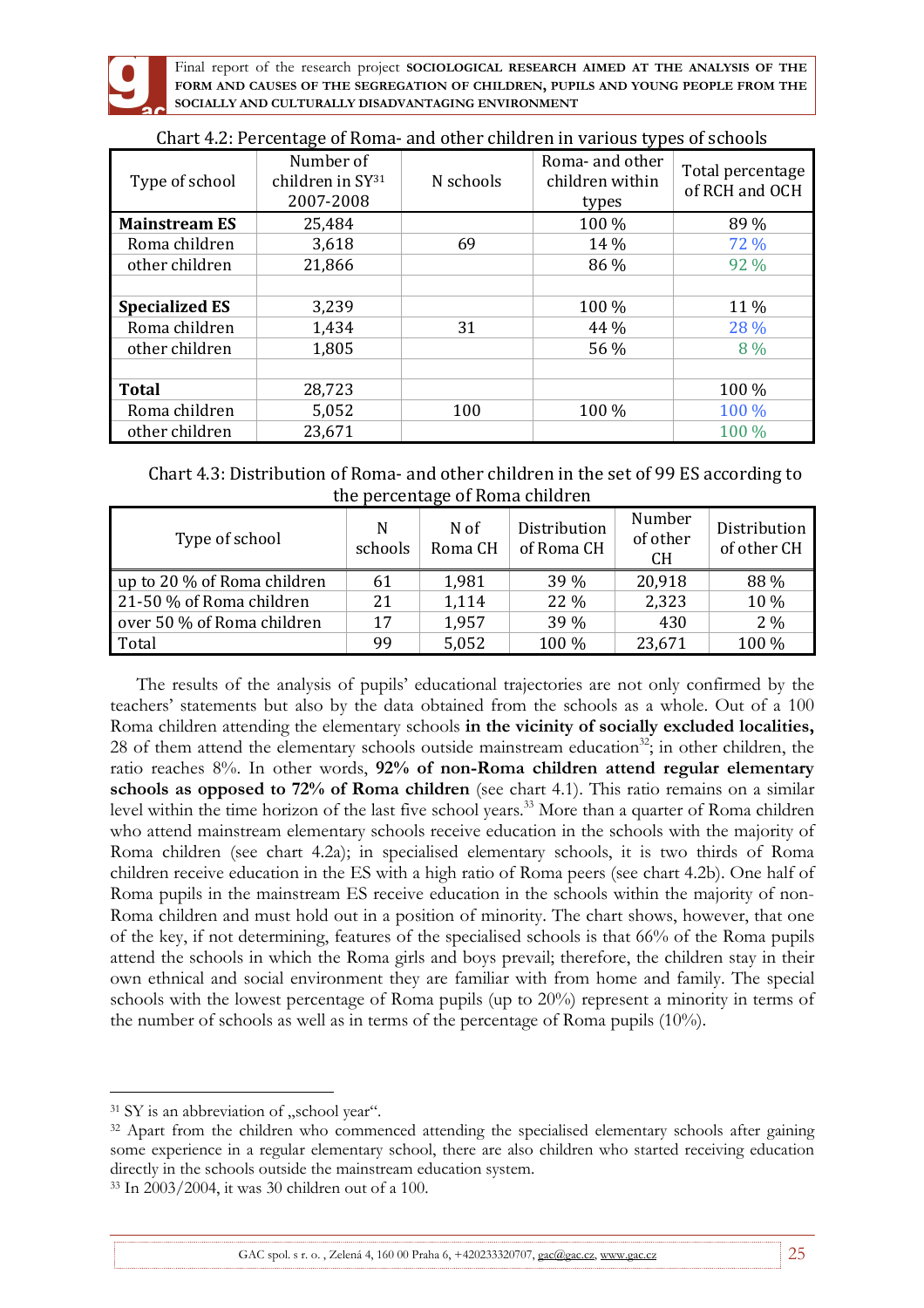

| Chart 4.4a: Distribution of Roma and other children in mainstream ES by the |
|-----------------------------------------------------------------------------|
| percentage of Roma children                                                 |

| Type of schools            | $#$ of<br>schools | # of Roma<br>children | Distribution<br>of Roma<br>children | # of other<br>children | Distribution<br>of other<br>children |
|----------------------------|-------------------|-----------------------|-------------------------------------|------------------------|--------------------------------------|
| up to 20% of Roma children | 56                | 1,832                 | 51 %                                | 20,204                 | 92.4 %                               |
| 21-50% of Roma children    | q                 | 777                   | $21\%$                              | 1,580                  | $7.2\%$                              |
| over 50% of Roma children  | 4                 | 1,009                 | 28 %                                | 82                     | $0.4\%$                              |
| Total                      | 69                | 3,618                 | 100 %                               | 21,866                 | 100.0%                               |

Chart 4.4b: Distribution of Roma and other children in specialized ES by the percentage of Roma children

| Type of school             | $#$ of<br>schools | # of Roma<br>children | Distribution<br>of Roma<br>children | # of other<br>children | Distribution<br>of other<br>children |
|----------------------------|-------------------|-----------------------|-------------------------------------|------------------------|--------------------------------------|
| up to 20% of Roma children |                   | 149                   | 10 %                                | 714                    | 40 %                                 |
| 21-50 % of Roma children   | 12                | 337                   | 24 %                                | 743                    | 41 %                                 |
| over 50 % of Roma children | 13                | 948                   | 66 %                                | 348                    | 19 %                                 |
| Total                      | 30                | 1,434                 | 100 %                               | 1,805                  | 100 %                                |

The structure of the average departures according to classes in the past 5 years is depicted in chart 4.2. Aside from the first grade from which a total of 23% of children leave for a specialised school, there is an irregularity between the fifth and the sixth grade as a slightly higher number of children leave from the sixth grade rather than from the fifth grade. The transition to the sixth grade may be considered as one of the important issues to be addressed by more support of Roma pupils in this area.<sup>34</sup>

| Diagram 4.3 |  |
|-------------|--|
|-------------|--|



 $\overline{a}$ <sup>34</sup> The diagram also shows that 81% of children leave for specialised ES from the 1st to 5th grade.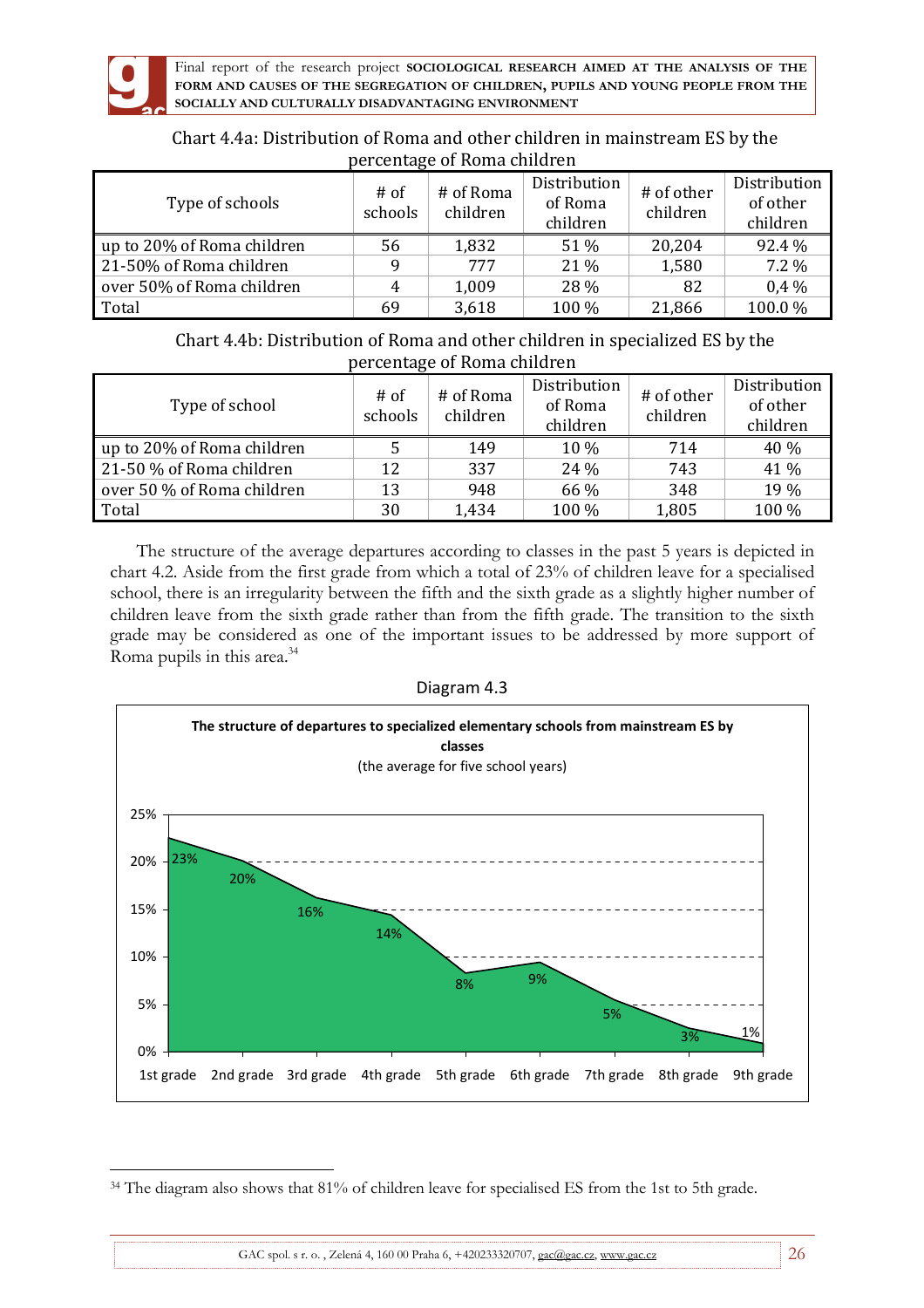The quantity of departures is also affected by the type of school. The majority of Roma pupils leave to specialised schools from the schools with a medium percentage of Roma children (21 to 50 percent) – whereas in schools with a low percentage of Roma children, the likelihood of departure reaches 0.20; in schools with a medium percentage it is 0.29 and in schools with a high percentage (more than 50 percent) the likelihood reaches 0.15.



Diagram 4.4

Diagram 4.3 depicts the structure of departures sorted out by the individual grades within categories of the percentage of Roma children attending the school: it is interesting to compare **the grades from which children leave the most often**: **whereas it is the first grade** (25%) **in schools with a low percentage of Roma children**, **the schools with a medium percentage of Roma children experienced the most frequent departures from the 3rd grade** (26%) **and the schools with a high percentage showed the most frequent departures from the second grade** (44%).

One possible explanation for the last type is that the schools try to work with all children in the first grade and "give them a chance"; later on, when the children do not keep up with the pace of teaching for whatever reason, the schools offer them a transition to a specialized ES. As stated above, this case involves the schools from which the children leave for SES with the lowest likelihood. This could be explained by these schools being in average the most active in utilizing integration instruments (see the details below).

Vice versa – i.e. from specialized ES to mainstream  $ES^{35}$  – the children leave only in **exceptional cases**. **On average, it may be one child (or less) per school/school year**. However, **as the percentage of Roma children in schools increases, the likelihood of this progression decreases**: therefore, while in average 14 children out of a thousand leave from a specialized ES with a low percentage of Roma children, the maximum of one child out of a thousand leaves the school with a high percentage of Roma children.

 $\overline{a}$ 35 The data was obtained from 27 specialized ES.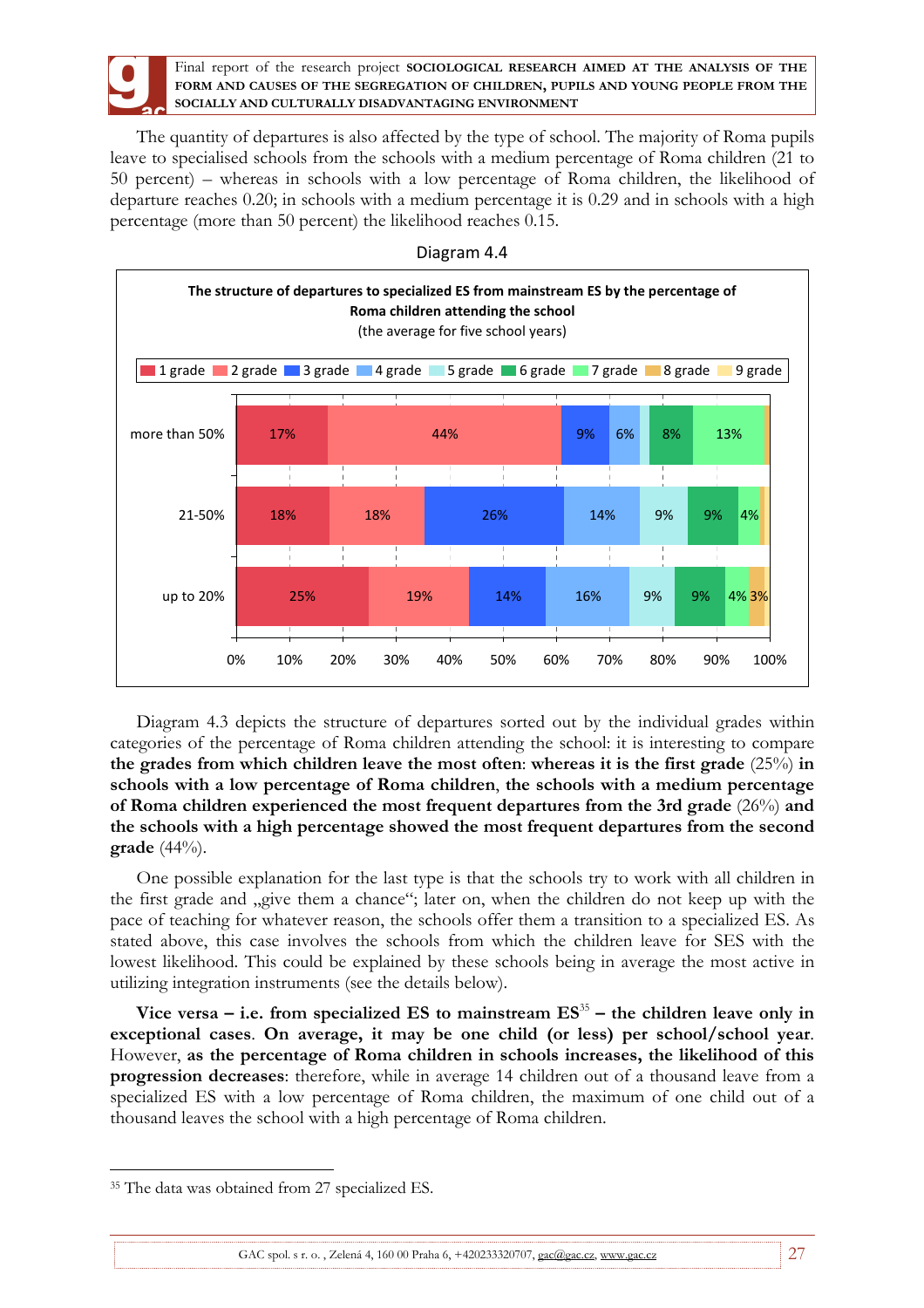

## **4.3 Failure to complete grades**

To a certain extent, the school also influences the quantity of failures and departures. Diagram 4.4 shows the differences between the schools according to the percentage of Roma children to the total number of attending pupils. Whereas the percentage of failing pupils is similar in the schools with a majority of Roma children, the schools with a lower percentage of Roma children experience more failing boys than girls.



Surprisingly, the worst educational chances of Roma pupils in terms of failures were ascertained in the schools of medium category: 38% of Roma girls and 41% of Roma boys received an "F" for their yearly school report. **These schools** (as shown by the data) **do not use the specialised integration programmes that much** compared to the schools with a high percentage of Roma pupils in which approximately one fourth of boys and girls fail. The number is a little higher in schools with a lower percentage (up to 20%) where 30% of Roma girls and 37% of Roma boys fail at least once.

Although the problems associated with teaching the children from a socially excluded environment cumulate in schools with a high percentage of Roma pupils, these schools, on the other hand, attract the teachers who wish to deal with this issue; these schools also cooperate with non-profit organizations and support the activities aiming at offsetting the learning handicaps.

## **4.4 Development of achievements**

Another survey statistics, which is useful in understanding the factors affecting the educational inequalities, are the **grades obtained in profile subjects, i.e. Czech language and math**. This statistic also answers the question, which one of these subjects more boldly distinguishes the educational trajectories of Roma boys from those of Roma girls.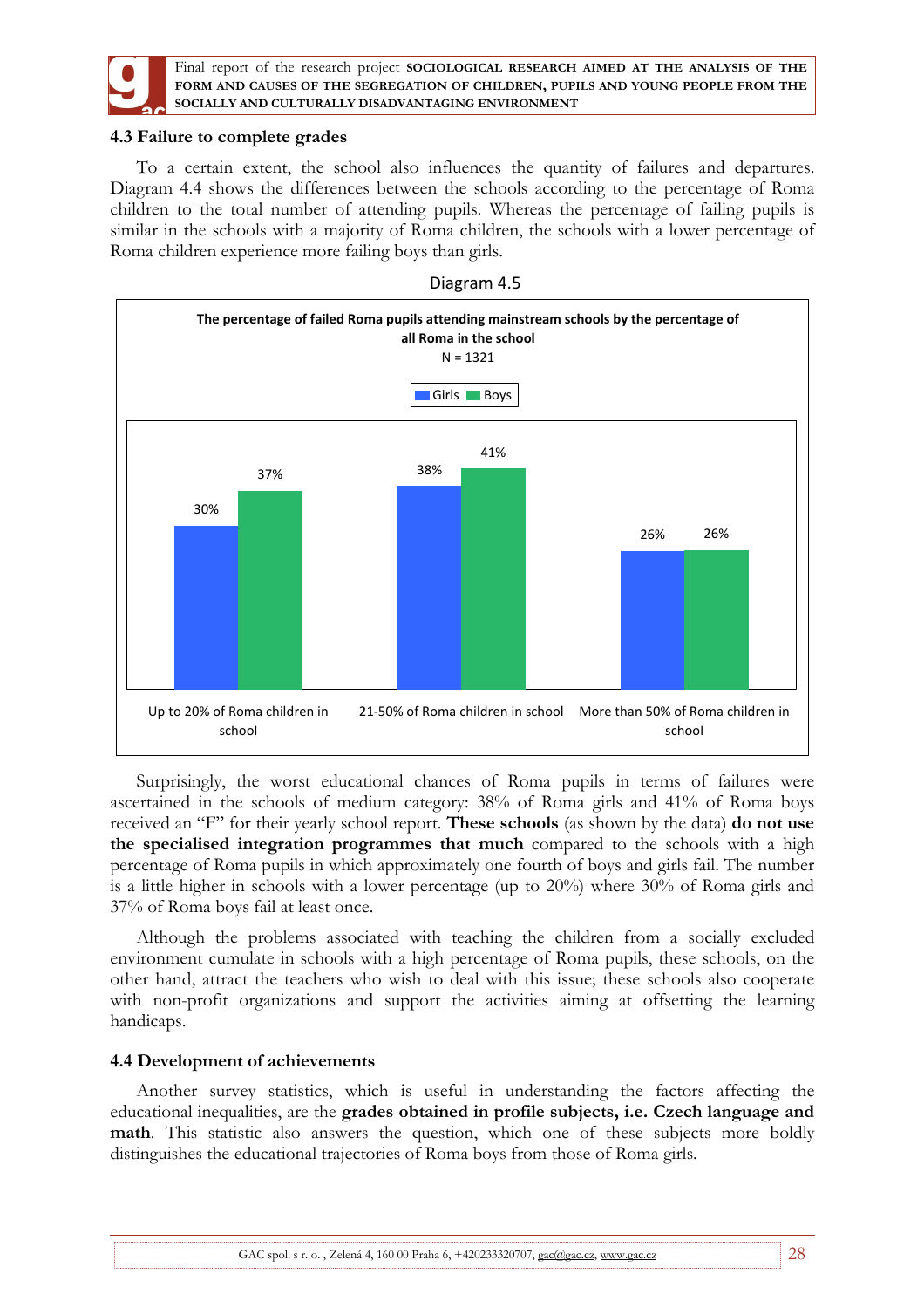

Diagram 4.6



Diagram 4.7

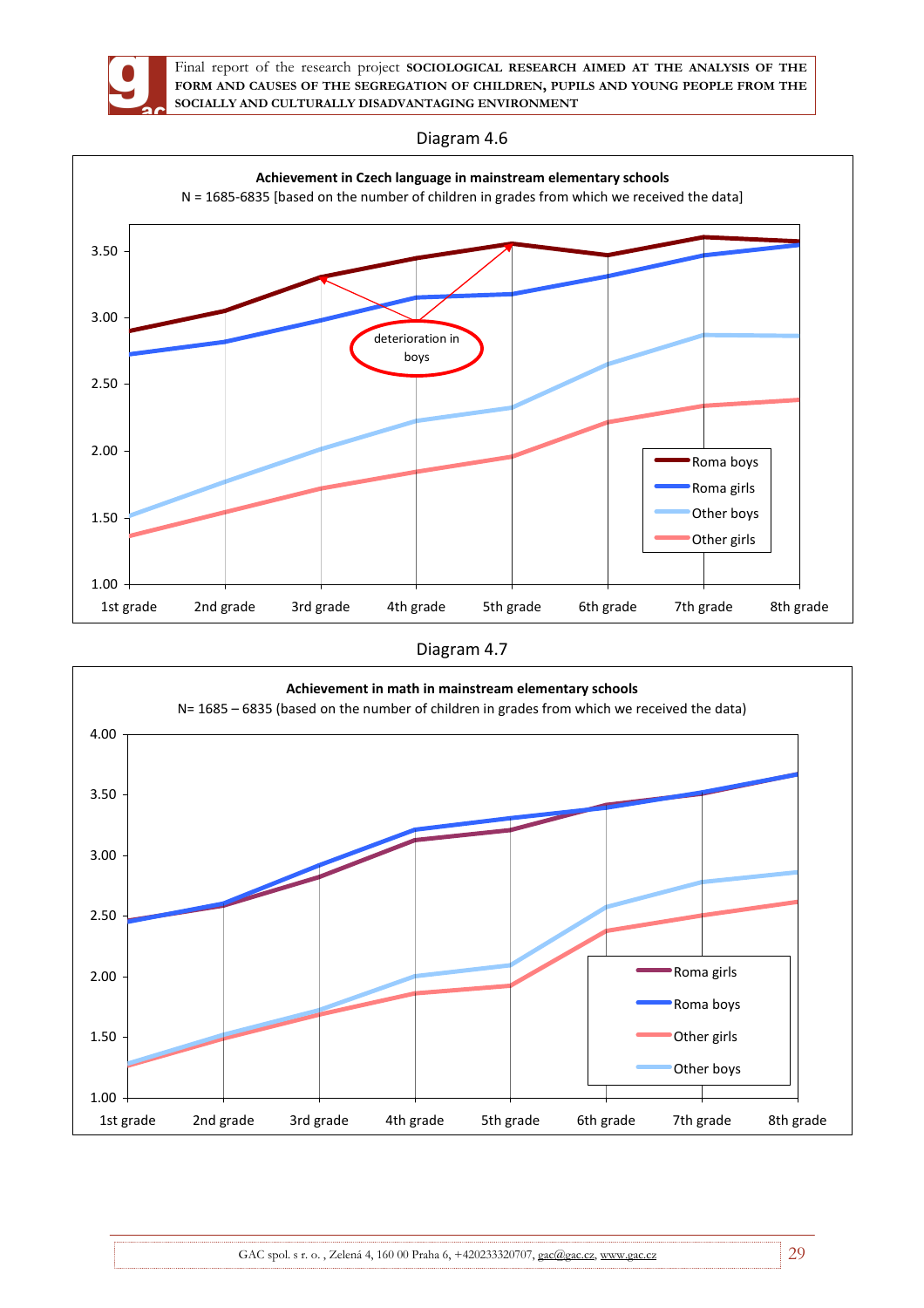The achievement in Czech language significantly mirrors the development of failures. In the case of boys, however, another issue adds up **in the third grade** where, according to some education experts, the achievement becomes slightly more complicated again after a relatively successful second grade.

The significantly worse grades of Roma pupils compared to their non-Roma peers are maintained throughout the entire elementary schools and, as school attendance is coming to an end, the average grades of Roma children and youth approximate to the failure zone, while the average grades of their non-Roma peers maintain a qualitatively higher standard despite the outflow of the most successful children to pluriannual secondary schools<sup>36</sup>.

As opposed to Czech language, the development curves of Roma boys and girls in match are balanced and show no significant break points. With a certain interval, they mirror the curves of their peers from the majority population.

The differences between sexes mentioned above are confirmed by the chart above, which compares the average grades obtained in Czech language and math in Roma children only. The differences are obvious **specifically in the first five grades** when the **Czech language is much more difficult for Roma children to master than math;** in the 6th to 8th grade, the average grades obtained in both subjects draw nearer each other (the average achievement in math in even worse than in Czech language). $37$ 

|       |                       |                       |                |                |             | $\cdots$    |                       |                       |
|-------|-----------------------|-----------------------|----------------|----------------|-------------|-------------|-----------------------|-----------------------|
|       | 1 <sup>st</sup> grade | 2 <sup>nd</sup> grade | $3^{rd}$ grade | $4th$ grade    | $5th$ grade | $6th$ grade | 7 <sup>th</sup> grade | 8 <sup>th</sup> grade |
|       |                       |                       |                | Czech language |             |             |                       |                       |
| girls | 2.72                  | 2.82                  | 2.98           | 3.15           | 3.18        | 3.31        | 3.47                  | 3.55                  |
| boys  | 2.90                  | 3.05                  | 3.30           | 3.45           | 3.55        | 3.47        | 3.60                  | 3.57                  |
|       |                       |                       |                | Math           |             |             |                       |                       |
| girls | 2.44                  | 2.58                  | 2.91           | 3.21           | 3.30        | 3.39        | 3.52                  | 3.67                  |
| boys  | 2.45                  | 2.57                  | 2.82           | 3.12           | 3.20        | 3.41        | 3.50                  | 3.67                  |

### Chart 4.4: Achievement of Roma children in Czech language and math

## **4.5 Absence rate**

 $\overline{a}$ 

Another significant indicator reflecting the differences in the educational trajectories of Roma pupils is **the development of the aggregate absence rate**. The absence rate greatly relates to the achievement throughout school attendance. That is, the frustration from failures may have a negative impact on the absence rate<sup>38</sup>. The number of missed classes, however, is not the same in the course of the elementary school. It actually increases and the performance deteriorates with the grades. This relation applies to both Roma children and the majority population. In Roma children, however, the number of missed classes is much higher.

Diagram 4.7 shows that the **absences of Roma children compared to their peers nearly triples.** Although the problems begin during the first five grades, they tend to cumulate in the following senior grades when the differences between boys and girls also deepen and the girls tend to miss more classes. Whereas in the first five grades, the quantity of missed classes could be

<sup>&</sup>lt;sup>36</sup> The pluriannual secondary schools are mostly pursued by the young people who achieve the best average grades: therefore, it could be assumed that the average grades of the children who stay in the school are somewhat worse than if the best achieving children stayed.

<sup>&</sup>lt;sup>37</sup> However, the similar disproportions are present among the other children, too, albeit the differences between boys and girls and among the situation in the first five grades and the last three grades are not that great.

<sup>38</sup> The high absence rate cannot be thus perceived as a cause of the worsened school results but also as a demonstration thereof.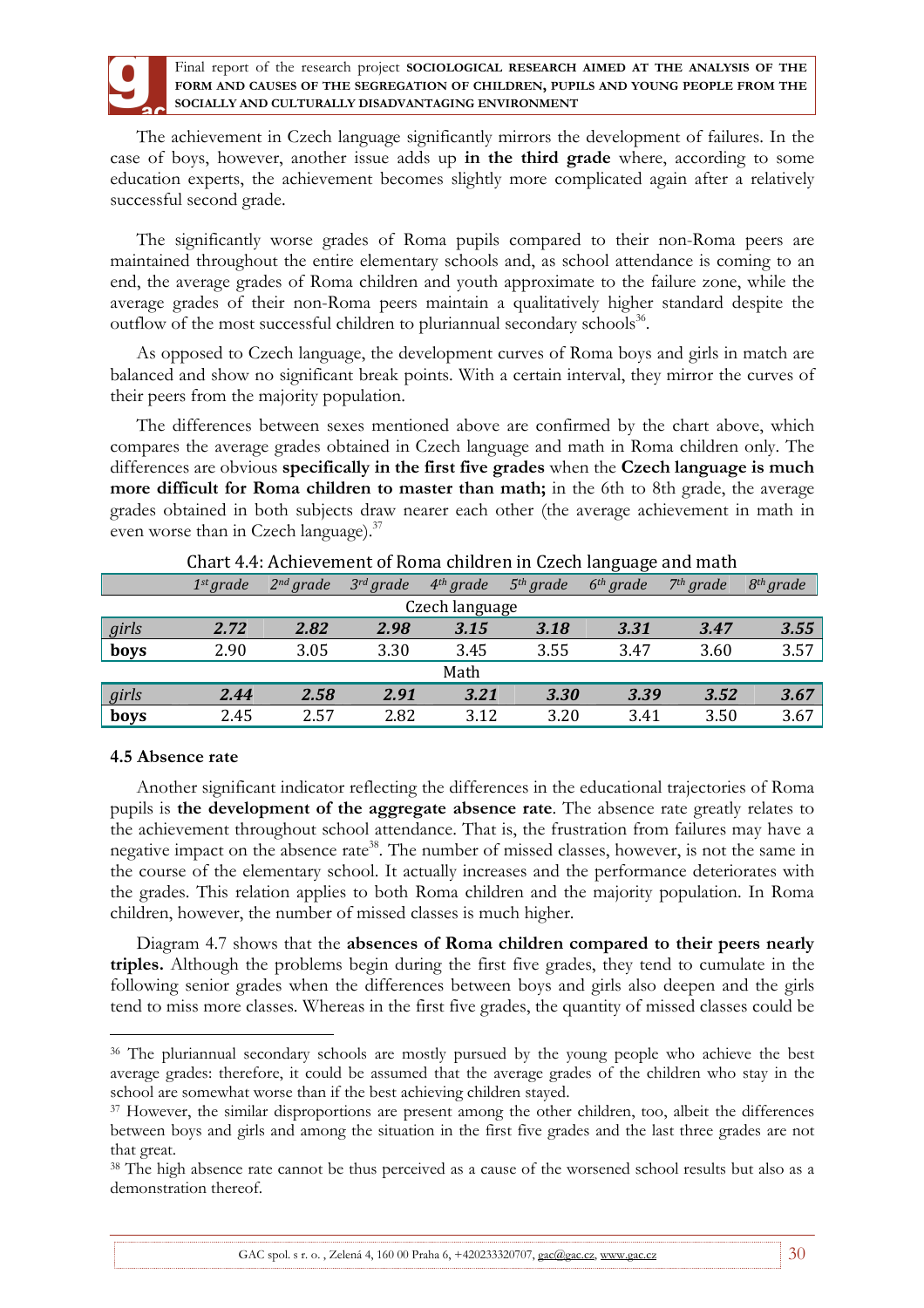

attributed to an increased absence rate due to illness, in the next three grades it rather reflects the children's relationship towards the school and the high absence rate may be caused by their effort to avoid school.

This statistic is confirmed by diagram 4.8, which compares the average absence rate and an average of unexcused classes within all eight grades of the mainstream ES according to the percentage of Roma pupils attending the school within the past five school years. Here again, it shows that the percentage of Roma pupils represents a significant differentiating variable quantity: as their percentage in the total number of children grows, the average absence rate and the unexcused absences increase. It is thus likely that the schools with a high percentage of Roma pupils are attended by more pupils whose chances to keep up with the curriculum are significantly lower – or, that the climate in the schools with a lower percentage of Roma pupils is more favourable as per the attendance with respect to both excused and unexcused absences.



Diagram 4.8

In specialized ES, the differences in absence rates are not as outstanding (see diagram 4.9). Both cases show an increase in the absence rate during the last three grades, which confirms the hypothesis concerning the interaction of the school attendance and the school results and their joint negative pressure on the educational chances of children.

The questionnaire for the schools' principals included a question on how the principal concerned explains the high absence rate of Roma children. Within the answers obtained, it is the low perception of importance of children's education on the part of their parents which is mentioned the most often. Parents seem to tolerate children's absences (total 41% of the respective answers). The next most frequent reason is a bad example in case that the child is the only one in the family who "has" to go somewhere every day, i.e. a situation when the parents are unemployed and their daily routine is not associated with any duties whatsoever (13% of collected explanations). Other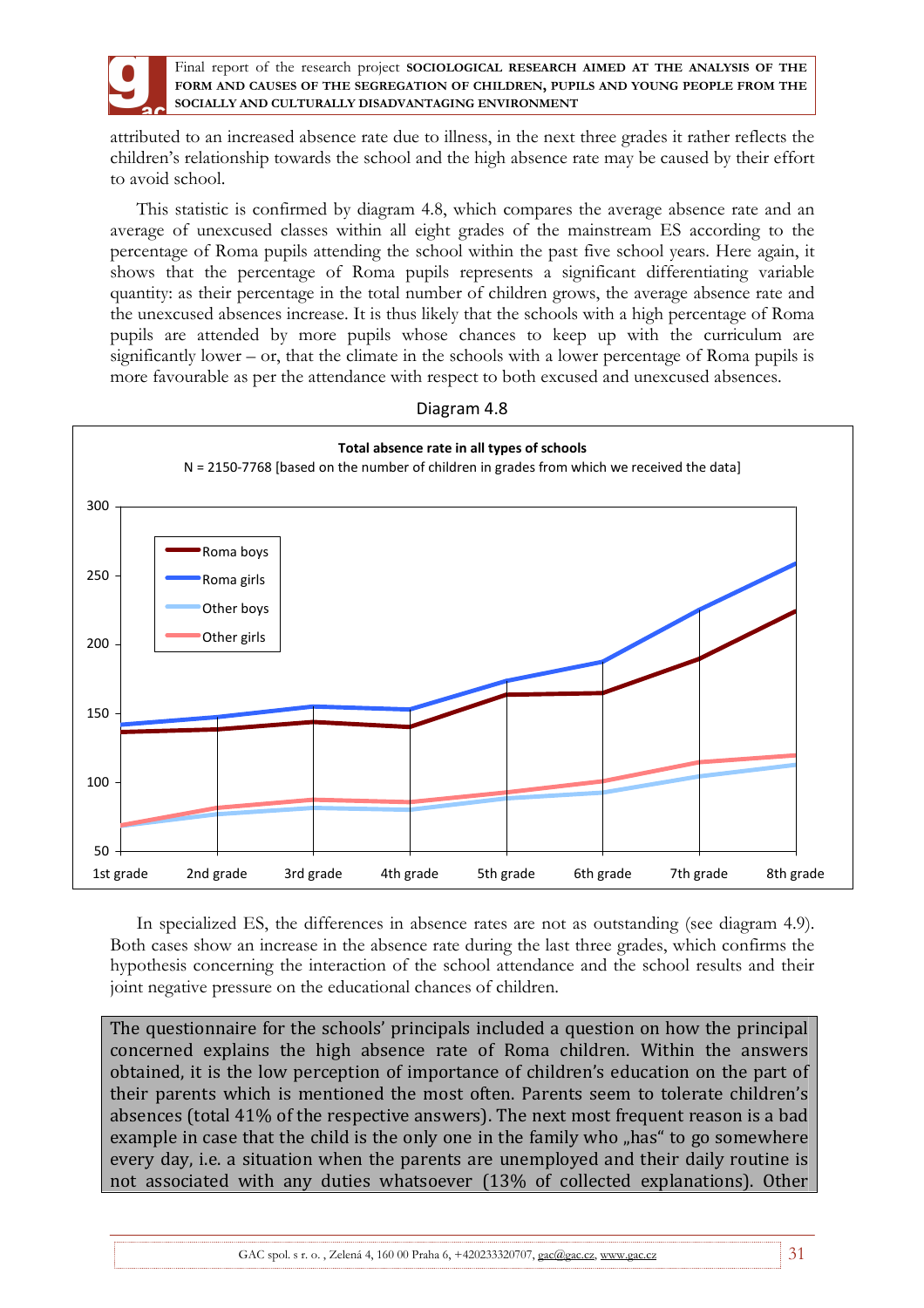

significant and incidental explanations are also the lack of interest in attending the school (8% of cases), baby-sitting for younger siblings (8 % of cases), lack of money for transportation to school and buying school aids (7%) or living in an environment with a higher likelihood of sickness rate (5%).



Diagram 4.9

Diagram 4.10



## **4.6 Lower conduct grades**

The absence rate is closely linked with lower conduct grades. The occurrence of behavioural problems increases as the school years increase. Whereas in non-Roma children, the curve grows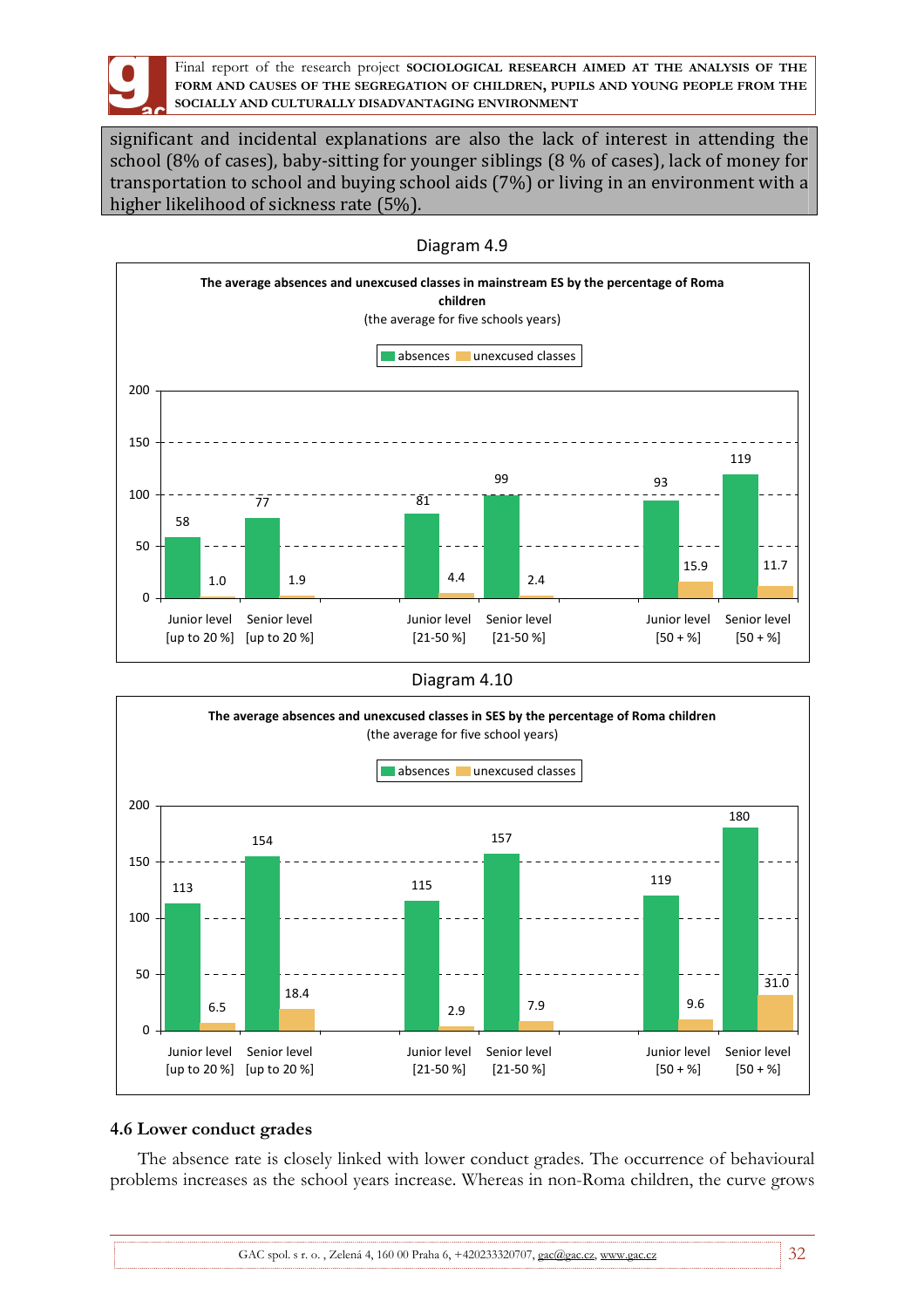

more prominently in the last three grades, in Roma children the curve is growing continuously ever since the commencement of the education path. In the  $8<sup>th</sup>$  grade, 31% of Roma boys and 22% of Roma girls receive a lower conduct grade (in other children, it was 7% in boys and 2% in girls). When calculating the percentage, we worked with both the children attending the mainstream ES and the specialised ES. The specialised schools showed a higher incidence of lower conduct grades. For example, 20% of Roma children attending the mainstream schools receive lower conduct grade in the  $8<sup>th</sup>$  grade as opposed to 35% of Roma children attending specialised schools.





## **4.7 Commencement of the first grade and the efficiency of selected integration instruments**

Out of all Roma children who commenced the first grade in 2007/2008, 13% started in specialised elementary schools. In this respect, there is a substantial difference in the comparison thereof with other children as only 2% of them started the school attendance in specialised schools. This percentage did not change much in both cases for the period of the last five school years. In other words, **Roma children are 6 times more likely to start attending a specialised school without having come in touch with a regular school than their non-Roma peers**. Even in mainstream ES with a low percentage of Roma children, 31% of Roma children start in the 1st grade in the average of five school years.

Starting the first grade is one of the significant issues of the educational trajectories. **Approximately 3 Roma children out of twenty first-graders leave their class** (due to a failure or departure to a specialised ES). There are not that many differences between the boys and girls, although the girls are slightly more successful given the fact that they better handle the transition to another teaching system.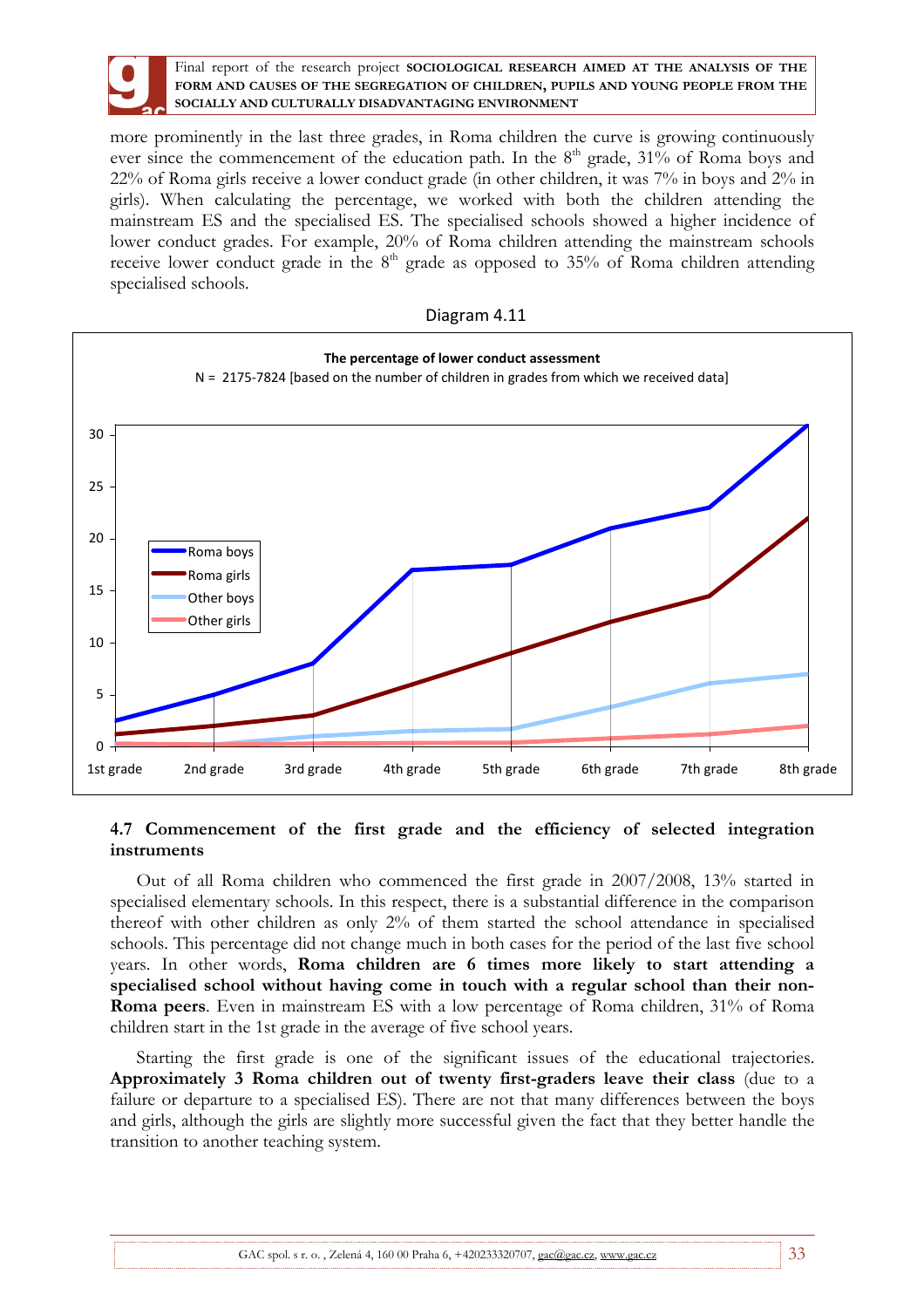

Czech language is the biggest problem for most Roma first-graders. Given their family background, they often lack a solid knowledge of the language compare to their peers; they often just stay home and have no experience whatsoever with any form of pre-school preparation.

We are currently experiencing three main instruments aiming at offsetting the deficits upon school commencement:

- ◙ kindergartens,
- ◙ prep classes, and
- ◙ Roma assistants to teachers.

### **4.7.1 Kindergartens**

The analysis shows that the **Roma children who attended kindergartens are clearly much more successful in education.** On one hand, this could be credited to the influence of the institution; on the other hand, the children are sent to the kindergartens mainly by more motivated and less socially excluded families. This double interpretation is also supported by the fact that the differences in educational inequalities persists throughout the school attendance, which would rather support the hypothesis of the kindergarten being more of a demonstration of interest and motivation by the parents, which affects the children in further school attendance.





| Year of commencement | Roma children | Non-Roma children |
|----------------------|---------------|-------------------|
| 2005/2006            | 37.8 %        | $92.3\%$          |
| 2003/2004            | 36.8 %        | 91.2 %            |
| 2000/2001            | 34.0 %        | 89.9%             |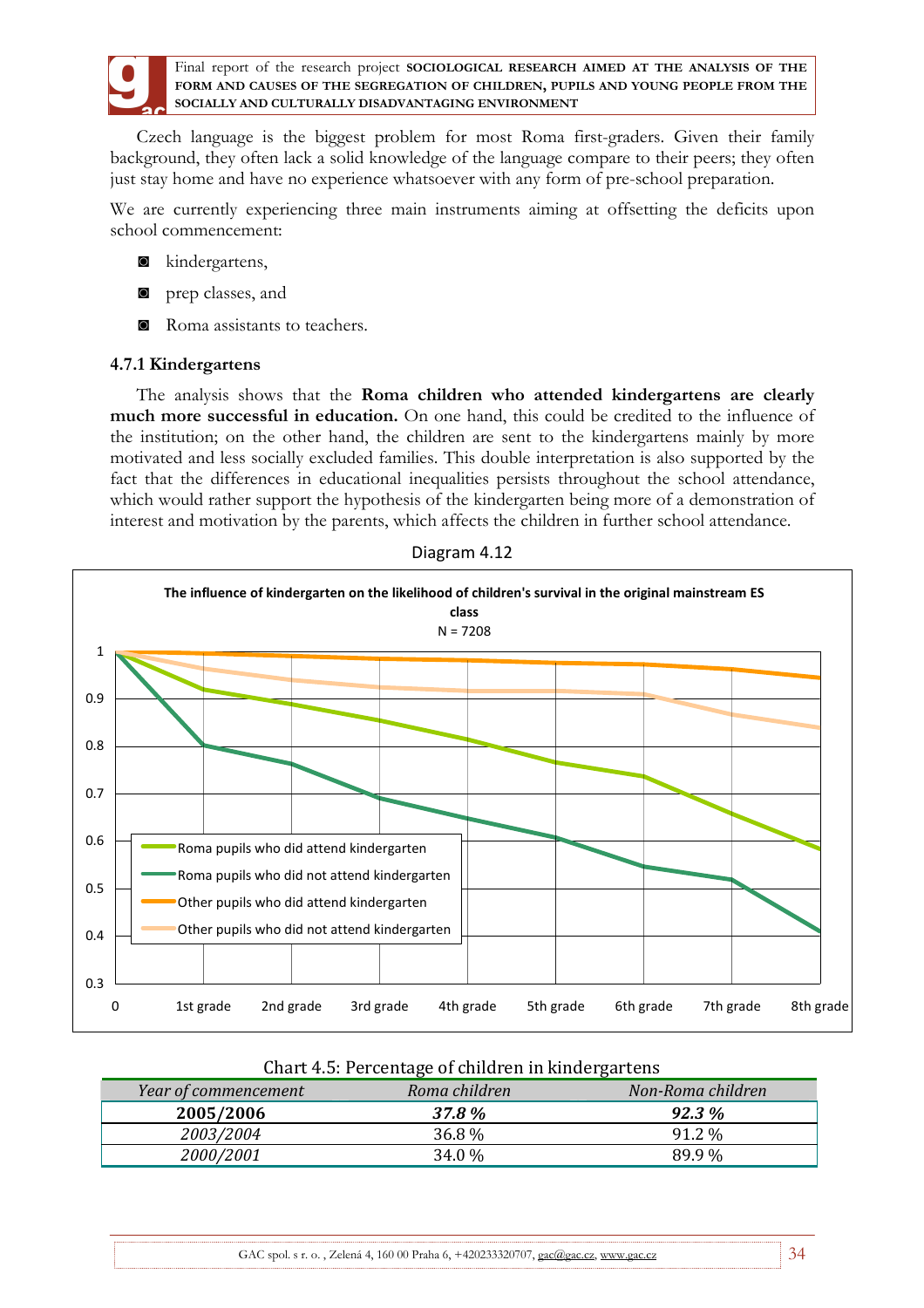

The kindergartens are currently attended by a small percentage of Roma children, i.e. approximately 40%; this number does not change much over time. Just to compare, it is approximately 90% of non-Roma children who attend kindergartens.

There are several instruments on how to increase the number of Roma children in kindergartens – e.g. by appointing an assistant to a teacher in the kindergarten, by field social work, better openness of the kindergartens. These intentions, however, currently face several key barriers:

- ◙ Low rate of motivation of the kindergartens to participate in resolving the issues of education of Roma children from socially excluded localities. They also often refuse to change their practice.
- ◙ Low rate of motivation of Roma parents to enroll their children into kindergartens. One of the barriers is usually the costs of attendance or the lack of will to bring the children in.
- ◙ Selection of a suitable assistant to a teacher and funding thereof.
- ◙ The capacity of kindergartens is often on the borderline.

# **4.7.2 Preparation classes**

Another measure to be taken as to balance the chances upon commencement of the first grade is the introduction of a preparation class. In the school year 2007/2008, they were established in a total of 26 surveyed schools, i.e. in 20% of mainstream ES and 40% of specialised ES. In the mainstream ES, it is obvious that the higher the representation of Roma children is in school, the higher the percentage of schools that use this instrument; the longer the instrument is used, the more children pass the preparation class.<sup>39</sup> The same conclusion cannot be provided on behalf of the specialised schools, although the prep-classes are the most prevalent in terms of representation here but they have been in practice only for the past five years.

However, the professional public accepts prep-classes with reservations. Compared to kindergartens, which have mostly an inclusive nature and where the Roma children share the same space with non-Roma children, the prep-classes are largely exclusive as they are attended mostly by Roma children (and they are established specifically for socially excluded children).

According to the *Analysis of Socially Excluded Roma Localities and Absorption Capacity of Entities Operating Therein* (MLSA, 2006), following is the summary of pros and cons associated with the establishment of a prep-class in schools:

Pros:

- ◙ Children get used to the school environment and regime. Their preparation to school attendance improves. They receive special educational care (speech therapist, special educationist).
- ◙ Prep-classes demonstrably contribute to a reduction of the absence rate in Roma children.
- ◙ School is in closer contact with the parents of children in preschool age; the

 $\overline{a}$ <sup>39</sup> It is an average 13 years of age in the schools attended by more than a half of Roma children.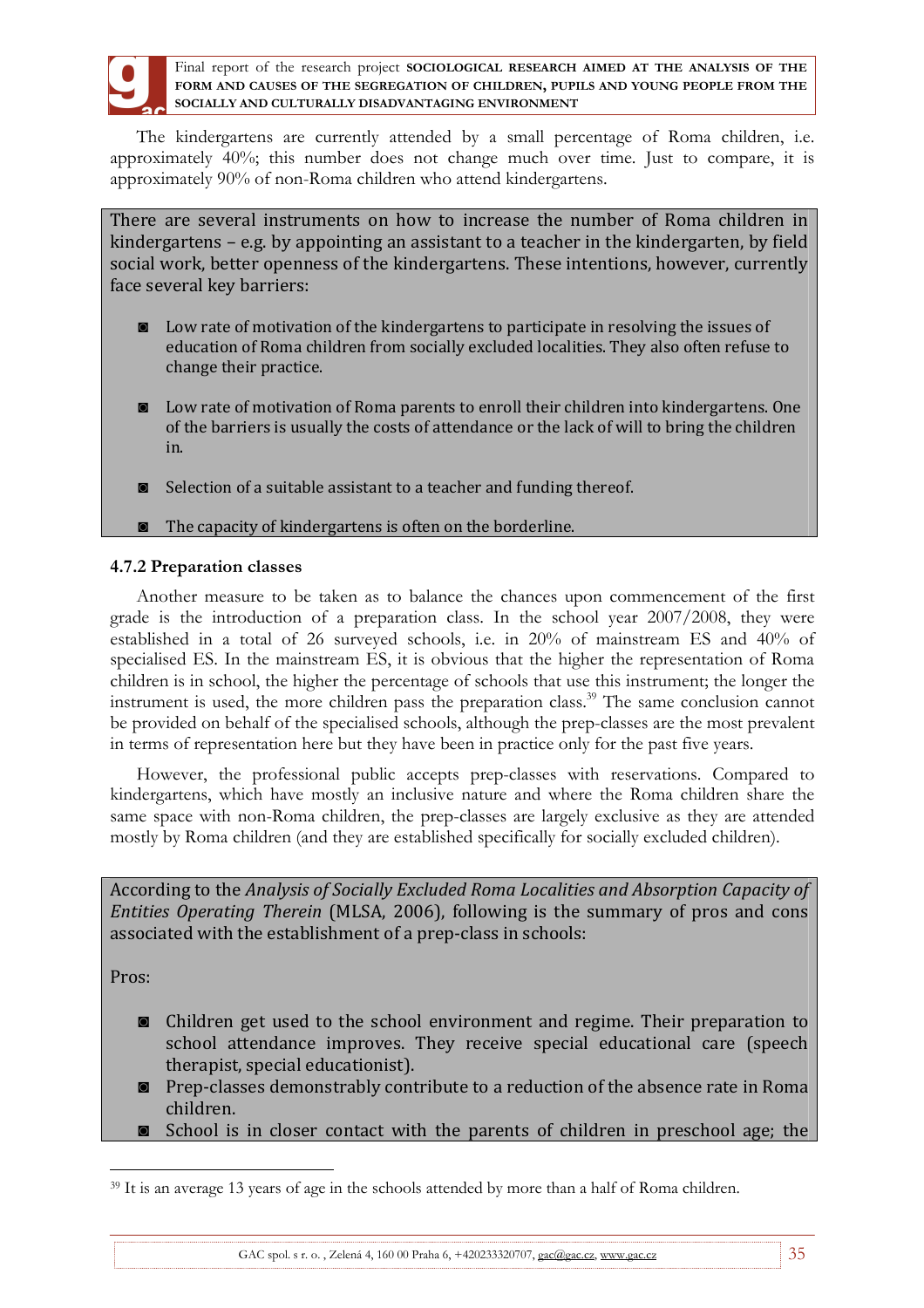

school and the parents get to know each other and are able to build a relationship based on trust.

◙ Parents do not need to pay any tuition and this is why they often use the prepclasses.

Cons:

- ◙ Some consider the prep-class a segregating measure (Roma children are not integrated in classes attended by non-Roma children).
- ◙ Prep-classes are often established in schools outside mainstream education. Parents thus very often decide to leave the child there and do not even try to integrate the child into the mainstream school.
- ◙ Child has only 10 months for mastering the knowledge and skills necessary (as opposed to a three-year period available at a kindergarten), which is in many cases insufficient.
- ◙ In prep-classes established in specialised ES, the likelihood of the child leaving for a regular ES reduces (see above).
- ◙ Prep-classes compete with kindergartens for potential pupils.
- ◙ In municipalities with a prep-class established, Roma parents prefer the prepclass to the kindergarten (except for the last year thereof, the kindergartens are subject to a tuition). City counsellors often criticise the tuition in both instruments due to an unnecessary waste of budget funds.



Diagram 4.13

**The impact of this measure on the educational trajectories is not such as in the case of the kindergartens; moreover, it brings results only at the beginning. The children who**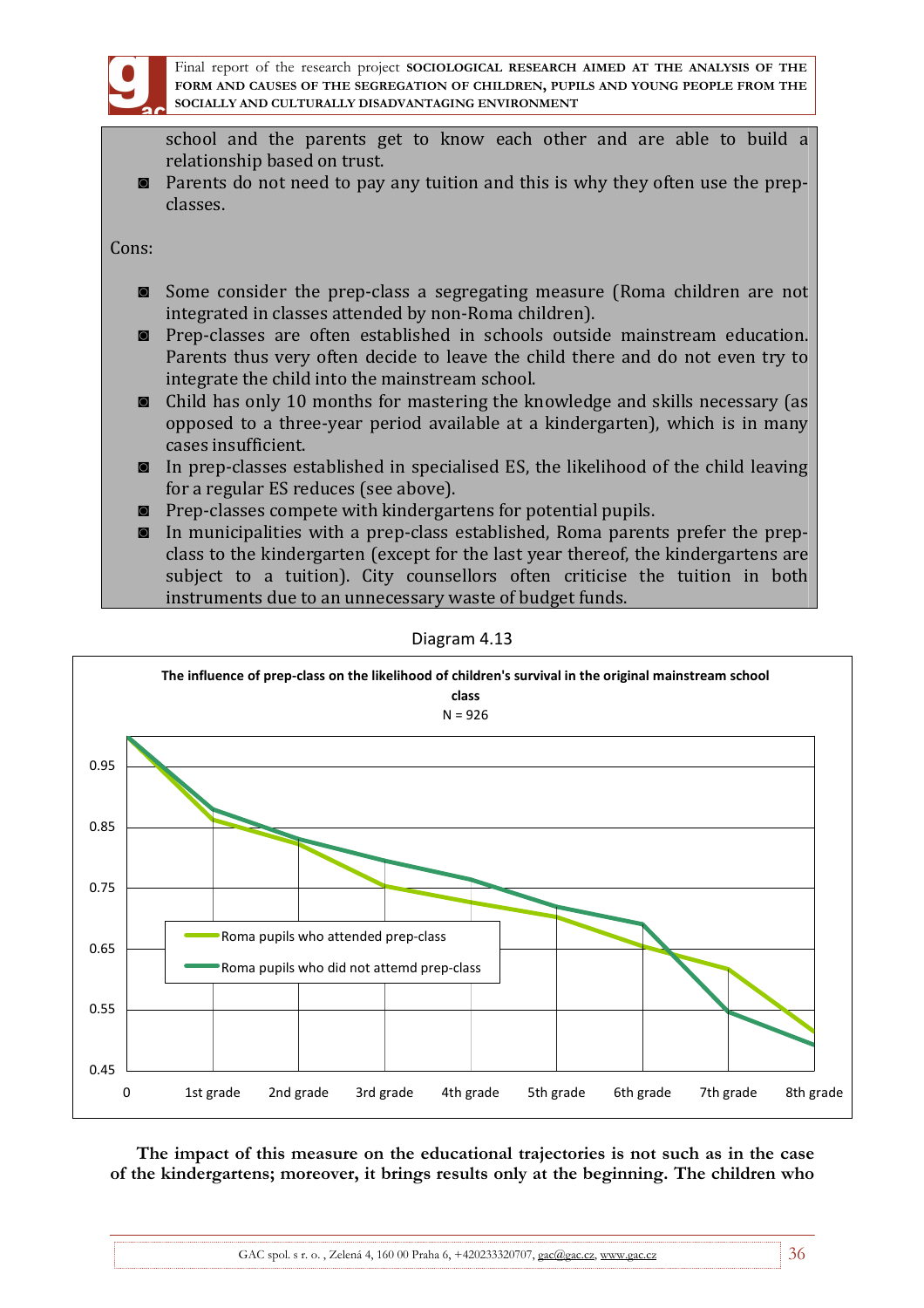

**attended the prep-class continuously approximate to their peers by results.** In this case, the instrument should be followed up by other instruments which would guarantee the continuity in balancing the educational chances.

On the other hand, the prep-class was only attended by a small number of Roma-children; non-Roma children use this form even less. Compared to the kindergartens, the percentage of prep-class attendees has been significantly increasing (see chart 4.3):

| Chart F.o. I creditage of children in prep-classes |               |                   |  |  |
|----------------------------------------------------|---------------|-------------------|--|--|
| Year of commencement                               | Roma children | Non-Roma children |  |  |
| 2005/2006                                          | <b>18.3</b> % | $2.4\%$           |  |  |
| 2003/2004                                          | 14.6 %        | $0.7\%$           |  |  |
| 2000/2001                                          | $7.7\%$       | $0.5\%$           |  |  |

# Chart 4.6: Percentage of children in prep-classes

**Both integration instruments, i.e. the kindergartens and prep-classes, almost do not coincide; the parents mostly choose either one.** Only nine per cent of the parents used both instruments. **In general, we estimate that either one of the instruments is being used by approximately 48% of Roma children**.

If we verify this number and take a look at the set of schools, we see that, in mainstream elementary schools, the **long-term percentage of Roma children who attended some sort of pre-school preparation** (a kindergarten or a prep-class) reaches approximately **55 percent**. 40 ; therefore, it does not differ much in terms of the percentage of Roma children to the total number of children in the school. This means that even the pupils attending the more or less regular mainstream elementary schools do not pass any pre-school preparation in a greater extent as it might be expected.

Compared to Roma children, the **pre-school preparation of other pupils** who attend ES with a low percentage of Roma children reaches a long-term level of 90 percent.<sup>41</sup> Therefore, a significant discrepancy already occurs in the pre-school preparation; despite the fact that the suggested rate of pre-school preparation of Roma children may be considered a partial success.

# **4.7.3 Assistant to a teacher**

 $\overline{a}$ 

The chances of Roma children from a socially disadvantaged environment to manage the pressure associated with the commencement of school attendance may be improved by the appointment of an **assistant to a teacher**. "Their main objective is to create such an atmosphere in the class which is comfortable and safe for the Roma children and which is also perceived as trustworthy by the Roma parents. By the presence of an assistant, the school opens more towards the local community and becomes a friendly place."<sup>42</sup> The assistant to a teacher should enjoy an equal status of the teachers' team. His/her work involving communication with families should be irreplaceable as the assistant represents a connecting link.

The role of a teacher's assistant is more prevalent than in the case of prep-classes: in the school year 2007/2008, the assistants were used by 68% of schools. The lowest representation of the assistants may be found in the mainstream ES and in the specialised ES with a low percentage of Roma children: it is approximately half of the schools. In other cases, the teacher's assistant is

GAC spol. s r. o., Zelená 4, 160 00 Praha 6,  $+420233220707$ , gac@gac.cz, www.gac.cz  $37$ 

<sup>40</sup> The difference between the number calculated from the data on children and the data obtained from the schools is seven percentage points, which is not much given the different methods of calculation.

<sup>41</sup> The same analysis is not too reliable for SES as approx. 4-5 children start attending their 1st grades. In the analysed set, 12 out of 30 of these schools currently opens a prep-class.

<sup>42</sup> Jindráková Lucie: *The Role of an Assistant to a Teacher in the Education of Roma Children*. A thesis defended at the department of social work at the Philosophic Faculty Prague in 2008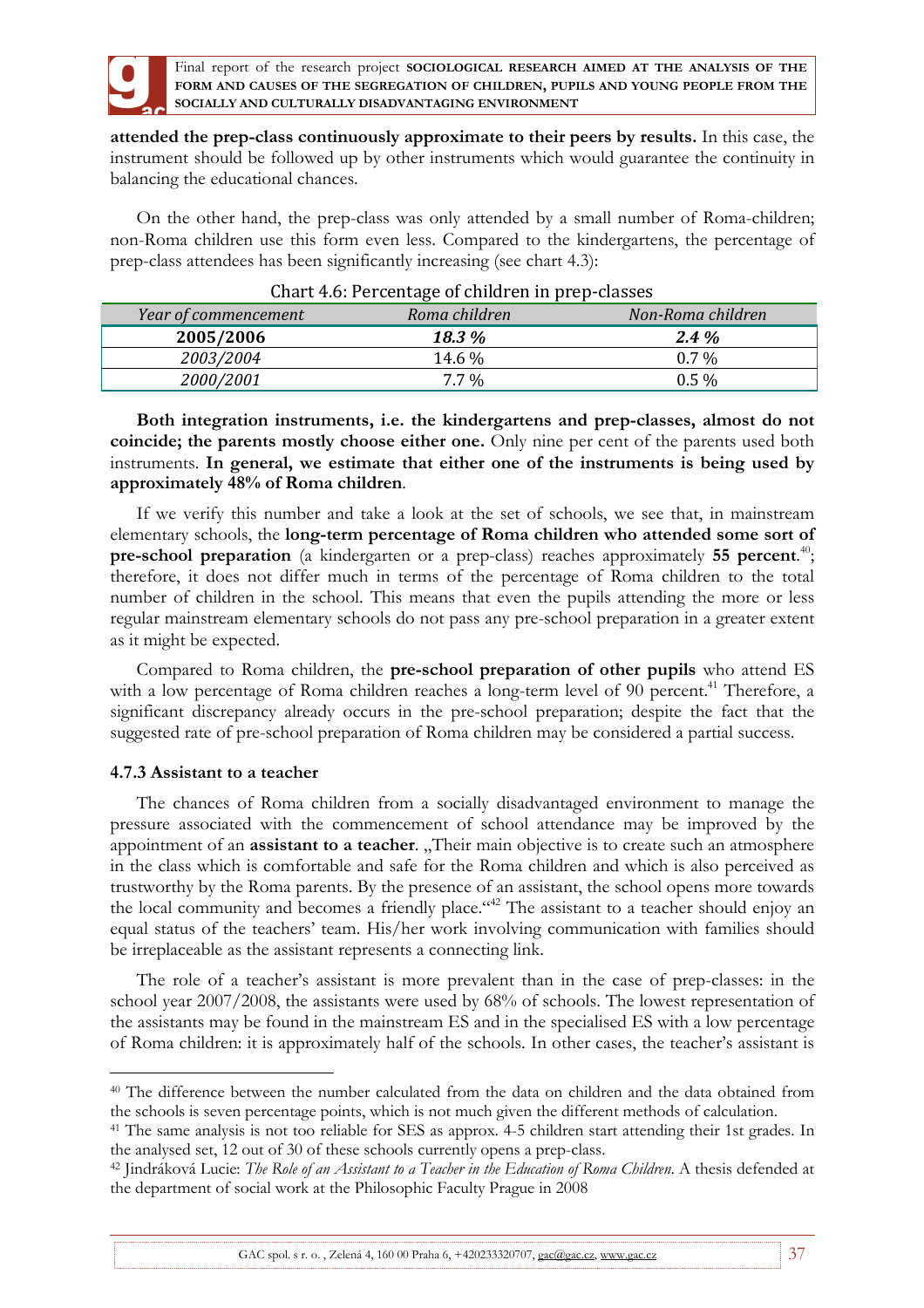represented in the interval of 89 to 100% (which is also the case of the mainstream ES with a high percentage of Roma children). Similarly, as in the case of prep-classes, the length of experience with this role depends on the representation of Roma children in the school: the average representation in the individual categories is four (low percentage of Roma children), six (medium percentage), and 12 (high percentage) years, respectively. The inclination is similar in the specialised ES, although the time intervals are shorter (5, 5 and 7 years).

In the past five years, the average number of teacher's assistants has been slowly increasing; as expected, the highest number of teacher's assistants operates in the mainstream ES with a high percentage of Roma children: 4-5. In other schools of the same type, the number oscillates between 1-2 and in specialised ES, the number may reach 2-3.

According to the *Analysis of Socially Excluded Roma Localities and Absorption Capacity of Entities Operating Therein* (MLSA, 2006), the pros and cons associated with the appointment of an assistant to a teacher may be summarized as follows:

Pros:

- ◙ Assistant to a teacher is one of the very few positive role models, even for some non-Roma children. It proves that even a Roma person may get a job and that learning makes sense.
- ◙ Assistant's work has a bold effect on the improvement of school attendance and schools' achievements of the pupils.
- ◙ Assistant to a teacher strongly supports the trust of Roma children and parents towards school.
- ◙ Assistant to a teacher prevents misunderstanding between the family and school, which often lies in the cultural differences.
- ◙ Assistant to a teacher often has a good knowledge of the environment the children come from, he/she is aware of the specifics of behaviour and customs, he/she does not see them as provocation and lack of manners or negligence and is able to induce a positive change of behaviour.

Cons:

- ◙ Parents rely too much on the communication with the assistant, which supports their passivity in communicating with the schools as an institution on the parents' behalf.
- ◙ Teacher's assistant may be perceived by some as a support to one and only group of pupils. If the child comes from a Roma environment or directly from the locality inhabited by more non-relative families, a part of the inhabitants of the locality may refuse to communicate and /or cooperate with him/her given the mutual "inter-family" grudge and mistrust.
- ◙ Uncertain source of funds necessary for the assistant's remuneration in the current system, the school is obliged to request funds for the assistants every year, which increases their administrative load. Besides, there is no certainty that the funds will be granted at all and the contract with the assistant is thus usually concluded for a definite period. This situation is, of course, de-motivating even for the assistants themselves.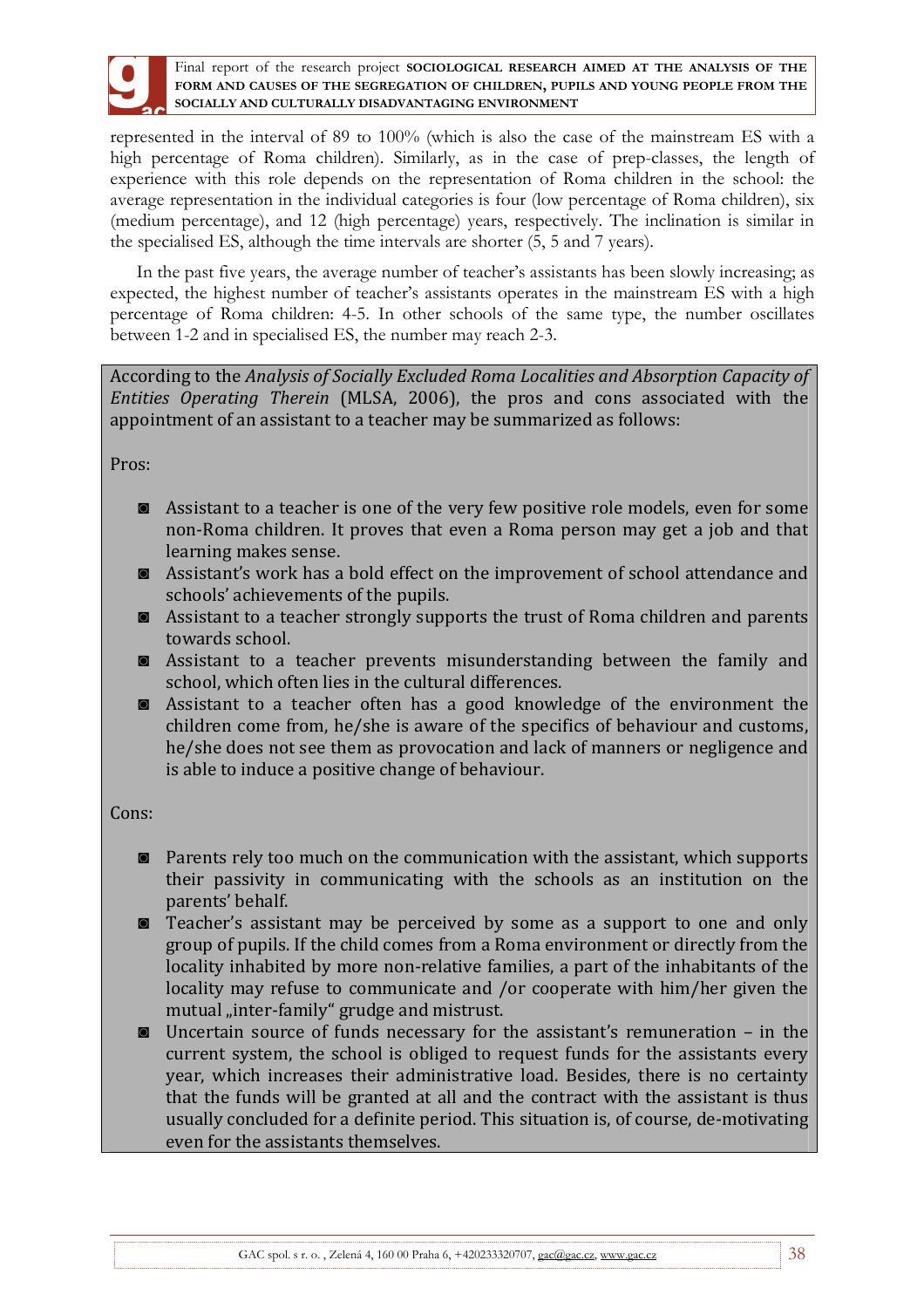

The obtained data confirm the conclusion that **the role of an assistant does have an influence on the school results of children**. Whereas in classes without an assistant, only 6.5 out of 10 Roma pupils survive in the original class in mainstream ES, it is in average 7.5 Roma pupils in classes with an assistant. On the other hand, it could not be proved whether or not the assistant would have any significant influence on the decrease of the absence rate.

## **4.8 Differences in educational trajectories in other prospective transitions**

The differences in educational trajectories are reflected not only in the intensity of departures to specialised ES but also in other prospective directions of departures: either in transitions from the mainstream ES to another ES of the same type (due to moving to another city or departure to elective schools) or in leaving for high schools.

# **4.8.1 Exits from mainstream ES to other schools of the same type**

As per the departures from the mainstream ES to other schools of the same type, there are significant differences between the schools with various percentages of Roma children to the total number of pupils attending the school (see diagram 4.13): the analysis shows that **the higher the representation is of Roma children in the school, the higher the intensity is of departures to other regular elementary schools** (i.e. the intensity of pupils' fluctuation). In the ES with the highest representation of Roma children, it was 9% of pupils leaving the school in the schools year 2007/2008; in the ES with the lowest percentage of Roma children, the same indicator reached 3.7 percent of children. This fact becomes more important especially at the moment when the children have any specific educational needs and it is necessary to apply individual care: the **high intensity of fluctuation also means a lower chance to influence the children on a long-term basis and exploit the basics already built.**



Diagram 4.14

While the total intensity of fluctuation of Roma children in the two marginal categories held out on the similar level in the past five years, this was not the case in the medium category (21- 50% of Roma children in school) from which 4.1% of pupils left at the beginning of the SY and 7.7% during the school year 2007/2008. **Therefore, in the past five years, the intensity of**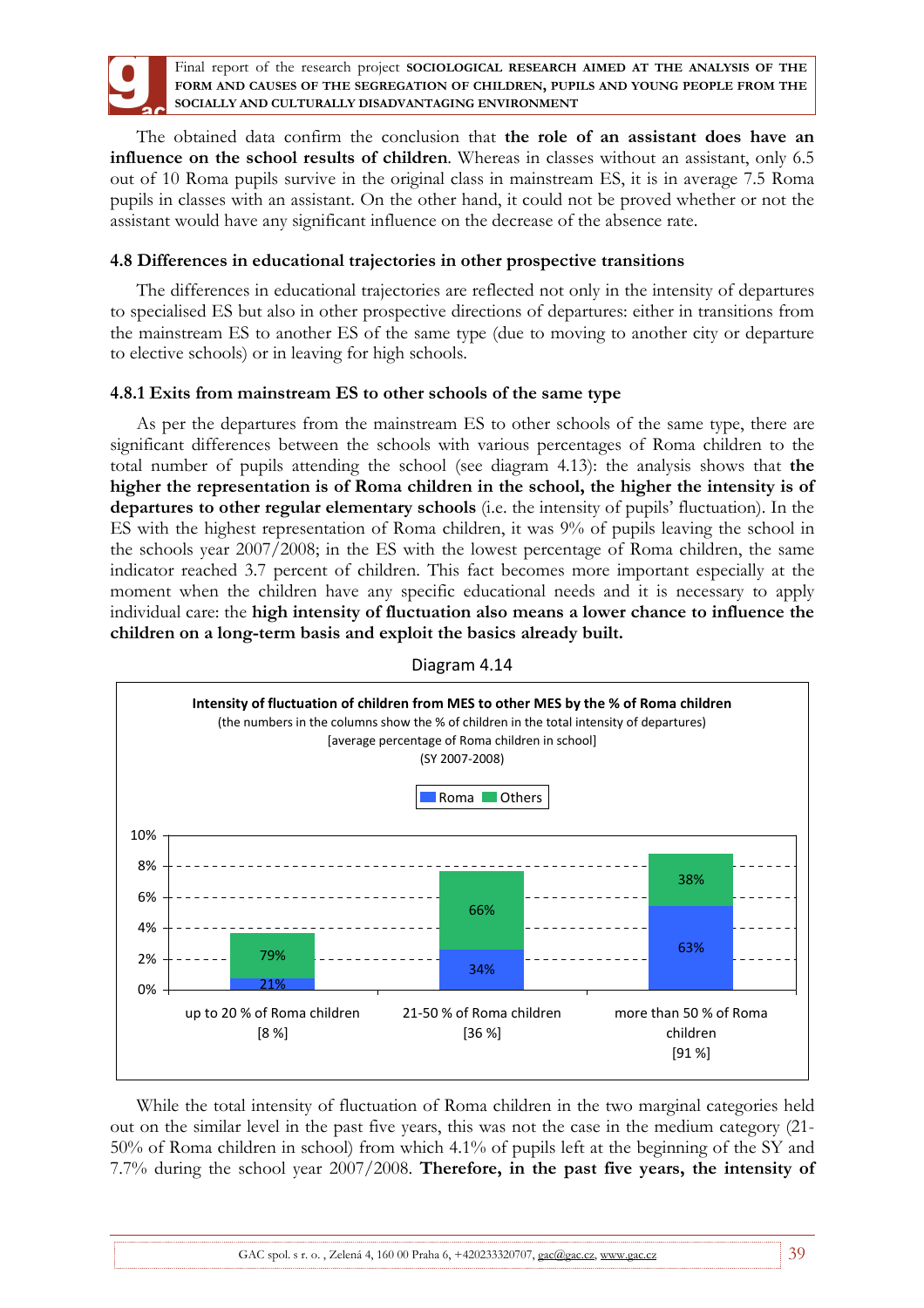

## **fluctuation in the medium category approximated to the schools with the highest representation of Roma children.**<sup>43</sup>

Furthermore, diagrams 4.13 and 4.14 also provide a comparison of the average percentage of Roma children in schools in each category (the data in the square parenthesis) and the inner structure of their departures (the data in the columns). Although these children represent on average 8% of pupils in the schools with a low percentage of Roma children, the departures thereof reach 21%. On the other hand, it could be assumed in the last category that the higher fluctuation of other children may be associated with the fact that the school starts being perceived as a "Roma" school. This interpretation is supported by the development described above: on average, this category of schools is the only one which experienced a significant change in the percentage of Roma children in the schools in the past five years (see the change of heterogeneity index); the percentage of other children in the total number of departures within the monitored time period reaches 58%, which suggests an intensive outflow of non-Roma children.



### Diagram 4.15

### **4.8.2 Departures to high schools**

 $\overline{a}$ 

The transition towards high schools is the moment when the pupil leaves the elementary school. In this respect, it is necessary to separate the mainstream elementary schools from other schools<sup>44</sup> given the differentiating demands associated with the volume of curriculum and skills.

As per the mainstream ES, **if we compare the schools with the lowest percentage of Roma children (these are more or less the mainstream ES) with the other two categories, the path of the pupils in the other two categories towards the pluriannual secondary** 

<sup>43</sup> Given the small number of the schools analysed in this category (7), it is necessary to give special consideration to the development described herein as it is likely that not all the schools in this category actually go through the development: however, the intensity of fluctuation might grow in the schools with an increasing percentage of Roma children.

<sup>44</sup> This analysis was carried out with 64 mainstream ES and 30 specialized ES.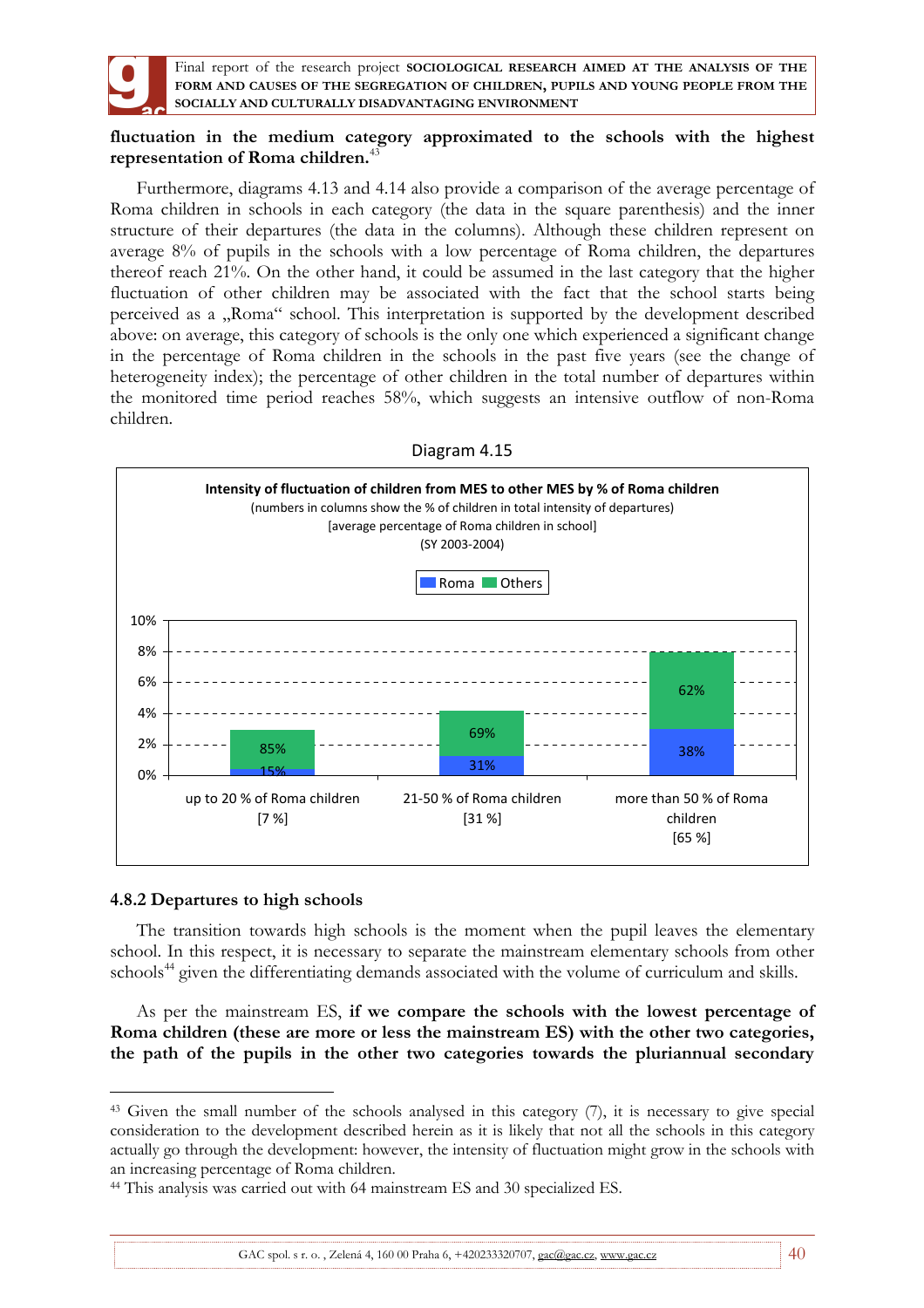

**schools as well as to apprenticeships completed by departing exam (ASLE) proves to be much more difficult.** Moreover, in the schools with a high percentage of Roma children, significantly more children leave for apprenticeships (AS) or they do not even apply for a secondary school.



Diagram 4.16





The percentage of children who leave the school before completing ninth grade is also much higher compared to the category with the lowest representation of Roma children. The percentage of children who are likely to end their education in elementary school (they do not apply for a high school or leave before completing the ninth grade) significantly correlates with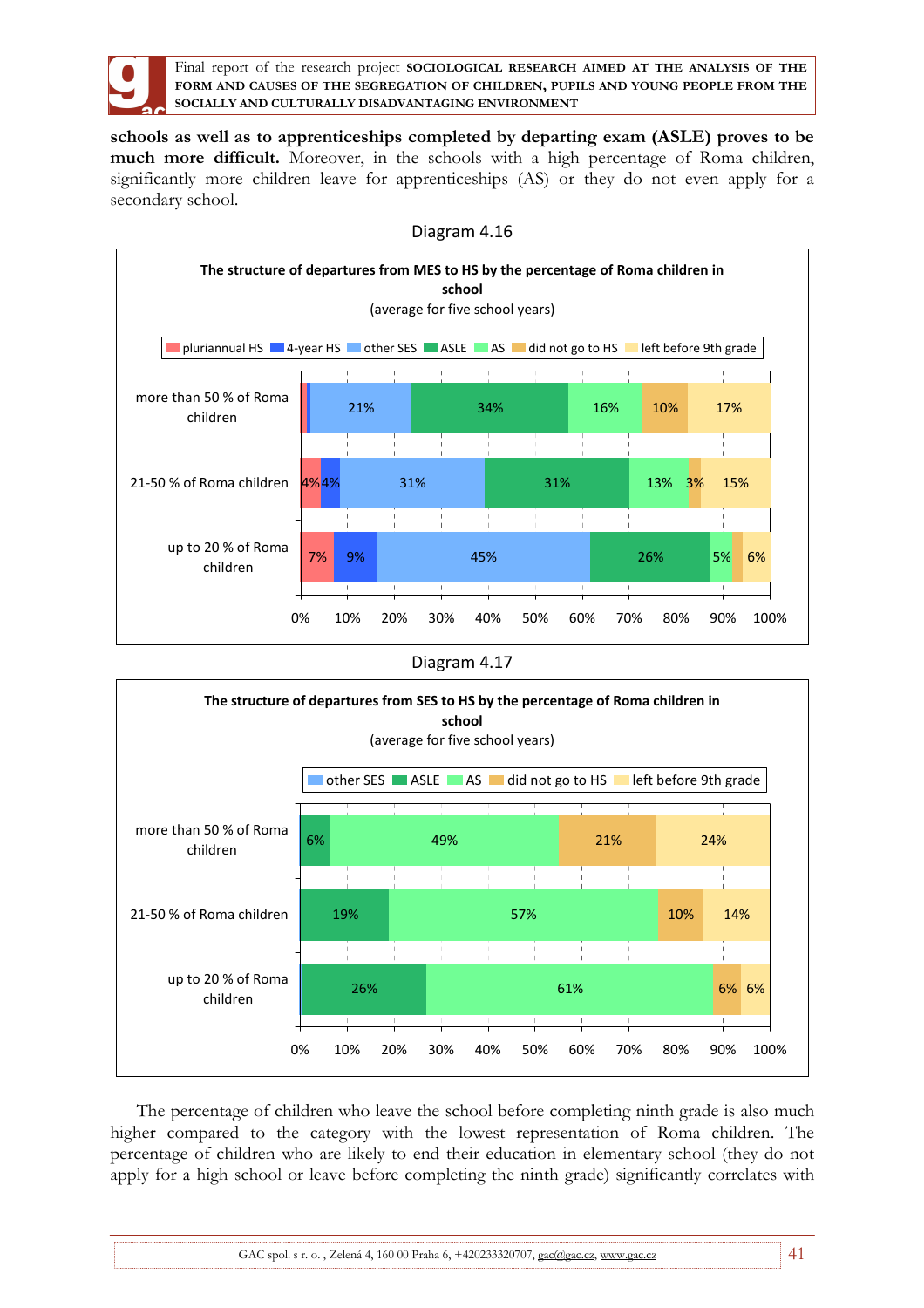

 $\overline{a}$ 

Final report of the research project **SOCIOLOGICAL RESEARCH AIMED AT THE ANALYSIS OF THE FORM AND CAUSES OF THE SEGREGATION OF CHILDREN, PUPILS AND YOUNG PEOPLE FROM THE SOCIALLY AND CULTURALLY DISADVANTAGING ENVIRONMENT**

the percentage of Roma children in the school: there is a strong relation showing that **the higher the percentage is of Roma children in the school, the higher the percentage is of children (both Roma and non-Roma) who would not continue to a high school**. 45

In this respect, it is necessary to stress that we are speaking of a transition which has a key importance for the chances of children to enter the job market with any qualification or secondary education. Moreover, the chances of keeping children in high school and having them complete it remain beyond the scope of this study. The children from the "Roma" schools **have an approximate threefold chance to end up without any qualification whatsoever, or to fail in completing the elementary school at all.** On the other hand, the Roma children and youth attending the schools with the lowest percentage of Roma children have a double chance to do so or to encounter a peer who would leave for a secondary school.

In the specialized ES, there are also differences between the educational institutions with various percentages of Roma children (see diagram 4.16). A total of 45% of pupils attending the schools with a high percentage of Roma children do not continue in secondary schools and another 49% continue in apprenticeships. Compared to the schools with the lowest percentage of Roma children, the departures to vocational education have a minimum representation. However, it is obvious that the representation of children who lack a secondary education increases with the percentage of Roma children in the school.<sup>46</sup>

<sup>45</sup> In the school year 2007/2008, this correlation reached 0.76 (albeit it does not meet the strict statistical assumptions concerning the normal distribution). For the purpose of educational policy, it is necessary to consider the actual situation of the school concerned and disregard the classification thereof in a certain category.

<sup>&</sup>lt;sup>46</sup> There are some exceptions occurring in the specialized ES when a child leaves for , another high school"; however, the chances are nearly zero in the specialized ES with a high representation of Roma children.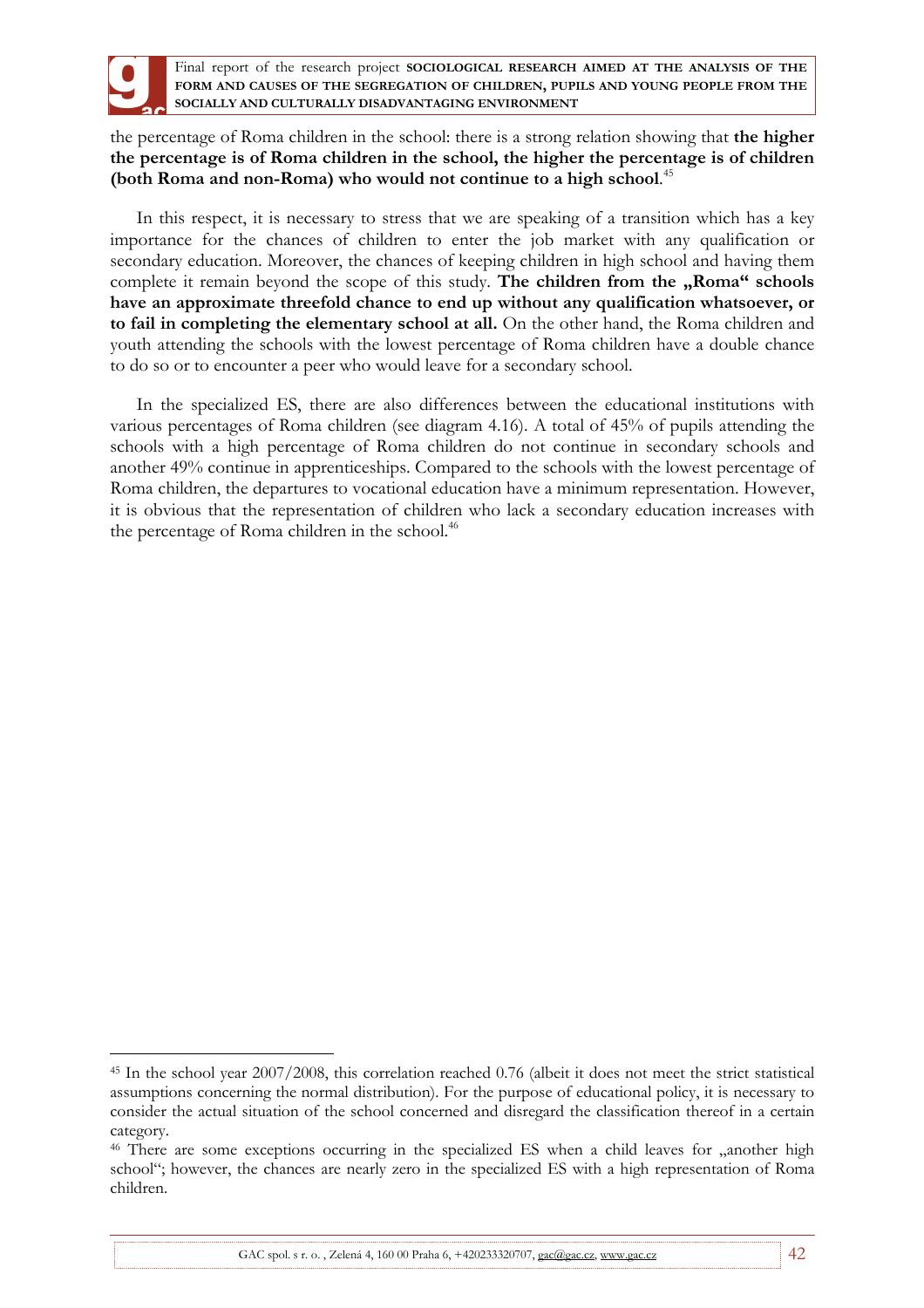

# **4.9** *Key findings*

- ◙ Whereas on average one out of twenty girls and one out of ten boys from the majority population departs (fails or leaves for a specialized ES) from the original class in which he/she started in the first grade, in Roma population it is nearly half of the children who leave the school either due to failure or a departure to a specialized school. The situation is worse in boys than in girls. The chance of Roma pupils to complete elementary school along with their peers equals approximately half.
- ◙ Mainstream elementary schools are attended by 72% of Roma children (and 92% of other children), i.e. nearly one third of Roma children attend schools outside mainstream education.
- ◙ Two out of ten Roma girls and 2.4 of Roma boys leave mainstream elementary schools to attend specialized elementary schools.
- ◙ The key issues occurring in the educational trajectories of Roma children are mainly the commencement of the first grade and the transition to the sixth grade (in some boys it is also the third grade as they generally do not manage the changes in the curriculum).
- ◙ The school results are also affected by the increased absence rate; in Roma children, the absence rate is nearly triple compared to their peers, and it increases with grades.
- ◙ The decrease of performance of Roma pupils in the sixth to ninth grades is induced by the attendance and schools results. It has also a significant effect on their educational chances in terms of likelihood to succeed in completing elementary school as well as in terms of their chances to continue on to high school.
- ◙ If the management of elementary schools is right saying that the main cause of the decrease in pupils' attendance is family background (lack of motivation, unemployment, aversion to duties, etc.), then it is clear that the elementary schools currently have no tools to sanction or enforce the attendance of children, increase motivation of their parents and motivate children to manage and attend school.
- ◙ In the first five grades, Czech language represents a much worse nightmare for Roma children than math; in the last three grades, the average results in both subjects are similar (the average results in math become even worse than in Czech language).
- ◙ In many respects, there are significant differences between the mainstream ES as classified according to the percentage of Roma children to the total number of pupils in the school. It may be concluded that the higher the representation is of children from a socially excluded environment, the more demanding the educational work is given the individual approach and intense building of the school-child-family relationship.
- If we compare the schools with the lowest representation of Roma children (these are more or less the mainstream ES) with the other two categories, the path of the pupils from the other two types to the secondary schools or apprenticeships completed by a departure exam proves to be much more difficult.
- ◙ Surprisingly, the worst are currently the educational chances of Roma children attending the schools of medium category in terms of failures and departures to schools outside mainstream education. Roma children attending schools with a medium percentage of Roma children (21 to 50%) have relatively the lowest chance to complete the school in the class in which they started.
- ◙ The role of the teacher's assistant has an influence on the success of children in school. Whereas only 6.5 out of 10 Roma children survive the third grade in their original class in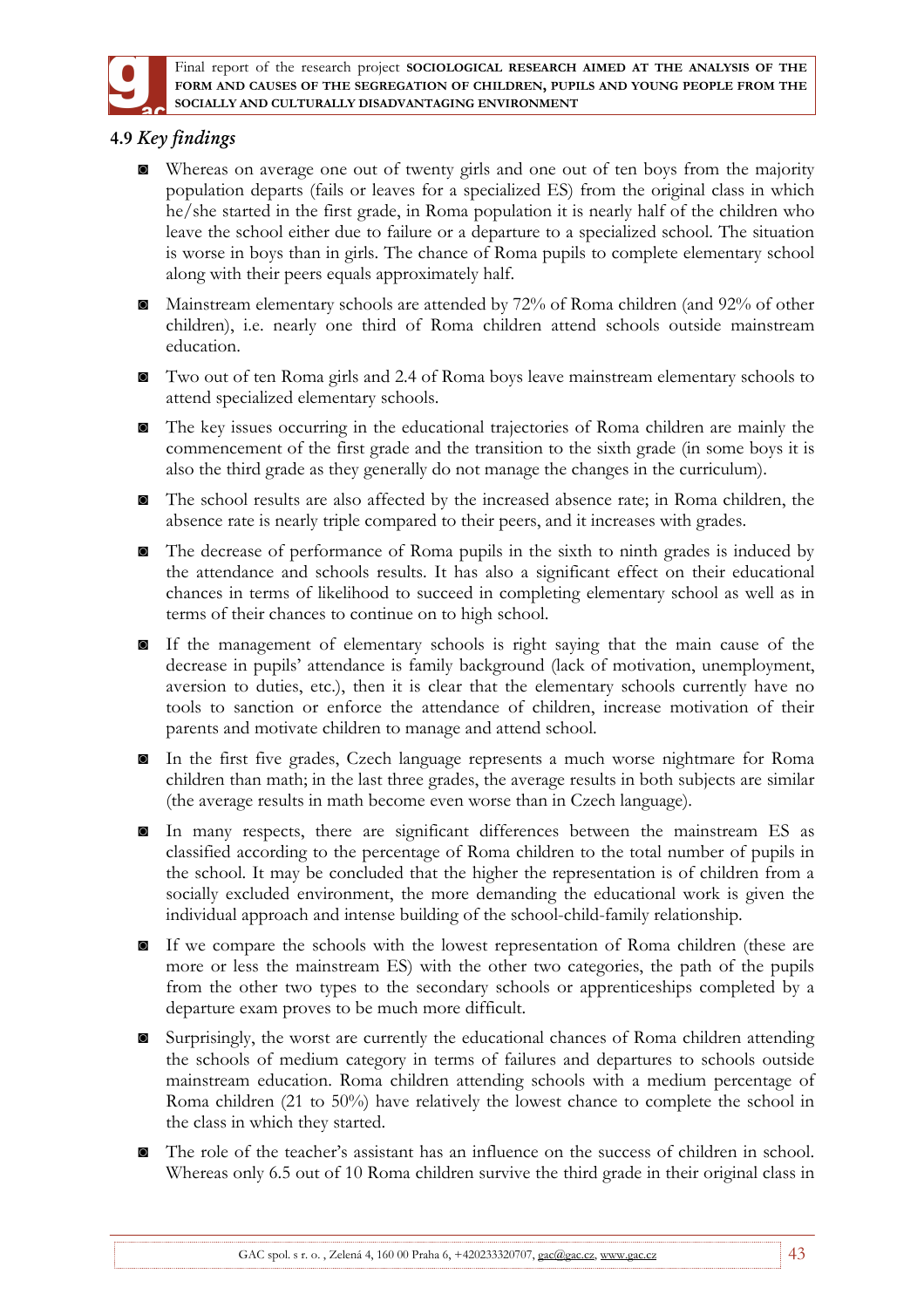

the mainstream ES without an assistant, it is on average 7.5 Roma children in classes with an assistant. On the other hand, there is no evidence that the assistant would have any significant influence on decreasing the absence rate.

- ◙ Roma children who attended kindergartens are clearly much more successful in their educational paths. The problem is, however, that only a minority of Roma children (approx. two fifths) attend the kindergartens.
- ◙ The influence of the preparation classes on the improvement of educational chances is not as strong as the kindergartens'; it is effective only at the beginning of the educational path; then, the children who attended the preparation class tend to be similar to their peers.
- ◙ Kindergartens or preparation classes are attended by approximately 48% of Roma children.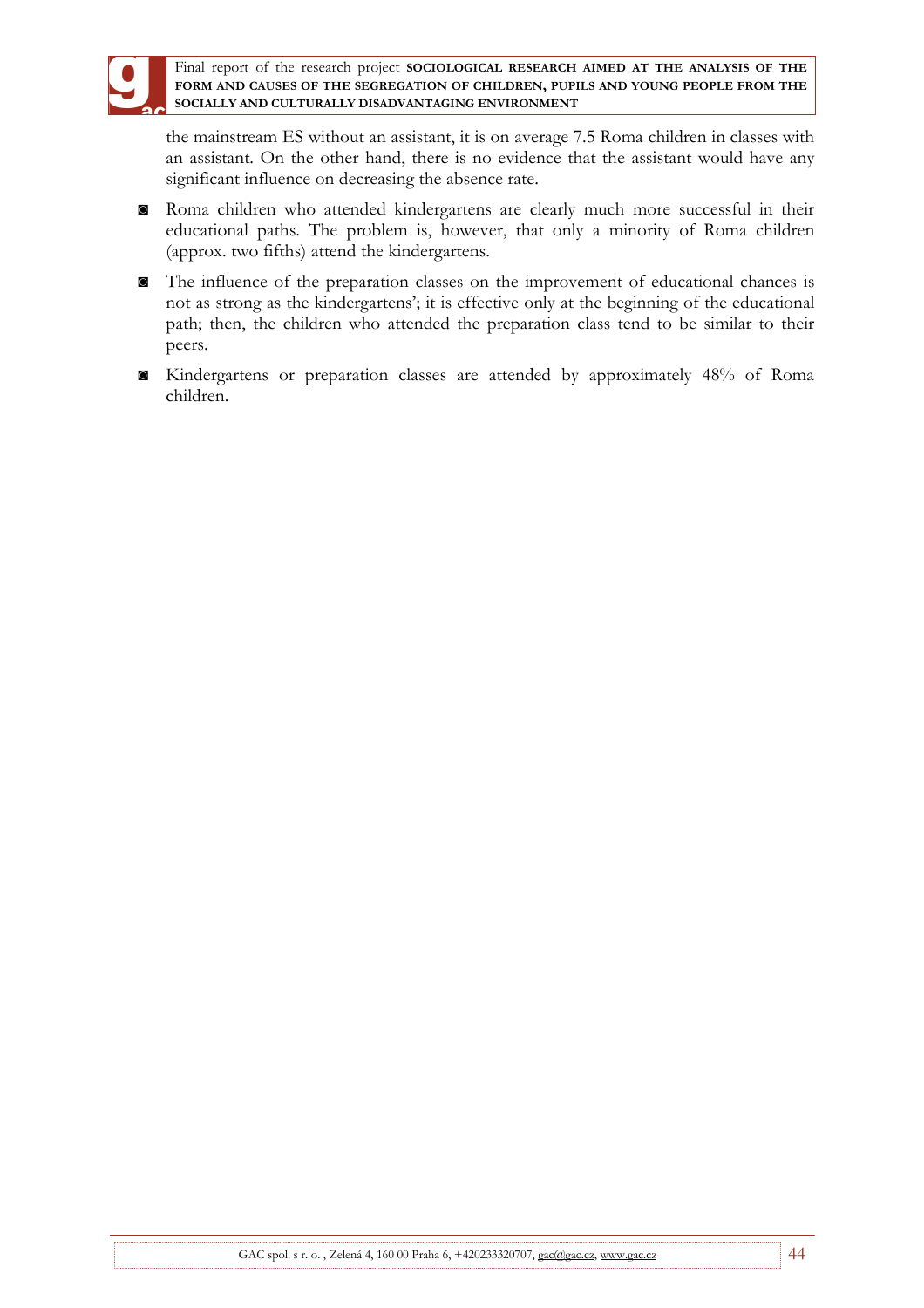#### **5.1 Analysis**

 $\overline{a}$ 

As mentioned above, the questionnaire submitted to school principals represented a voluntary component of the survey, an option to express their opinion on the education of children from a socially disadvantaging environment and, specifically, on the education of Roma children, using open questions. Despite the questionnaire being voluntary, the response was very high; we analyzed 90 filled-in questionnaires.<sup> $47$ </sup> Open questions were sorted out by individual categories in order to analyze them and present them in a comparable form.<sup>48</sup>

Final report of the research project **SOCIOLOGICAL RESEARCH AIMED AT THE ANALYSIS OF THE** 

The addressed school principals work in schools for 18 years on average out of which 9 years are spent in school management positions. Their most frequent major is in special pedagogy (which somewhat reflects the selected set of schools), math, geography and physical training. The most frequent age groups are between 41-50 years and 51-60 years (in total 84%).



Diagram 5.1

Although the school principals did not always fill in the submitted documents personally, they had been informed about the survey and thus were aware of its specifics. In the questionnaire, they could express their opinions on the surveys which work with the "ethnicity" issue in order

<sup>&</sup>lt;sup>47</sup> The high return is not easy to explain; the likely reasons may be: the interest in the topic, an opportunity to express their opinion on a specific issue that the school deals with, or the fact that it does not take much time to fill in the questionnaire and thus does not represent much extra work load.

<sup>48</sup> This is why the total number of responses exceeds the number of collected questionnaires: some responses have to be allocated under several categories as they present several options. The irrelevant answers or "do not know" answers were left out.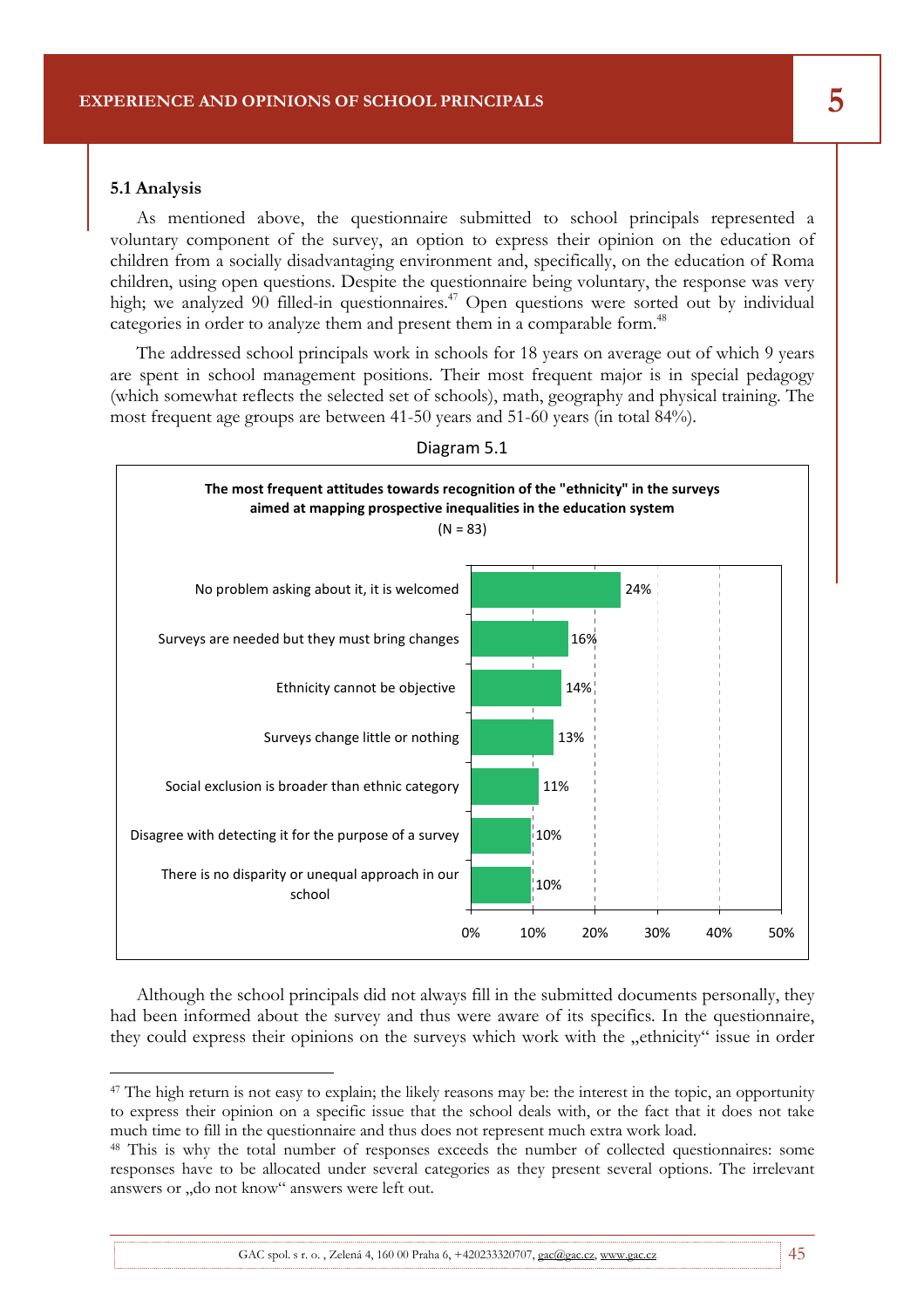

 $\overline{a}$ 

Final report of the research project **SOCIOLOGICAL RESEARCH AIMED AT THE ANALYSIS OF THE FORM AND CAUSES OF THE SEGREGATION OF CHILDREN, PUPILS AND YOUNG PEOPLE FROM THE SOCIALLY AND CULTURALLY DISADVANTAGING ENVIRONMENT**

to ascertain any prospective inequalities in the education system; some of the schools refused to participate referring to the illegitimacy of such act. The structure of answers is depicted in diagram 5.1.<sup>49</sup> It shows that the majority of answers points to the supporting dimensions of the survey: i.e. that the surveys should be reflected in practice, which does not occur too often; that the "ethnicity" cannot be defined objectively; or that the social exclusion is not just an "ethnical" category, which form a total 54 percent of answers).



Diagram 5.2

The first one of the topics to address represented the most serious problems associated with the education of Roma children from a socially disadvantaging environment compared to other children.<sup>50</sup> The distribution of the most frequent answers is depicted in diagram 5.2: it shows that the school principals consider low educational aspirations as the most important issue, i.e. that the education does not have such value for Roma children from a socially disadvantaging environment as for other children<sup>51</sup>: The most frequently mentioned issue is closely linked to others and forms a joint package characterizing the social handicap.<sup>52</sup>

Among the well-proven and frequent tools for educating children from socially disadvantaging children ("good practice") are:

GAC spol. s r. o., Zelená 4, 160 00 Praha 6, +420233320707, gac@gac.cz, www.gac.cz 46

<sup>&</sup>lt;sup>49</sup> Other options not included in the diagram include: "it is possible only anonymously" and "the surveys are usually purpose-driven"; both options are represented by one percent.

<sup>&</sup>lt;sup>50</sup> This involved specifically three most serious issues sorted out according to their gravity.

<sup>&</sup>lt;sup>51</sup> This opinion proves to be relevant in the chapter on the qualitative part of the analysis (see the chapter for details).

<sup>52</sup> The answers not included in the diagram: low learning dispositions of children, low education of parents, high migration (each represented by 3%), missing endurance, errors on the part of the education system, configuration of social system (each represented by  $2\%$ ).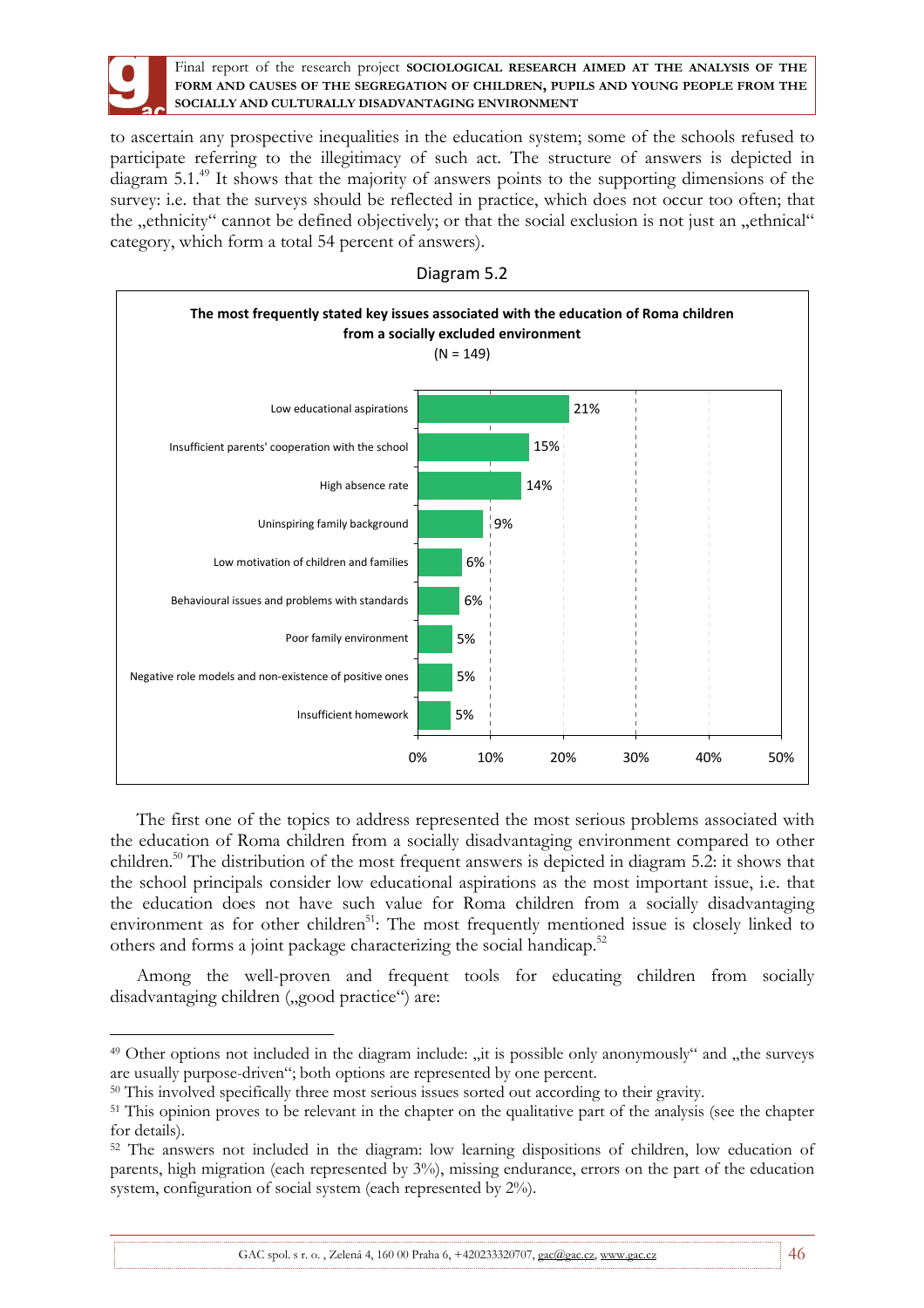

 $\overline{a}$ 

Final report of the research project **SOCIOLOGICAL RESEARCH AIMED AT THE ANALYSIS OF THE FORM AND CAUSES OF THE SEGREGATION OF CHILDREN, PUPILS AND YOUNG PEOPLE FROM THE SOCIALLY AND CULTURALLY DISADVANTAGING ENVIRONMENT**

- ◙ working with the family,
- ◙ cooperation with the institutions enforcing compulsory education (see the diagram of the CE),
- ◙ individual approach to children,
- ◙ employing an assistant to teachers,
- ◙ selection of hobbies and leisure time activities,
- ◙ pre-school preparation and selection of tuitions (employed on 63% of schools, one third of them cooperates with some non-profit organization).
- ◙ Only one percent of answers includes further training of teachers aimed specifically at the education of these children.<sup>53</sup>



#### Diagram 5.3

This structure also reflects the new services and tools for the education of Roma children from a socially disadvantaging environment which are needed the most: the top one is again the support of instruments employed in working with the family (field work and pedagogy) followed by the role of an assistant to a teacher (who often visits the families and mediates communication between the school and the family), acknowledgment of the specific needs of the schools attended by a high percentage of children from a socially disadvantaging environment (budget increase). The support of further training of teachers aimed at the education of children from a

 $53$  Other items include: "support of the assistance of specialists" (PPP, SPC, school psychologist -  $6\%$ ), "low number of socially disadvantaged children in class" (4%), "role model represented by an assistant or an excelling peer" and "after-school club" (2%), "multicultural education" and "avoiding financial sanctions imposed on families" (1% each).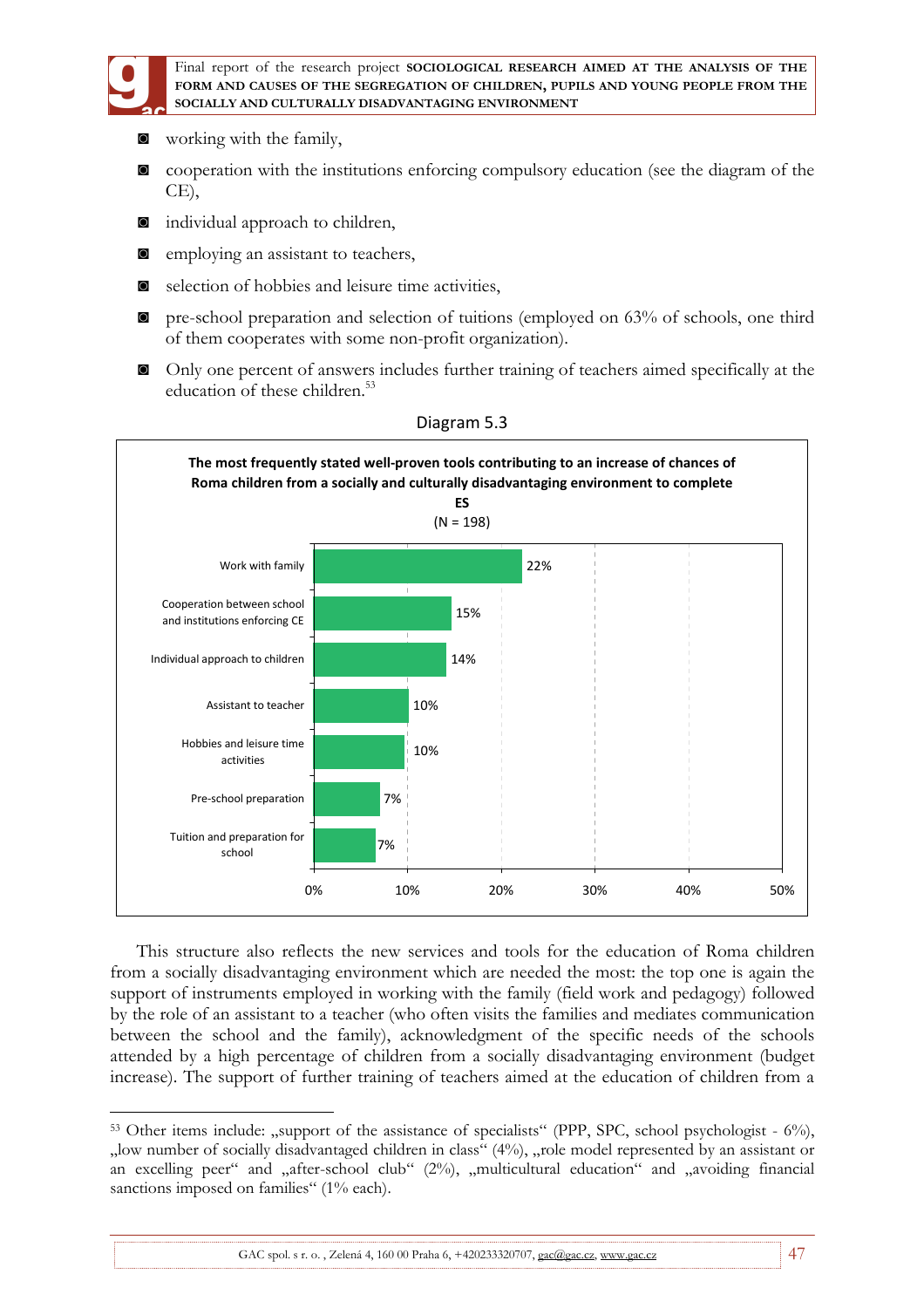

socially disadvantaging environment is represented by one percent, similarly as in the preceding case. 54



Diagram 5.4

As per the prospective new legislation (see diagram 5.5), aside from the general support of the enforcement of the current legislation and introduction of a stricter configuration of the social policy, the options of schools include a mandatory pre-school preparation (8%) or a change of the existing funding system in the form of an increase in the normative for socially disadvantaged children, i.e. greater flexibility of the system in relation to the composition of children in school (7%). This also concerns a more detailed specification of the concept of social handicap<sup>55</sup> (4%).<sup>56</sup>

 $\overline{a}$ <sup>54</sup> Other proposals include: "improve school budgets to allow the purchase of school aids for needy children"  $(4\%)$ , reduced number of pupils in class" and , support special pedagogy" ( $3\%$  each), "existing" situation is adequate, the errors lie in the use thereof", "use a part of the financial support to families for schools", "conceptual support and more active policies on the part of the state and the Ministry of Education", "involve child's role models in school life", "change or abolition of normative funding", "strengthen programmes for high school preparation" (2% each), "boarding ES", "avoiding the establishment of "ethnically" homogenous schools" (1% each).

<sup>55</sup> Some schools declare that the socially disadvantaged children form more than half of their pupils.

<sup>56</sup> Other options include: "participation of special educationalists and assistants in all relevant schools" and "an increase in the school's authority in dealing with absences and closer options of cooperation with other institutions" (3% each); "providing support to families which observe their duties imposed by the legislation in force on the education system", "statutory duty of further education on high school", "reduced number of pupils in class", "financial support for school aids", "greater support by NGNPO", "greater authority of school in transferring children to specialized ES" ( $2\%$  each); "determination of the maximum possible percentage of socially disadvantaged children in school", "early transfer of children to specialized ES based on a thorough examination", "mandatory afternoon preparation for classes",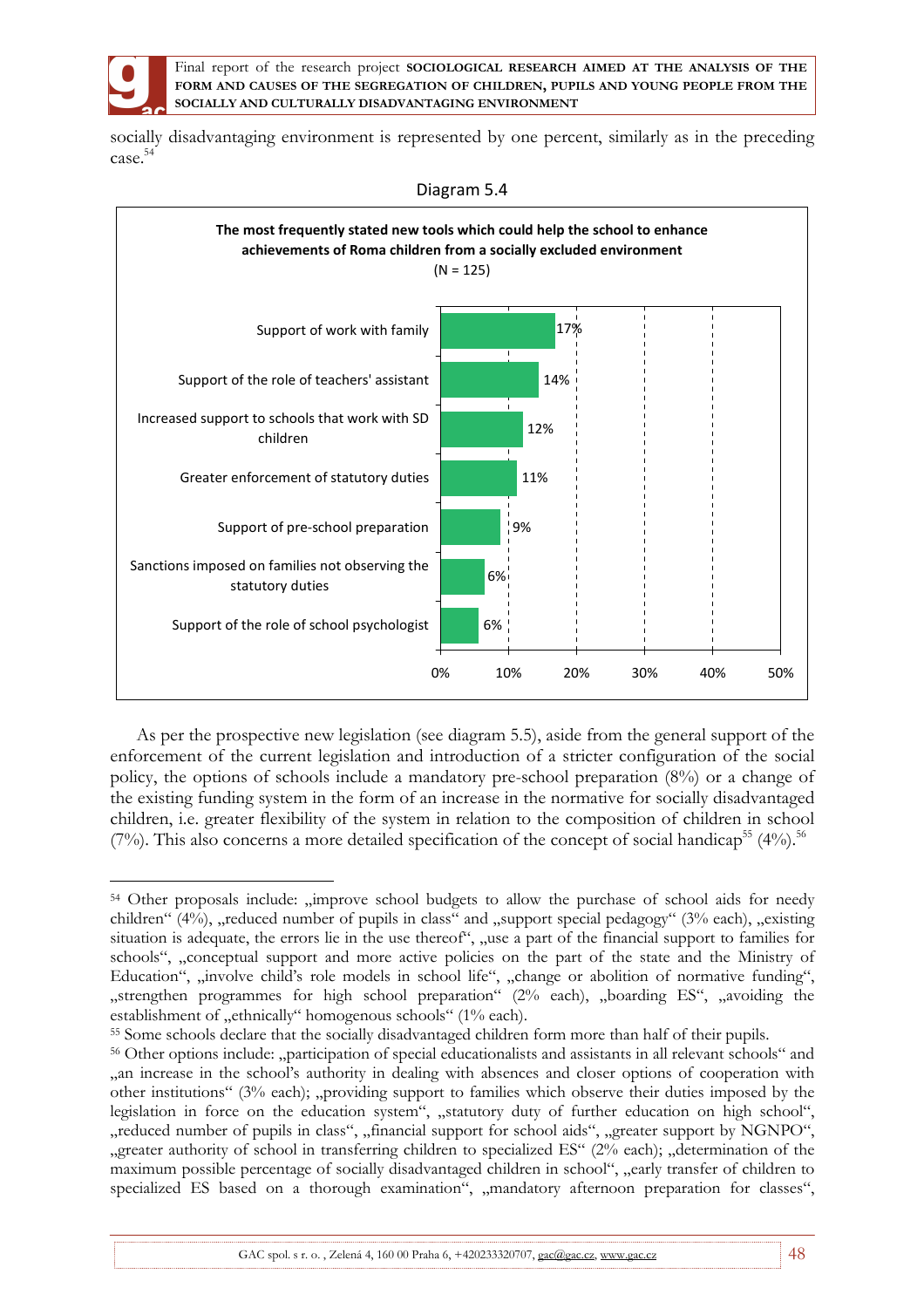



### Diagram 5.5





 $\overline{a}$ "scholarships for socially disadvantaged children", "establishment of school centers aimed at dealing with this issue", "option of multiple repetition of the grade applicable to first up to fifth grade" and "change of the provision on allocating children to preparation classes" (1% each).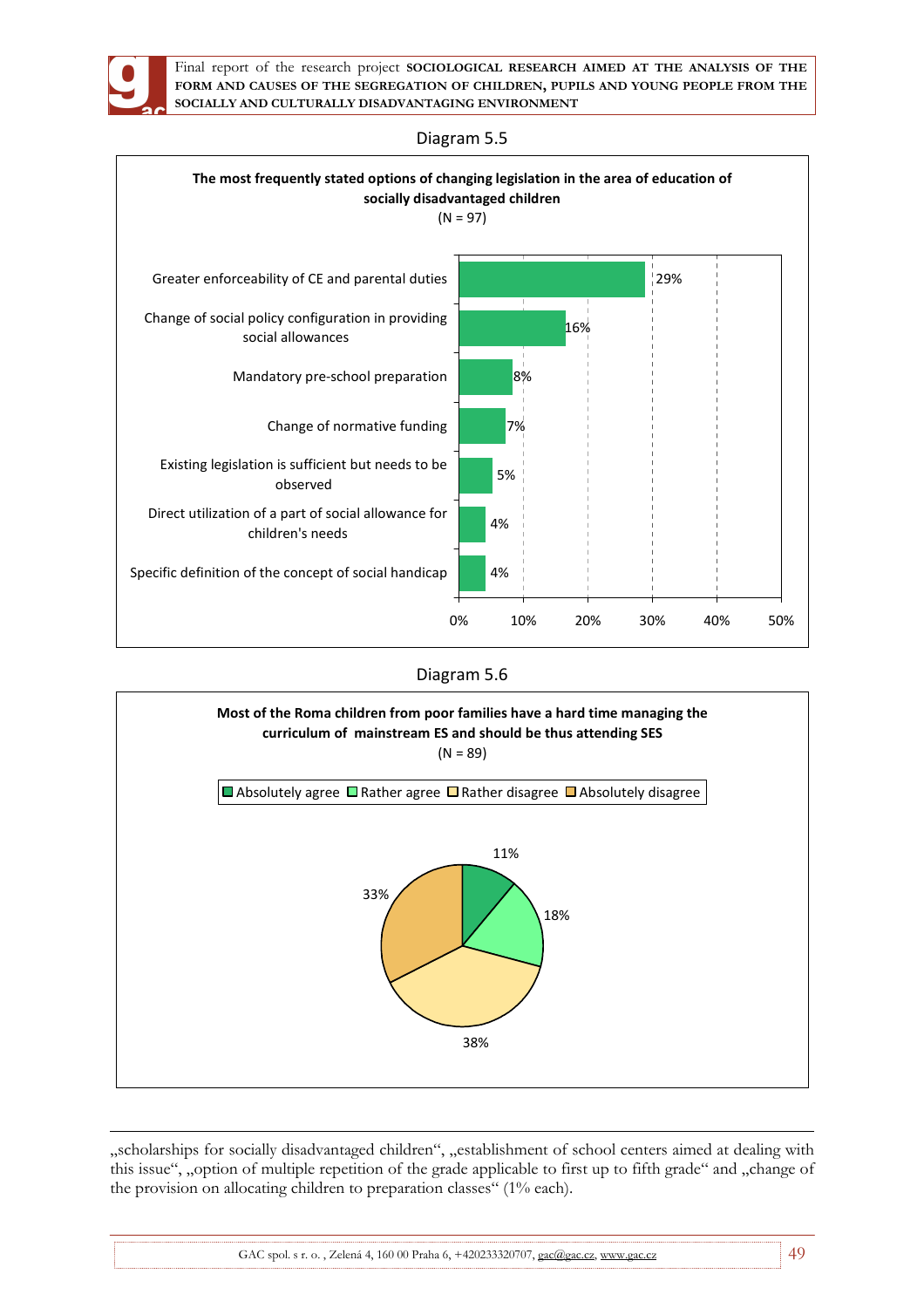Given the fact that the principals identified the family as one of the key determinants of the education of Roma children from a socially disadvantaged environment, it is not surprising that 90% (of all 89 responses) of them agree with the statement that a vast majority of Roma parents have very little interest in the school achievements of their children. The responsibility for the education of children is mostly sought by the families and nearly 80% of principals agree that most of the teachers know how to work with these children – therefore, they do not see the failure on the part of the school but delegate the responsibility to the family. The other issue which needs to change is the existing configuration of the elementary school system because the way it functions now, it does not allow paying specific attention to the pupils from a socially disadvantaging environment (73% rather agree or absolutely agree).

The last statement concerned the opinion as to whether or not the majority of Roma children from poor families have so many problems with managing the curriculum in mainstream ES to the point that they should be eligible to attend specialized ESs. As depicted in the diagram above, one third of all answers absolutely agree with the statement.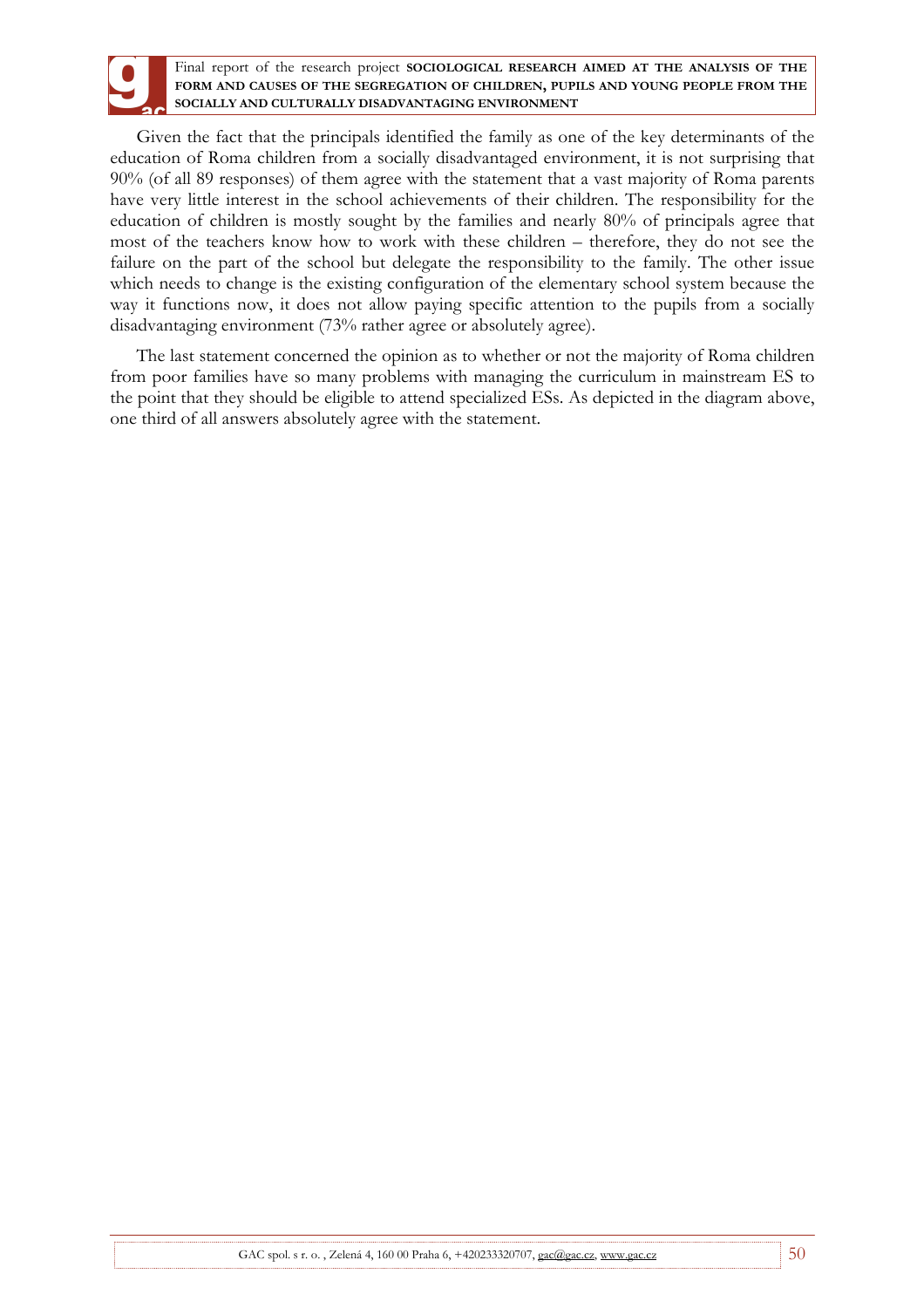

# **5.2** *Key findings*

- ◙ A positive approach prevails among the teachers towards the specific activities aimed at Roma pupils (e.g. this project). The question remains, however, what kind of attitude they will assume once it will not only concern the research activities and the reformative measures will have to be applied in every-day practice.
- ◙ School management does not have a fundamental problem with identifying the children as Roma, although refusals to do so would be rather minor. Moreover, it is likely that this barrier will be overcome provided that the school management will get to understand that the identification is made for the purpose of resolving the issues associated with equalizing the educational chances of Roma children.
- ◙ The responsibility for education of these children is largely sought in the family; nearly 80% of school principals agree that the majority of teachers know how to work with these children – they do not seek failure in the school itself but delegate the responsibility and solution solely to the family.
- ◙ School management considers efficient mainly a combination of negative (sanction) pressures onto parents with the positive instruments aimed at motivation and skills of the pupils themselves. In other words, the schools are convinced that they do not have sufficient support for their task in the social and legislative system, which would use the sanctions to open some space for positive educational and school-related activities.
- ◙ At this moment, most of the principals seek a path to change primarily in the exogenous factors towards their own school, either via pressure onto families by the social and other system, or by strengthening the educational chances using more extensive pre-school preparation, employing assistants, providing after-schools activities, etc. Proposals for changes inside the school occur only scarcely and focus on a more individual approach to pupils.
- ◙ School principals do not mention any tools associated with enhancing their professional motivation as to receive more training and the anticipation of massive failures of Roma pupils on the way to qualification once they leave elementary school.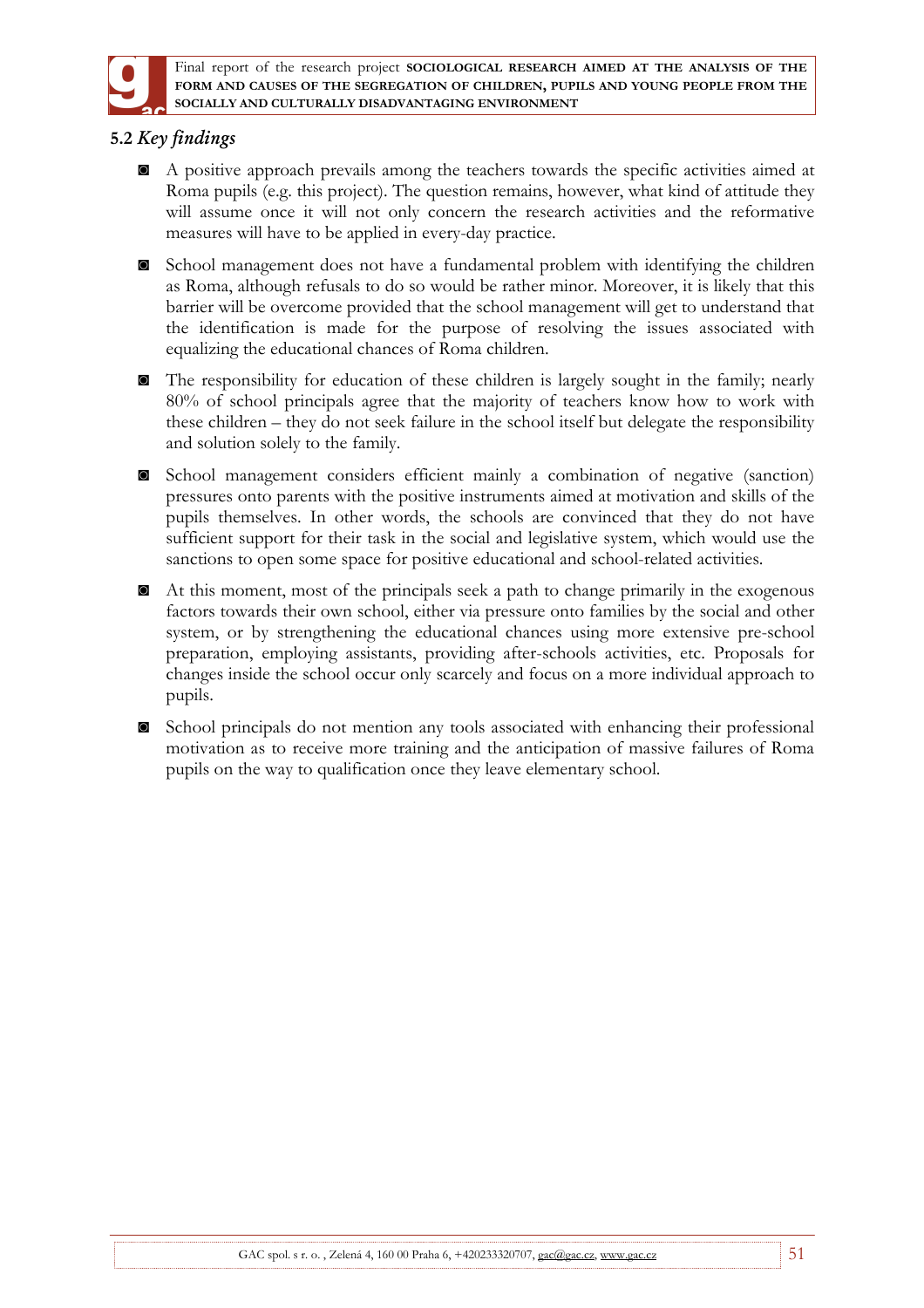#### **6.1 Methodology**

 $\overline{a}$ 

The attitude of Roma girls and boys towards the school, classes and education represents a separate topic and belongs to the most frequently quoted barriers of their better educational chances. However the issue of motivation and attitudes of Roma children did not represent the main subject matter of the analysis but involved mainly the factual characteristics and results of their educational trajectory in elementary school, this topic could not be left out, so much more that even here some more integral findings and data is still missing.

Final report of the research project **SOCIOLOGICAL RESEARCH AIMED AT THE ANALYSIS OF THE** 

The solution involved a qualitative search among the selected pupils of eleven elementary schools focused on a comparison of educational and professional aspirations of Roma and non-Roma children. This step is based on the hypothesis that the aspirations may have a significant effect on a later professional assertion.

Eleven schools in which we carried out the search had been selected upon standard selection criteria for the entire group of schools, i.e. the size of the municipality, the type of educational programme of the school and the percentage of Roma children attending the school concerned. The selected schools were situated in six regions within the Czech Republic. Seven of them based their educational programme on the framework educational programme for elementary schooling, three on the framework educational programme for elementary schooling of pupils with minor mental disorder and one ES used the combined programme.

Given this rather small group, we cannot consider it a representative picture of aspirations of Roma pupils in all schools. Nevertheless, the qualitative search brings the results on behalf of 2.8 % of schools from the entire sample of schools operating in the vicinity of excluded localities. Therefore, it is a picture which should be deemed to be relevant at least for the purpose of the definition of a working hypothesis. It would be useful to verify the hypothesis on a larger and more representative sample of children.

The teachers from these eleven schools selected 26 children<sup>57</sup>: first of all, they chose 13 Roma children mostly from the 5th and 8th grades, or from the 6th, 7th or 9th grades, respectively, and added 13 non-Roma children attending the same classes as their Roma peers and with the same composition in terms of girls and boys, with a comparable conduct and school results. This configuration, which featured the only distinctive element, i.e. the identification of a child as Roma and non-Roma, attempts to test whether or not there are any differences in aspirations of the children which share some other elements. Two types of information were obtained from each selected child:

- ◙ the information obtained directly from the children: the research team led semistandardized qualitative interviews focused on their professional and educational aspirations,
- ◙ the information obtained directly from their class teachers: the teachers filled in a brief standardized questionnaire requesting mainly the information about the families, school results, conduct and issues of the children – learning, behavioural and family-related issues.

GAC spol. s r. o., Zelená 4, 160 00 Praha 6,  $+420233320707$ , gac@gac.cz, www.gac.cz 52

<sup>57</sup> Some schools offered less children in case that there were not enough children in the school that would meet the selection criteria.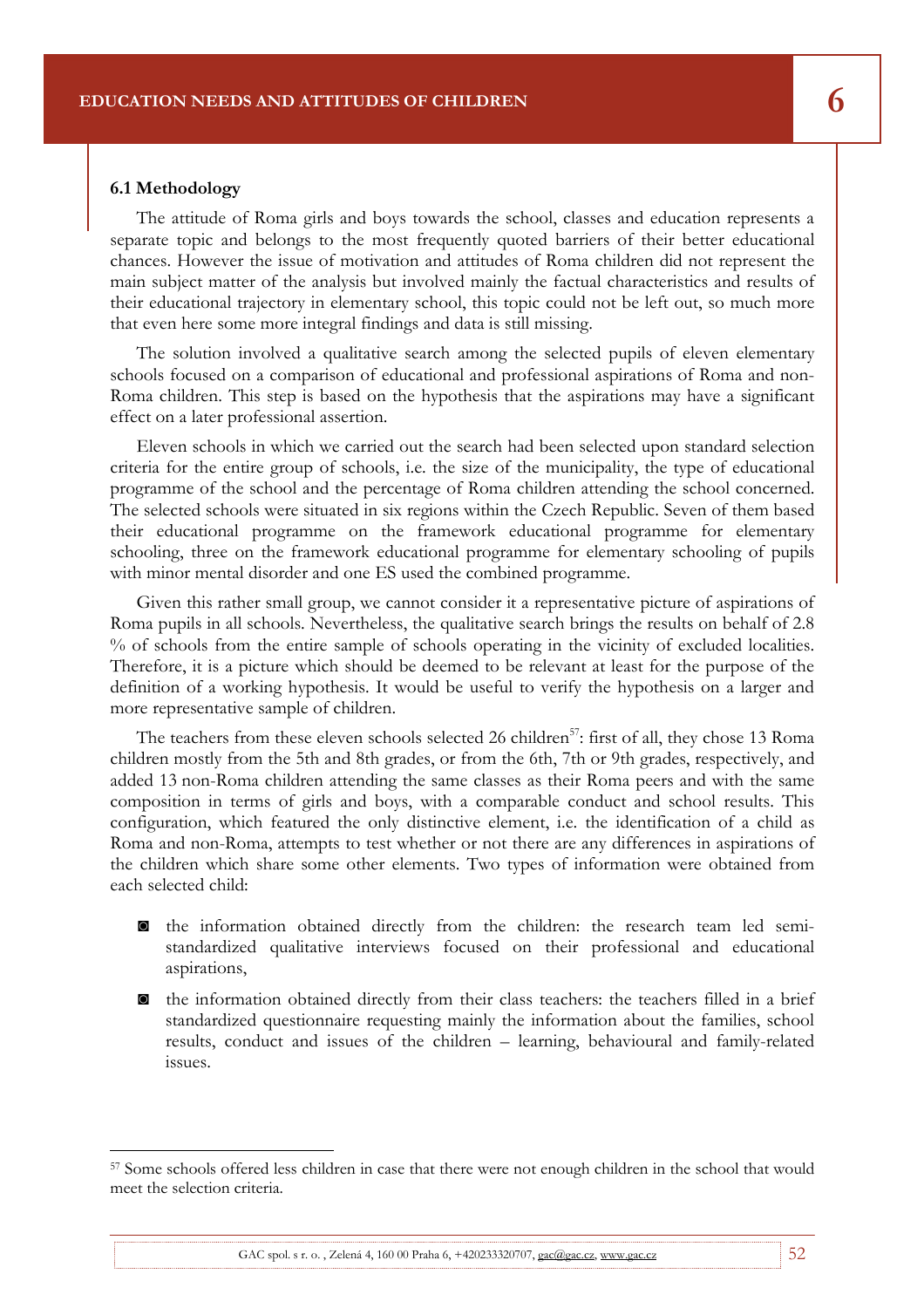All data was made anonymous from the very beginning in order to avoid a chance of identification of the interviewed children in the processed data and questionnaires.<sup>58</sup>

A total of 275 children (145 boys and 130 girls) were interviewed. Roma children had a slight prevalence in the sample – 146 children versus 128 non-Roma children, including one Vietnamese boy. More than half of the children came from the 4th<sup>59</sup>, 5th and 6th grades (52 %): these will be further referred to as the younger pupils. The second half of the children attended 7th to 9th grades (48 %); they will be referred to as the older pupils. An overview of the composition of the interviewed children according to grades is depicted in the chart below:

| Grade | N of children | Percentage |
|-------|---------------|------------|
| 4.    | າ             | $0.7\%$    |
| 5.    | 96            | 34.9%      |
| 6.    | 43            | 15.6 %     |
| 7.    | 20            | 7.3 %      |
| 8.    | 86            | 31.3 %     |
| 9.    | 22            | 8.0%       |
| N/A   | 6             | 2.2 %      |
| Total | 275           | 100.0%     |

| Chart 6.1: Structure of interviewed children |  |  |
|----------------------------------------------|--|--|
|----------------------------------------------|--|--|

The central topics of this part of the analysis are the educational and professional aspirations of the children, educational level they wish to achieve and the profession or job they wish to obtain. What is the idea the Roma children have of their dream profession, path and required education in comparison to other children? These children often come from the families whose members experience long-term unemployment and live in a socially excluded environment.

## **6.2 The structure of interviewed children and their families**

According to the information provided by the teachers, the **children who participated in the research** are **usually considered average** in terms of both results and absence rate. The teachers do not perceive them as rather problematic and more serious learning problems were concluded only in approx. one fifth of the children (22 %), while more serious behavioural problems were concluded in one seventh of the children (14 %) and family issues occurred in one child out of nine  $(12 \%)^{60}$ .

In all these aspects, **Roma children received a worse average evaluation**<sup>61</sup>. The teachers evaluate their school results as worse and their absence rate as higher than that of their peers. Roma children also show more frequent learning and behavioural problems (out of the pupils with more serious problems, two thirds are Roma) as well as the problems in the family (nearly three quarters of Roma children).

Greater educational problems occurred in pupils from the mainstream elementary schools: the problems classified according to their gravity as medium up to very serious were ascertained

 $\overline{a}$ 

GAC spol. s r. o., Zelená 4, 160 00 Praha 6, +420233320707, gac@gac.cz, www.gac.cz 53

<sup>58</sup> The names or any other personal data were not recorded anywhere.

<sup>59</sup> The children who repeat the grade actually belong to the 5th grade by age.

<sup>60</sup> It is necessary to point out that the data for evaluation of the family background might be slightly distorted towards a better result given the fact that the family background was not evaluated in children living in a foster home where they actually ended up in a majority of cases because of the unsuitable family environment.

<sup>&</sup>lt;sup>61</sup> It should be considered to what extent this evaluation was affected by the stereotypes towards Roma children and their background.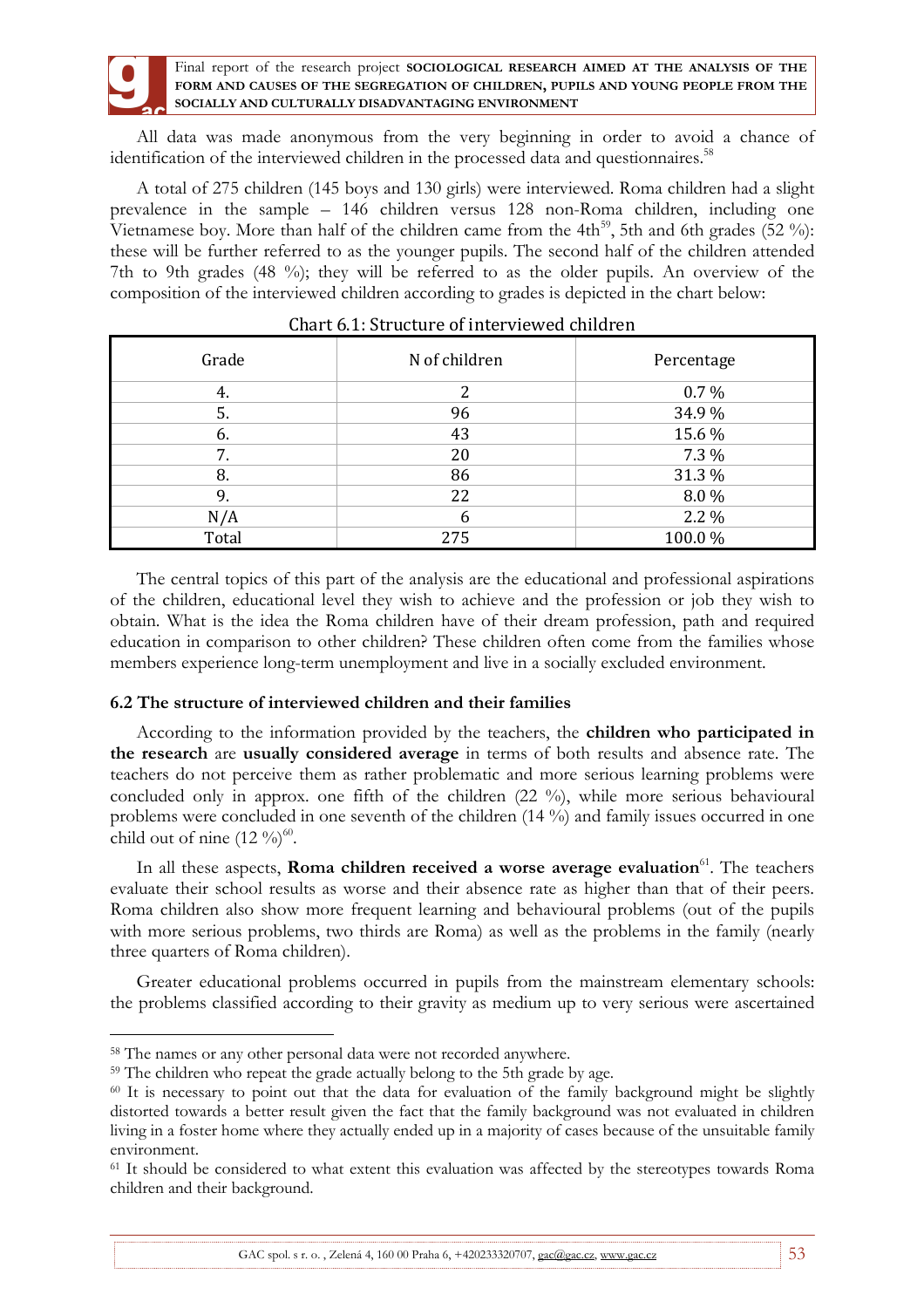

in 55 % of the interviewed children as opposed to only 30% of pupils from the specialised schools we monitored. Therefore, it confirms the fact that compared to the specialised schools, the standard elementary schools obviously apply more demanding criteria on the evaluation of children.





Diagram 6.2



The school results and further professional aspiration of children are demonstrably affected by the interest of their parents in their education; therefore, we also addressed the question as to whether or not the parents are indeed interested in the school results of their child. According to the teachers, most of the parents (three fifths) show an average interest in the school results usually during the class information meetings between parents and teachers, and one fifth shows an extraordinary interest even outside the class meetings; on the other hand, one fifth of the parents shows no interest at all and do not even cooperate if some problems occur.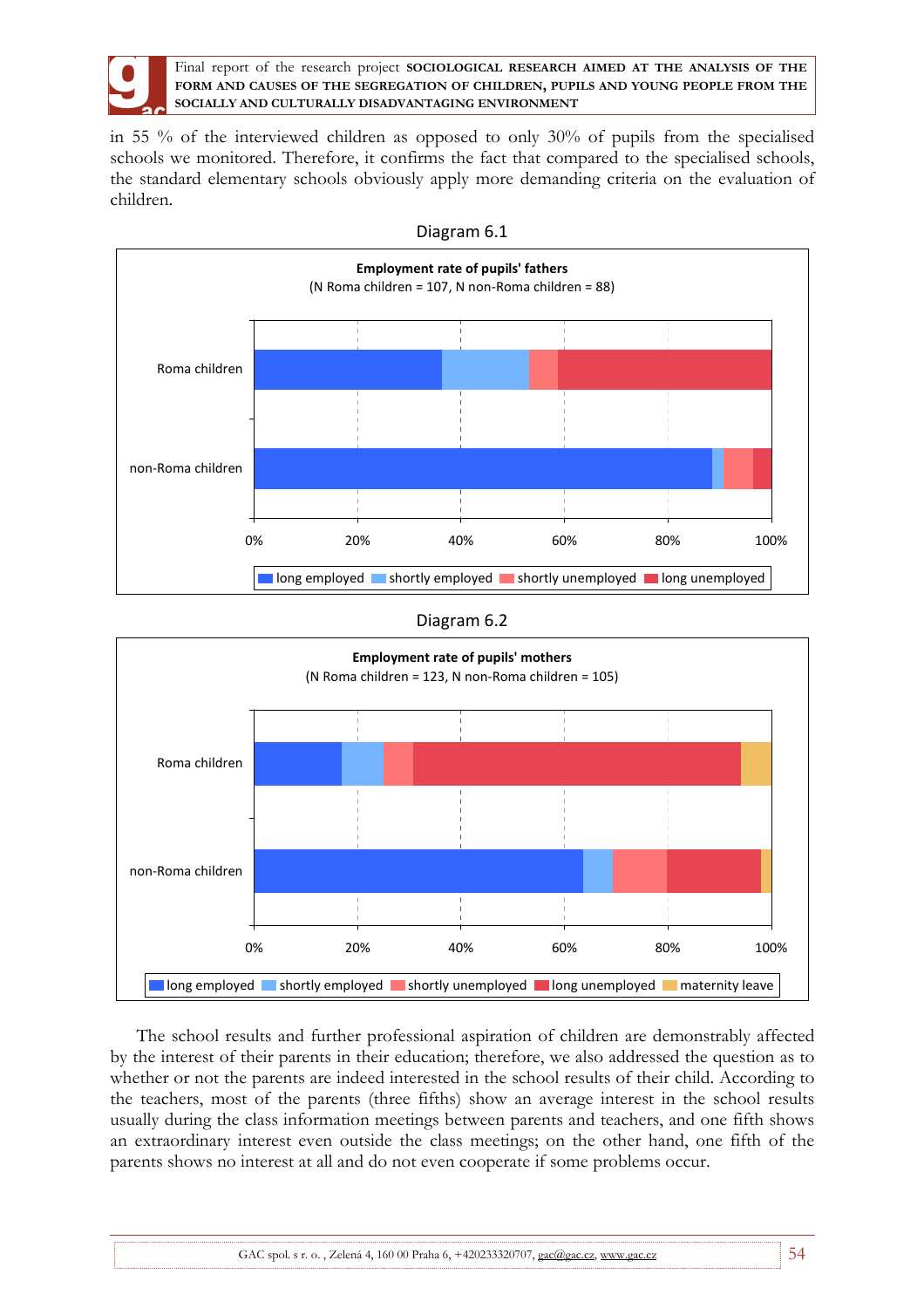The teachers also confirm a low interest in the school results of children on the part of Roma parents. 41 out of 54 children whose parents do not show any interest were Roma children (76  $\%$ ). It must not be forgotten, however, that the lower interest in school results becomes more prominent especially if the children's achievement is worse or bad. It may be inferred from the facts above that in Roma children, the effects of poor performance and low interest of parents do cumulate. It shows that not every Roma child experiences poor performance and that all parents are not interested in their children's school career. Therefore, both the school and the teachers should apply an individual approach towards each child.

Aside from the parents' interest in their children's performance, we also monitored the (un)employment of parents. According to the information provided by the teachers, approximately two thirds of fathers and one third of mothers of all monitored children are employed (including the step fathers/mothers or foster parents). As we expected, there are strong differences between Roma and non-Roma children: in Roma children, only half of fathers are employed as opposed to nearly 90% in non-Roma children; mothers of Roma children are employed in more than 20% as opposed to more than 60% of employed mothers of non-Roma children.

In the group of the Roma pupils, 47% achieved an average performance assessment; one third was assessed as below-average and one fifth as above-average. $62$  Therefore, there are performance differences existing within Roma pupils, too. Given the variability of school results of Roma children, it is necessary to approach them differently. Individual care represents the key prerequisite for the approximation of thus far low educational chances of Roma children to the chances of their peers. Diagram 6.3 below depicts the basic distribution of Roma pupils from the monitored 11 schools according to their teachers' classification.





It follows from the factors (impacts ascertained herein) associated with the evaluation of the performance of a Roma child that **the family environment and interest in the child's performance shown by the parents, absence rate and assisting the child with homework is of great importance.** The excelling Roma children often come from the families where the parents speak **only Czech.**

 $\overline{a}$ <sup>62</sup> In schools outside the mainstream education, 29% of pupils are classified as above-average compared to 17% of pupils attending regular schools – therefore, it is clear that the mainstream ES use more strict performance criteria even upon Roma pupils.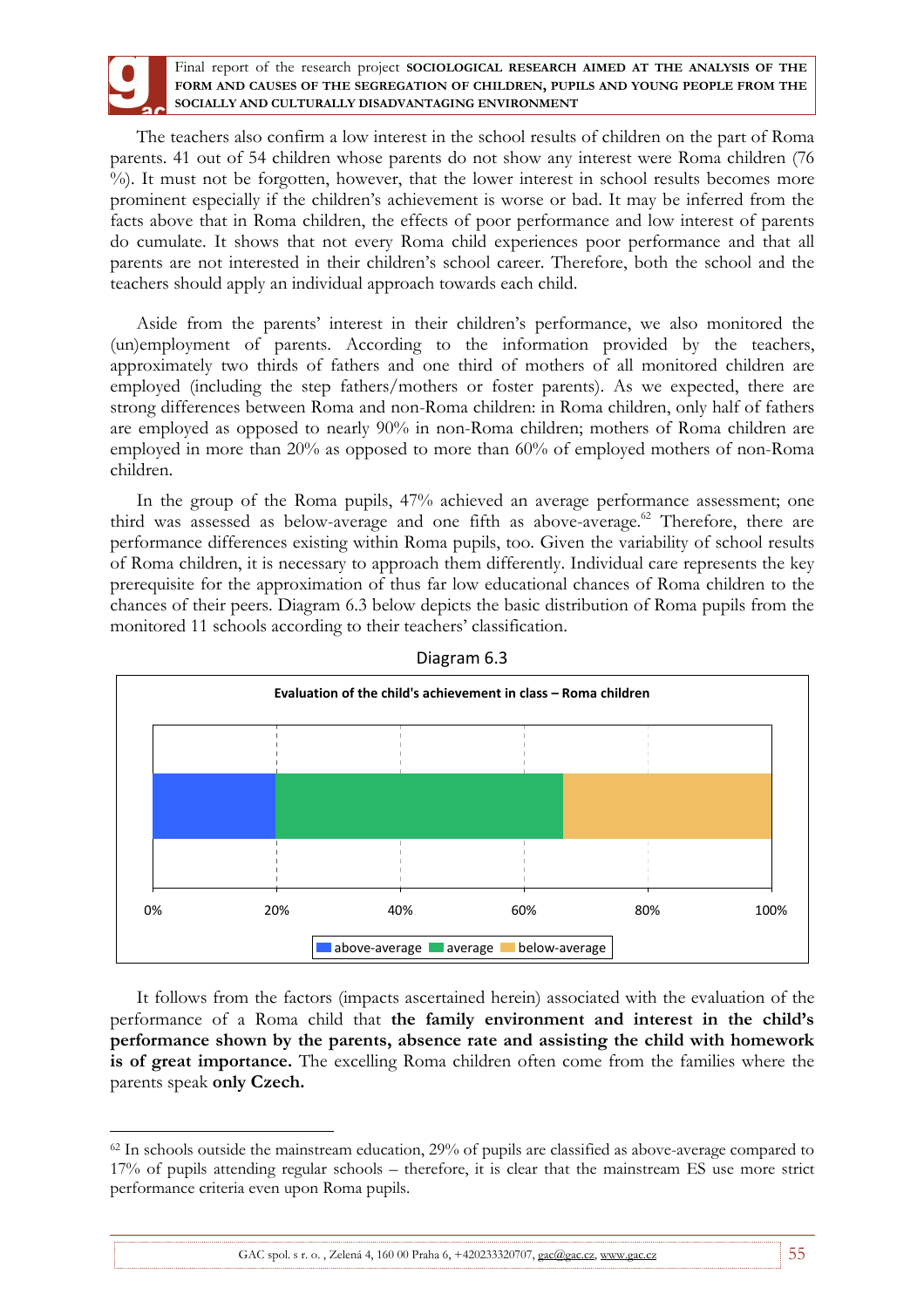

Once the child receives strong support of his/her parents, the school performance becomes excellent, and vice versa. The children whose parents do not consider school important usually have a greater number of missed classes. Excelling Roma pupils also have higher professional aspirations (e.g. interior architect or veterinary surgeon).

# **6.3 Pupils and their aspirations**

Only 21 out of 274 children, i.e. less than 10 %, have no idea of his/her future profession. Most of them belong to the younger children's group, which is understandable; obviously, only the minimum of the older pupils does not know what they want to do as a job.

**In general, the professional aspirations of the interviewed children are not very high.**  They mostly wish to work in jobs which require vocational certificate (72 %); one fifth wishes to have a job requiring high school education (20 %) and only seldom they wish to achieve a profession which requires higher education (8 %).

**The most frequently mentioned profession** to achieve **is a cook/chef**: nearly 18% of the interviewed pupils, both girls and boys, wish to make a future living by cooking. As the second most attractive professions were a mechanic, bricklayer and policeman in boys. The girls mentioned a hairdresser as the second most popular profession followed by a veterinary doctor, shop assistant and singer or dancer.

There are **certain differences in the aspirations of Roma and non-Roma pupils: Roma pupils rather more often named the professions with lower qualification criteria.**  Compared to other children, the aspirations of Roma children are more affected by the interest of their parents in their school performance: therefore, in order to obtain higher aspirations, these children need to receive stronger support and motivation from their family members.<sup>63</sup>





**The difference also lies in the variety of the mentioned professions** as Roma pupils mention rather monotonous professional aspirations. More than half of them chose one out of four most frequently mentioned professions (cook, mechanic, bricklayer, hairdresser); **the variety was much wider in non-Roma children** (half of the children chose one out of nine professions).

 $\overline{a}$ <sup>63</sup> The answers provided by the school principals in the questionnaires clearly show that the involvement of the family is of extraordinary importance.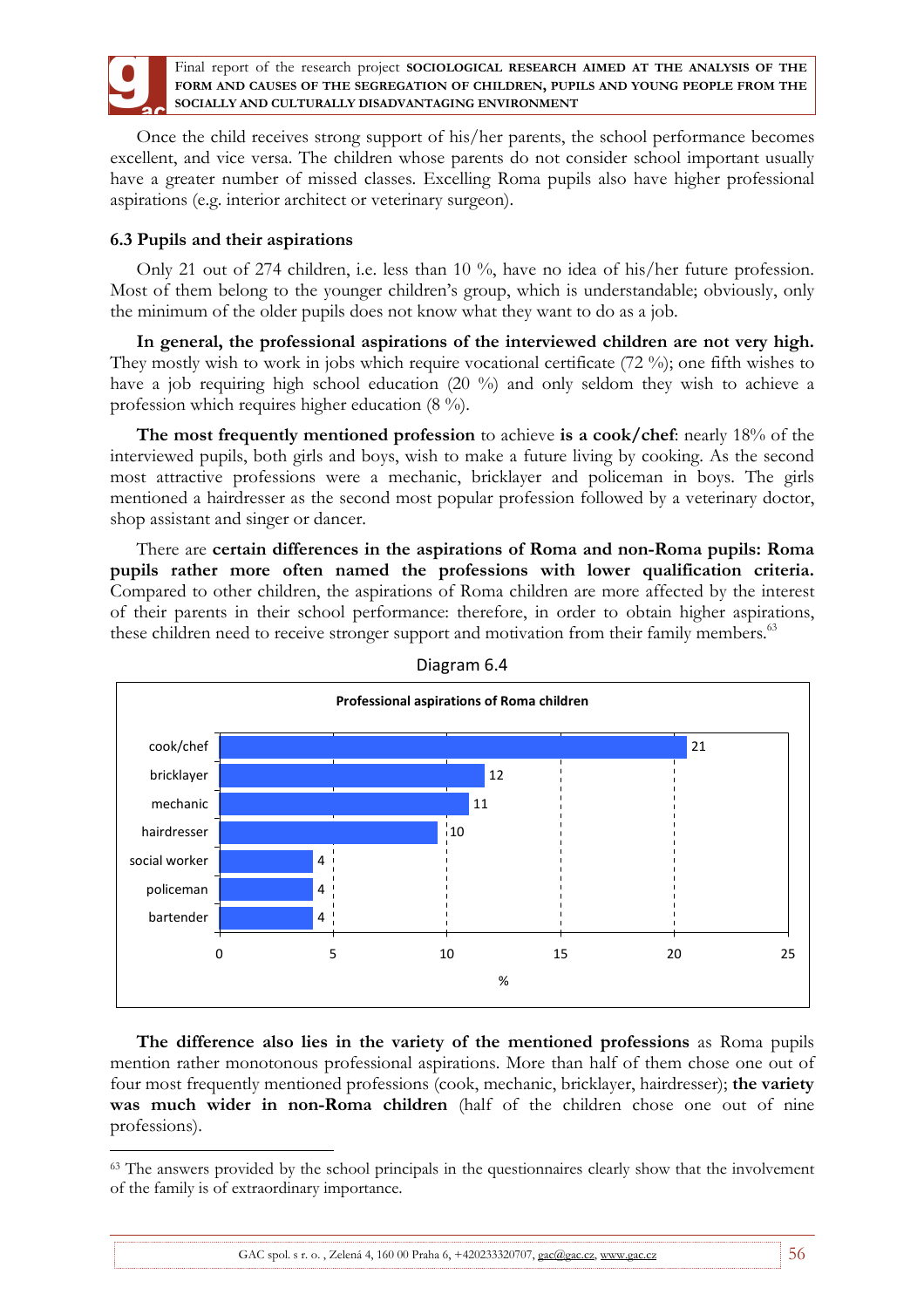

 $\overline{a}$ 

Final report of the research project **SOCIOLOGICAL RESEARCH AIMED AT THE ANALYSIS OF THE FORM AND CAUSES OF THE SEGREGATION OF CHILDREN, PUPILS AND YOUNG PEOPLE FROM THE SOCIALLY AND CULTURALLY DISADVANTAGING ENVIRONMENT**





Roma children as well as non-Roma most frequently wish to become a cook/chef; however, bricklayer scored as the second most wanted profession, which actually requires little or no qualification at all (12 %); non-Roma children chose it as the 6th most wanted job (less than 4 %). On the other hand, non-Roma children often mentioned the highly-qualified profession of veterinary doctor, which Roma children mentioned only a few times. The most qualified professions mentioned by Roma children most often were a policeman and social worker.

When asked for **the reasons that led them to choosing a specific profession,** the children most often provided rather vague reasons, such as "I would like doing that", "I would enjoy it", or said that they liked the contents of the given profession ("I enjoy cooking", "I enjoy dismantling and repairing things", "I like experimenting with hair", etc.). It may be generally concluded that the most frequently mentioned reason is the **attractive contents of the given profession (40 %)** followed by one's own positive **experience with the given work (31 %)**. Children mentioned one's own experience mainly in cooking; they said that they cooked with their parents at home and they enjoyed it. In some cases, the boys mentioned that they helped their father repair the car or took a part in building a house.

The impact of the social environment and the prospective mobility models on the selection of a preferred profession is also interesting. Approximately only one third of children do not know anybody in their surroundings who would perform the profession they chose compared to the remaining two thirds of children who do know somebody.<sup>64</sup> Most often, it involves their family members. A father's role apparently has the great importance: 11% of children stated that their father performed the job they chose. The children often mentioned uncles and aunts (10 %), friends (9 %) and siblings (8 %).

The professional models of Roma children do not reach beyond their immediate surroundings and are directed into the family rather than to school or to a broader daily experience. The containment of the children in terms of their professional ambitions and plans within their own social environment and their daily experience proves to be rather strong. The absence of professional ascending ambitions also corresponds with the ideas of an educational path.

GAC spol. s r. o., Zelená 4, 160 00 Praha 6,  $+420233320707$ , gac@gac.cz, www.gac.cz 57

<sup>&</sup>lt;sup>64</sup> This data, however, needs to be linked with the structure of professional aspirations.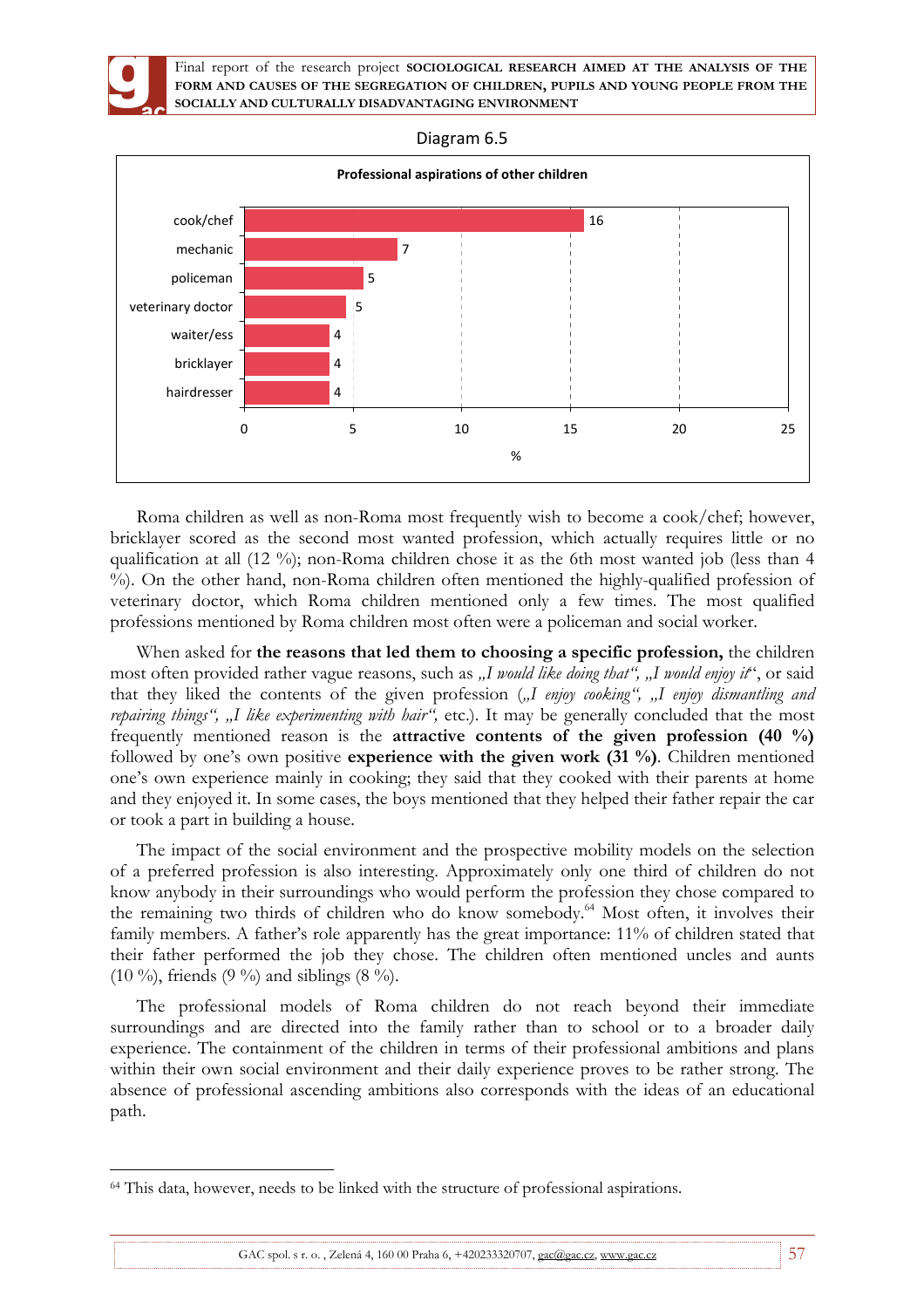

What would the children want to do once they completed mandatory school attendance? **Most of them plan to continue in an upper educational level (75 %), usually an apprentice training centre**. **A smaller, but not negligible group, plans to start working, i.e. leave elementary school without any qualification (10 %),** and a rather large group has not made a decision yet  $(14 \%)$ .



**Roma and non-Roma children do not differ much** in this particular aspect – be it in the number of those who want to study and work or in what kind of school they want to study. **The only exception is the secondary school not mentioned by any of Roma pupils;** on the other hand, the number of those who consider filing an application for admittance to a university does not differ.





It is clear that the mobile aspirations in terms of the education are lower in the interviewed schools and pupils, both Roma and non-Roma peers. This is likely to be one of the important factors that strengthen the disparity of educational chances. The fact that none of the Roma children even mentioned any ambition to study at a secondary school is also important along with the fact that **they do not even consider trying it.**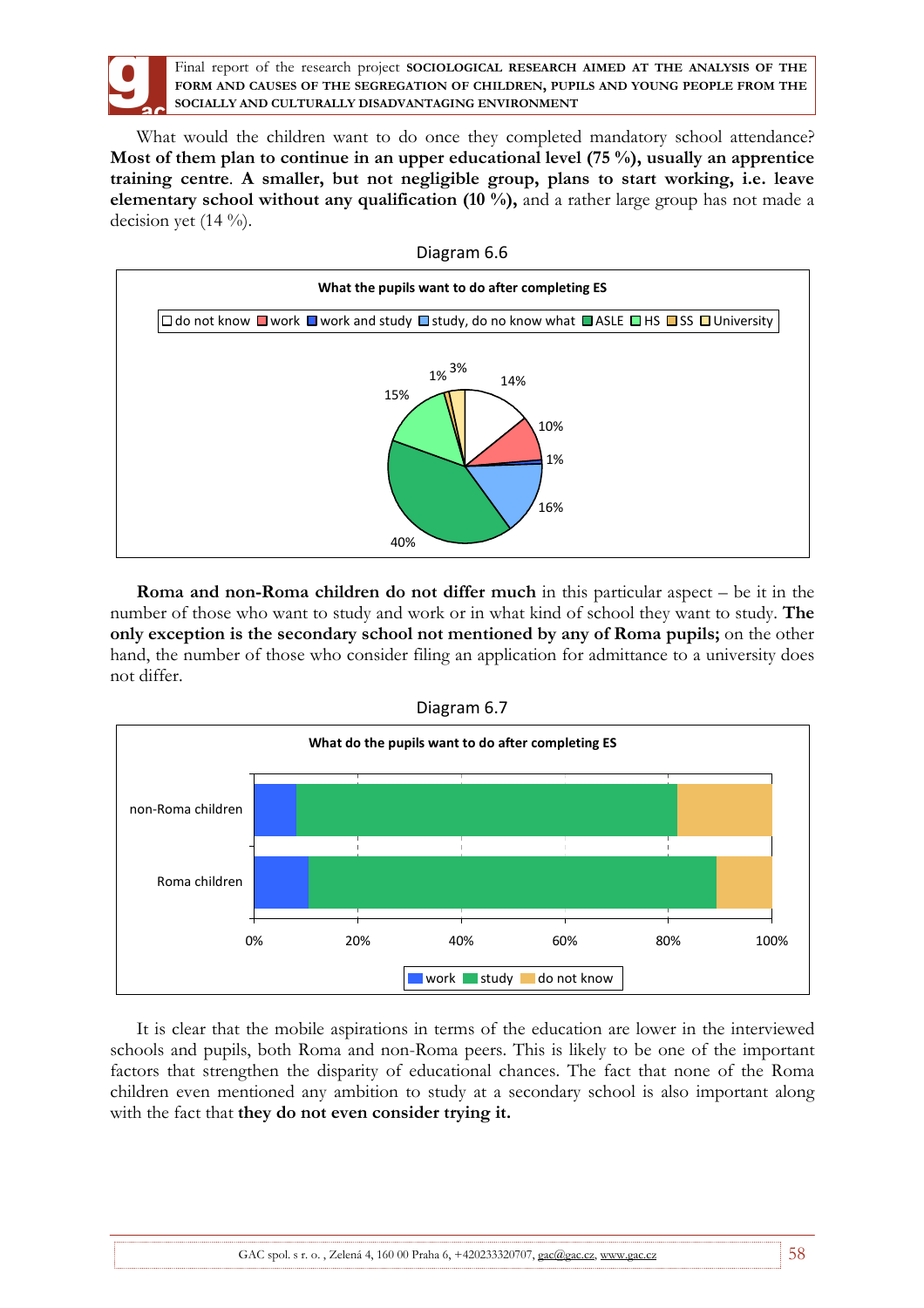

## **6.4 Importance of education**

How do children perceive the role of education and how do they associate it with prospective financial success? We asked the children **if they thought that those who excelled in school would make more money in the future. Most of the children do understand the correlation (62 %)** and only approximately one third thinks that these two things are not related. Roma and non-Roma children did not differ much in this opinion.



## **6.5 Consulting educational plans with teachers and parents**

Family and schools and the support thereof play an important role in selecting the school and making decisions on the further career of the children. How often do the children consult their future plans with their parents and teachers? Do they feel support from their side?

**At least one half of all interviewed pupils have previously consulted their plans with teachers or tutors** (approximately one third of the children said that the teacher had discussed it with them repeatedly). Other children (i.e. the second half) said that they had never discussed this topic with their teachers. If we focus only on the older children who should definitely discuss their future with their parents and/or teachers, the percentage of those who never consulted their plans in schools is slightly lower but still quite high (41%).



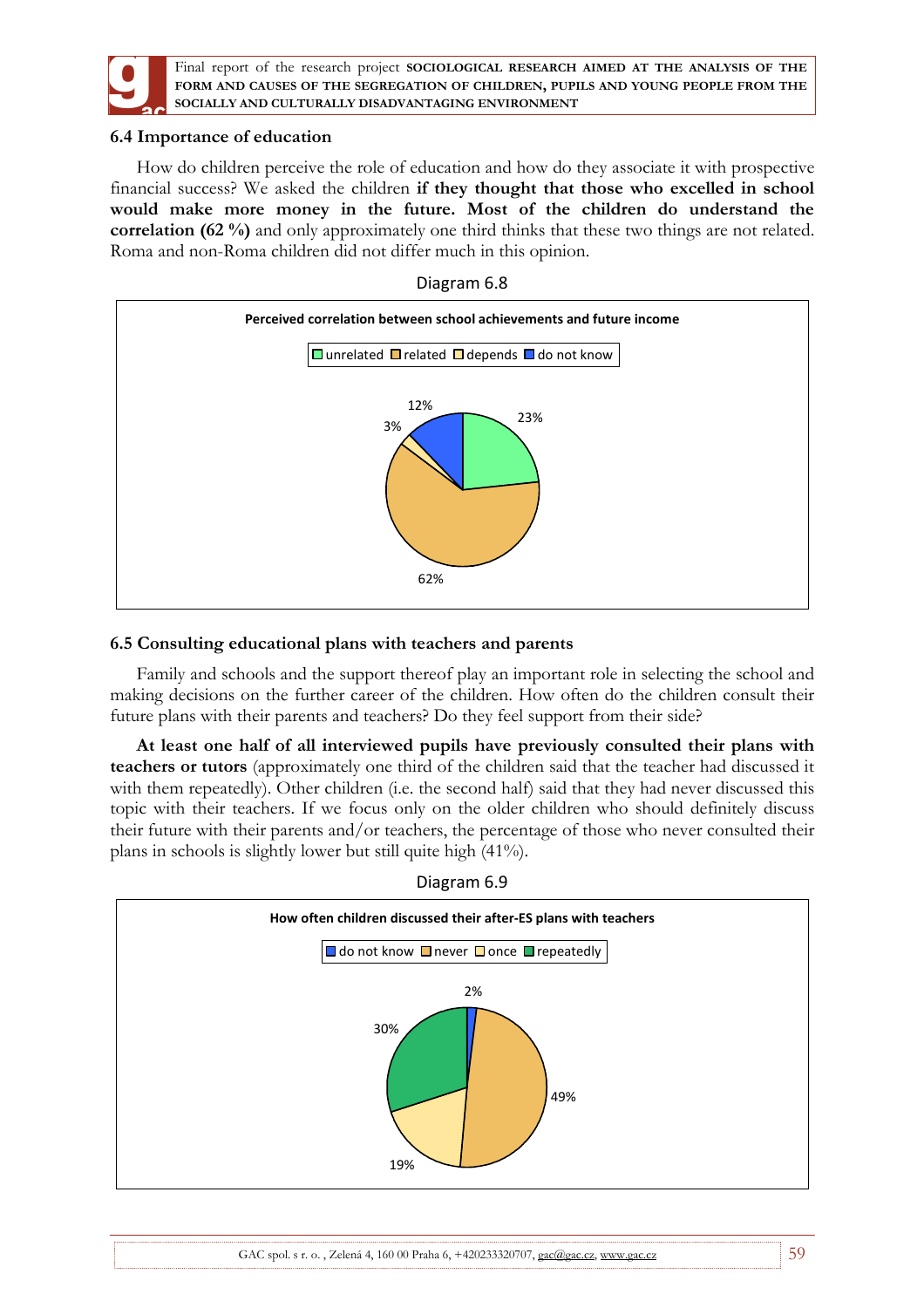



There are also quite prominent differences in this issue between the individual schools. The children's answers suggest that **the children's future plans are the least discussed by the teachers in mainstream elementary schools with a low percentage of Roma children**  followed by the mainstream ES with a higher participation of Roma children and even more often in schools of other types but mainstream ES.



Diagram 6.11

Teachers in the mainstream ES with a low participation of Roma children probably assume that in majority of the children, it is the family that plays the key role and they perhaps do not feel the need to contribute to or compensate for the family in case of an absence thereof.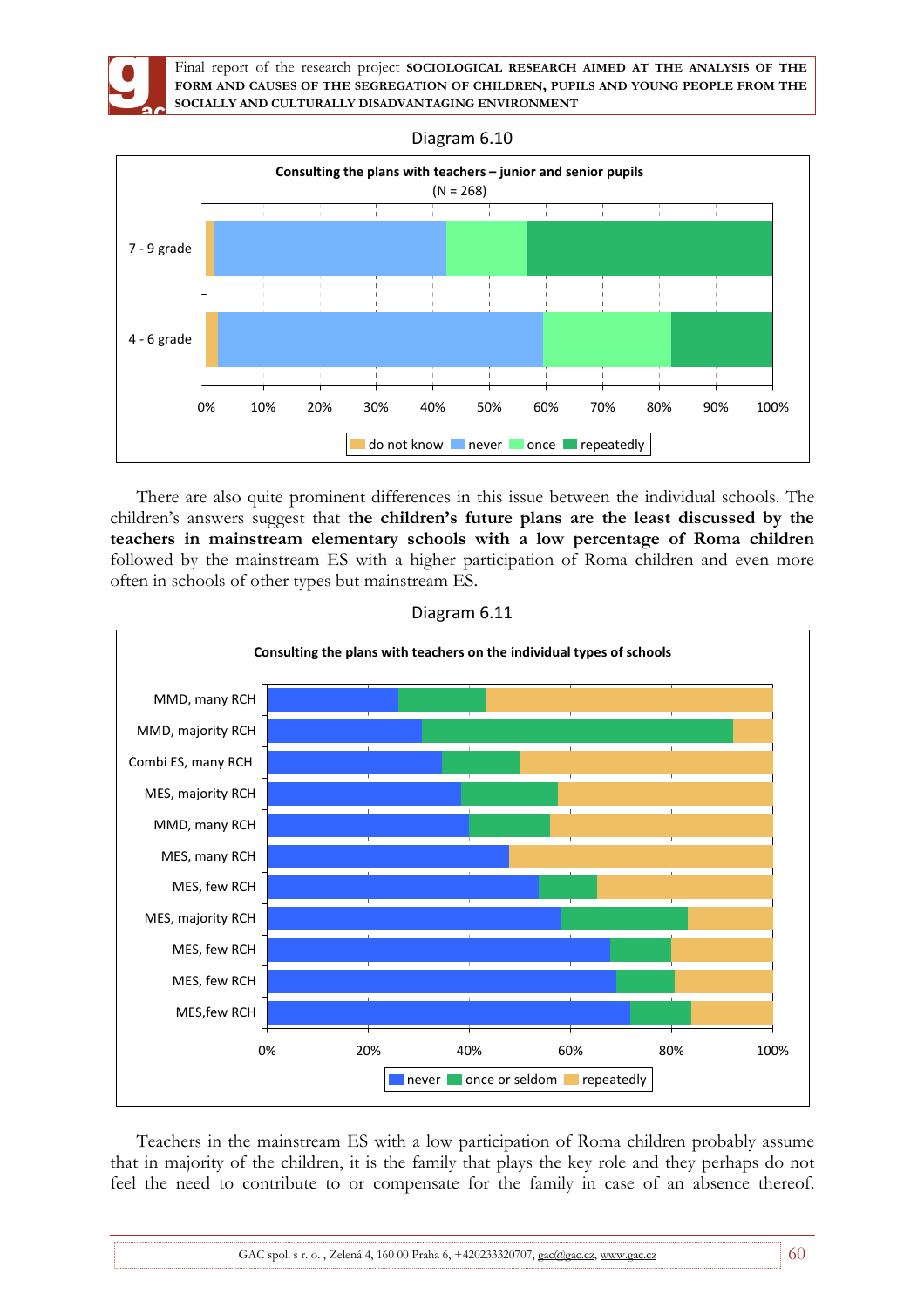

Therefore, mainstream elementary school does consider the family a basis and anticipates its key motivational role for the children's aspirations. Those children who lack the family background are left out without any system support.



Diagram 6.12

Diagram 6.13



On the other hand, the selection of a future profession is even more complicated in specialised schools. In many cases, teachers anticipate that the family does not fulfil its function, assume its role and actively build their own competence and impact on the children.

The pupils also assessed whether or not the school helps them to achieve their aspirations. Most of them (60%) answered yes and 26 % answered no. Aside from teaching itself, the children most often mentioned that the teacher would help them to choose a school, that they would have the opportunity to attend tuition classes, the school offered them tuition for the admission tests and they practice activities, such as cooking and manual skills.

In addition to the consultation with the teachers, the children were also asked whether and **how often they discussed their future plans with their parents at home**. About 15% of them never discussed it and the remaining children did. **Most of the children (59 %) discuss this topic with their parents often**, at least several times a month. Surprisingly, there were no significant differences in this respect between Roma and non-Roma pupils. The differences were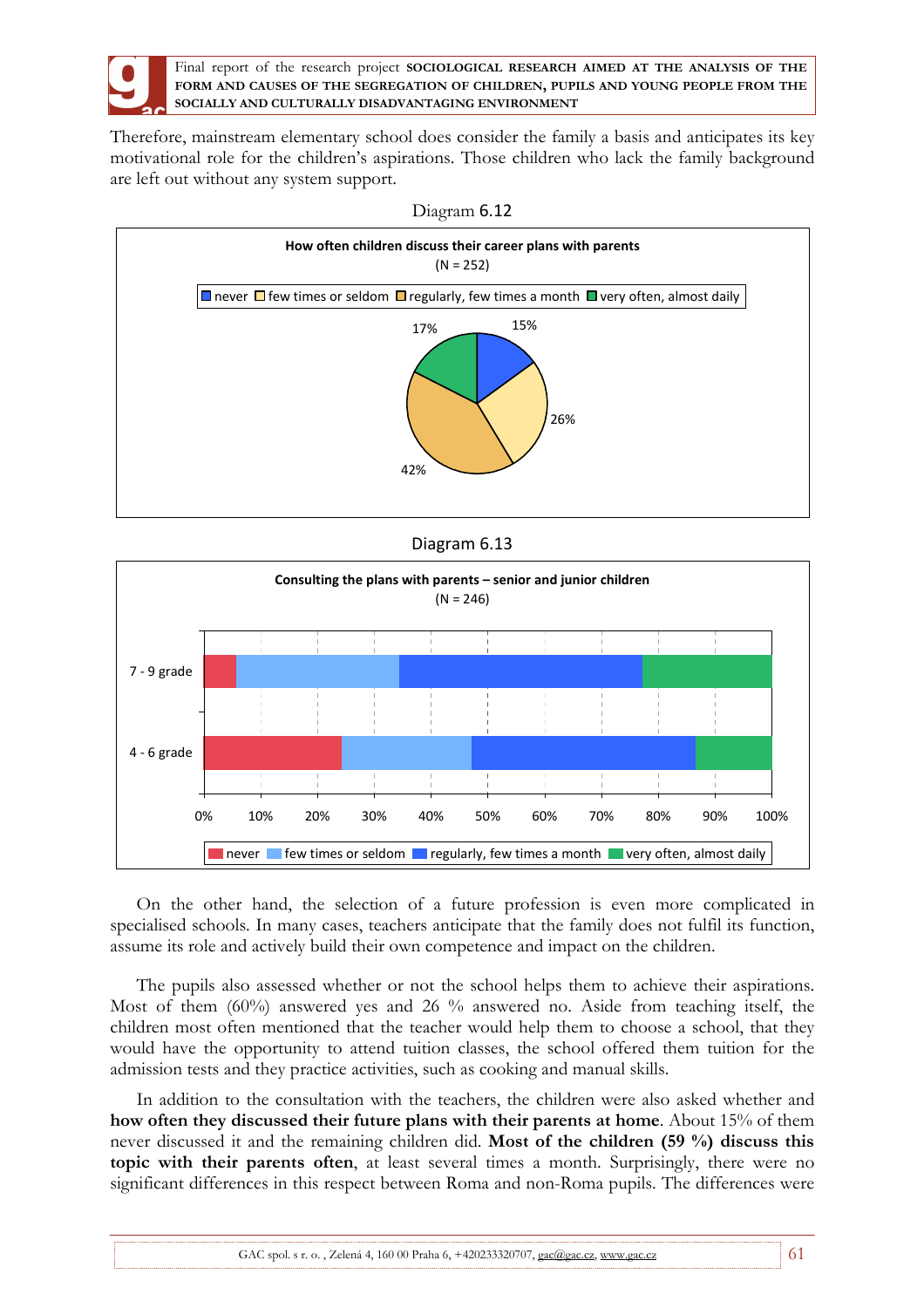

found mainly between the age groups as the parents usually **discuss the career plans with older children**. Only 7 out of 127 older pupils said that they had so far not discussed their future plans with their parents; as depicted in the diagram, the number of those who discuss the future with their parents grows with age.



### **6.6 Preparation for classes**

What kind of ideas do parents have about their children's future? What kind of profession would they want for their children? Most of the children said that their parents agreed with their choice or that they granted them the right to choose on their own and all they wanted was for the children to enjoy the profession. The children often mentioned that their parents wished that their children continued to study, without any preferred subject matter. If the children ever mentioned any particular profession their parents would want for them, they would state the same professions as the children mentioned, i.e. cook, mechanic and bricklayer.

The relationship of the family with the child's education was ascertained through the question as to who helps the pupils with their homework. **Approximately one quarter of children (23 %) do it by themselves** without any help. **Other children receive help mostly from their mother (38 % of cases)** or from both parents (15 %), and often also from a sibling or even the father. In some families, it may be other relatives. In Roma children, the percentage of children who receive no help is slightly higher. It is 25% of Roma and 20% of non-Roma children who receive no help in doing homework. It is questionable, though, whether or not the percentage of children who gave their parents credit in helping them with homework is real; even though, one quarter of Roma children has to deal with homework all by themselves.

## **6.7 Languages used in Roma families**

For a Roma child, the successful completion of a school year and a curriculum very much depends on mastering the Czech language. **According to Roma pupils, most of them live in families whose members speak several languages.** Only 27% of Roma families speak just Czech; **more than two thirds of Roma pupils say that their families use also the Roma**  language along with Czech. There are great differences, however, as to what the role is of Roma language in the family, which was not the subject matter of the survey.

### Diagram 6.15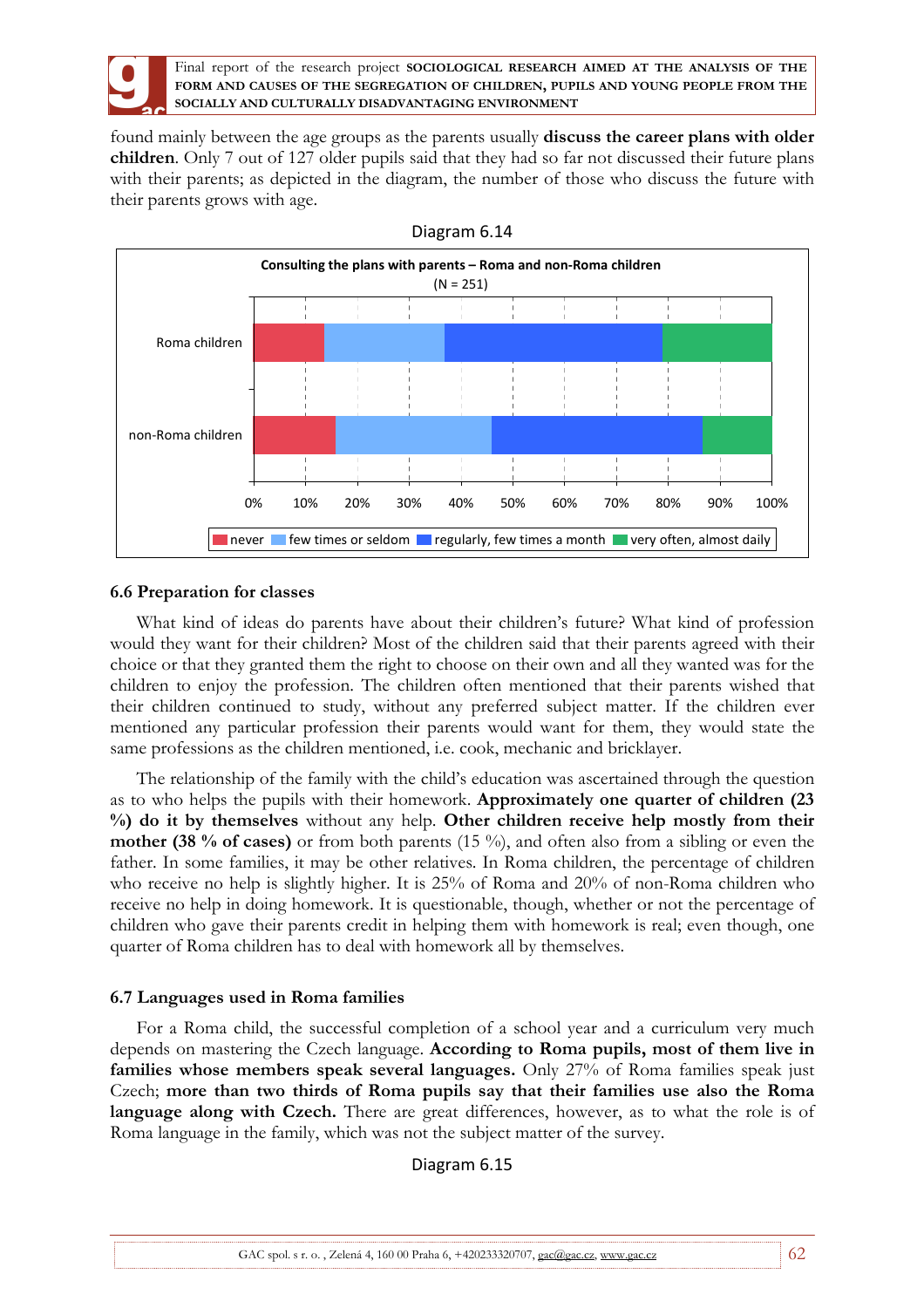



In some Roma families, the Roma language is apparently the primary language; the children from these families stated that they spoke **mostly Roma and only some Czech**, or, that they do not speak Czech at all and Czech is only used for communication in school -"romanes, Czech in *school only*". The sample included only a few of these children – just 5 out of 146 Roma children; therefore, it seems that **this model is just marginal**.

On the other hand, there are **two other models that seem to be the most frequent**: one in which **the family actively uses both languages**, i.e. the family members speak both Roma and Czech and Roma is mastered by children as well (this is the case of 39 out of 146 Roma children).<sup>65</sup>

The second model involves the families in which **Roma language is still present but is seldom used**: it is usually spoken by some family members only (mostly by the parents with one another, or the parents and the grandparents), or it is used on special occasion, etc. The children then speak only or mostly Czech and use Roma only seldom, or they can understand some of it and, at times, not even that (this model was described by 48 out of 146 interviewed Roma children)<sup>66</sup>.

It seems that in some Roma families, the children learn Roma later on as a second language (besides Czech).<sup>67</sup> Three Roma children also said that their parents do not want them to learn Roma.<sup>68</sup>

Some of the other young Roma pupils did not say that so explicitly but the fact that they very much stressed that their family members *"never spoke gipsy*" suggested that they value that and speaking Roma is perceived as something wrong, something they should be ashamed of.

 $\overline{a}$ 

GAC spol. s r. o., Zelená 4, 160 00 Praha 6, +420233320707, gac@gac.cz, www.gac.cz 63

<sup>65</sup> "*Roma, Czech, it is the same*." "*Both Czech and gipsy*."

<sup>66</sup> "*We speak mostly Czech, Roma only when we visit somebody, I don't really speak it*." "*Czech; my parents speak Roma only with each other, I can understand a bit*." "*Sometimes Roma (my Dad and I understand Roma but Mom speaks it), otherwise we speak Czech*." "*Mom sometimes speaks Roma with some people, I understand a little*."

<sup>67</sup> "*Czech and Roma – I learnt it when I was older*." "*Czech; my parents speak Roma, I don't as yet but I will learn it*…" "*Czech; I understand Roma but I do not speak it, I am still too young…*"

<sup>68</sup> "*Czech. My Mom speaks Roma but does not want us to learn it, she thinks that it would retard us*…" *"My Dad does not even understand Roma, my Mom does but does not speak, they don't want us to speak Roma; I do both ways, speak and understand."*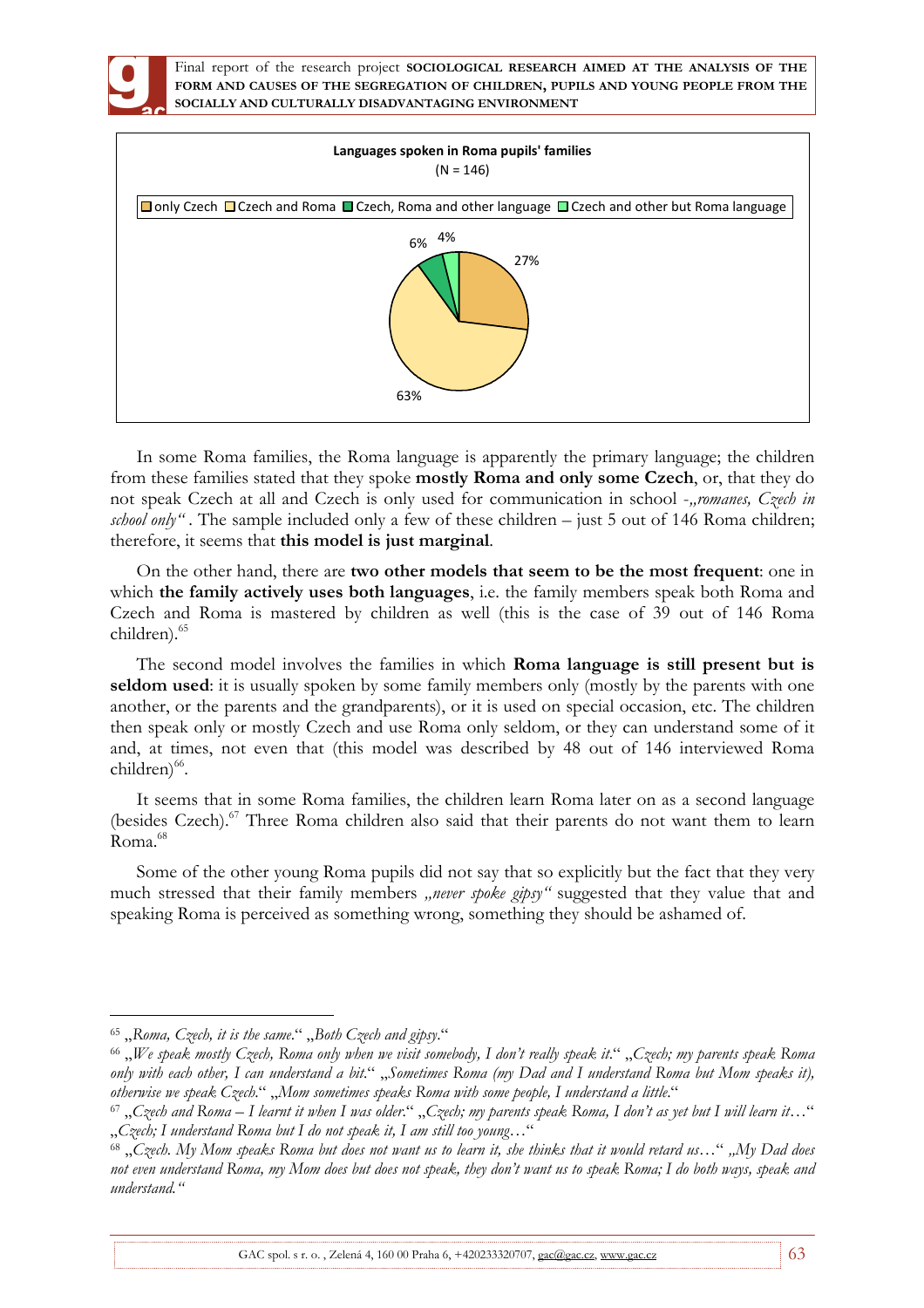

## **6.8 Relationships between Roma and non-Roma children**

The relationship to schools also very much depends on the relationship to peers, especially in mixed classes. We tried to find out **how much Roma and non-Roma children befriend each other.** 

**Most of the children (75 %) maintain that they are friends with both Roma and non-Roma peers.** Only a part of them say that they are friends with either group only (with 16 % of non-Roma, 7 % Roma). Even in those who say that they are friends with both groups, a major part says that one of the groups prevails.



When **non-Roma children explained why they would not befriend Roma children,** they mostly said: "*I don't like them"*, "they are strange", "we have nothing in common" or "I don't understand *them*". When asked for details, the children mentioned particularly that **they did not like Roma children being rude, speaking nasty, having no manners, making mess, smoking and fighting all the time**.

Some children also said that they had a **personally bad experience** with Roma children: they were either attacked verbally or physically by them, and some children also said that they had been either mugged or battered by the Roma in the past. The children often expressed the opinions and **prejudices of their parents.** 

### **6.9 Role models**

At the end of the survey, we also enquired **whether or not the children had any** role models and why would it be just that particular person, and what they admired the most in him/her. **The majority of pupils (41 %) stated that they had no role model.** Some added that they wanted to be "themselves" and original.

The role models the children admire the most include their **friends and acquaintances i**n the first place (16 %) followed by their **parents or one parent** (13 %) and uncles and aunts (8 %) and celebrities (7 %); the most frequently mentioned role models were singers or athletes.

There were various reasons for that: starting with the fact that a given person treats the respondent nicely, the person features admired physical or intellectual qualities or he/she excels in school, work or finance.

When asked about a **celebrity they admired,** more than a **half of children** (52 %) offered a **male or female singer**, or a band, a soccer player (12 %) and actors (11 %). The most frequently

GAC spol. s r. o., Zelená 4, 160 00 Praha 6, +420233320707, gac@gac.cz, www.gac.cz 64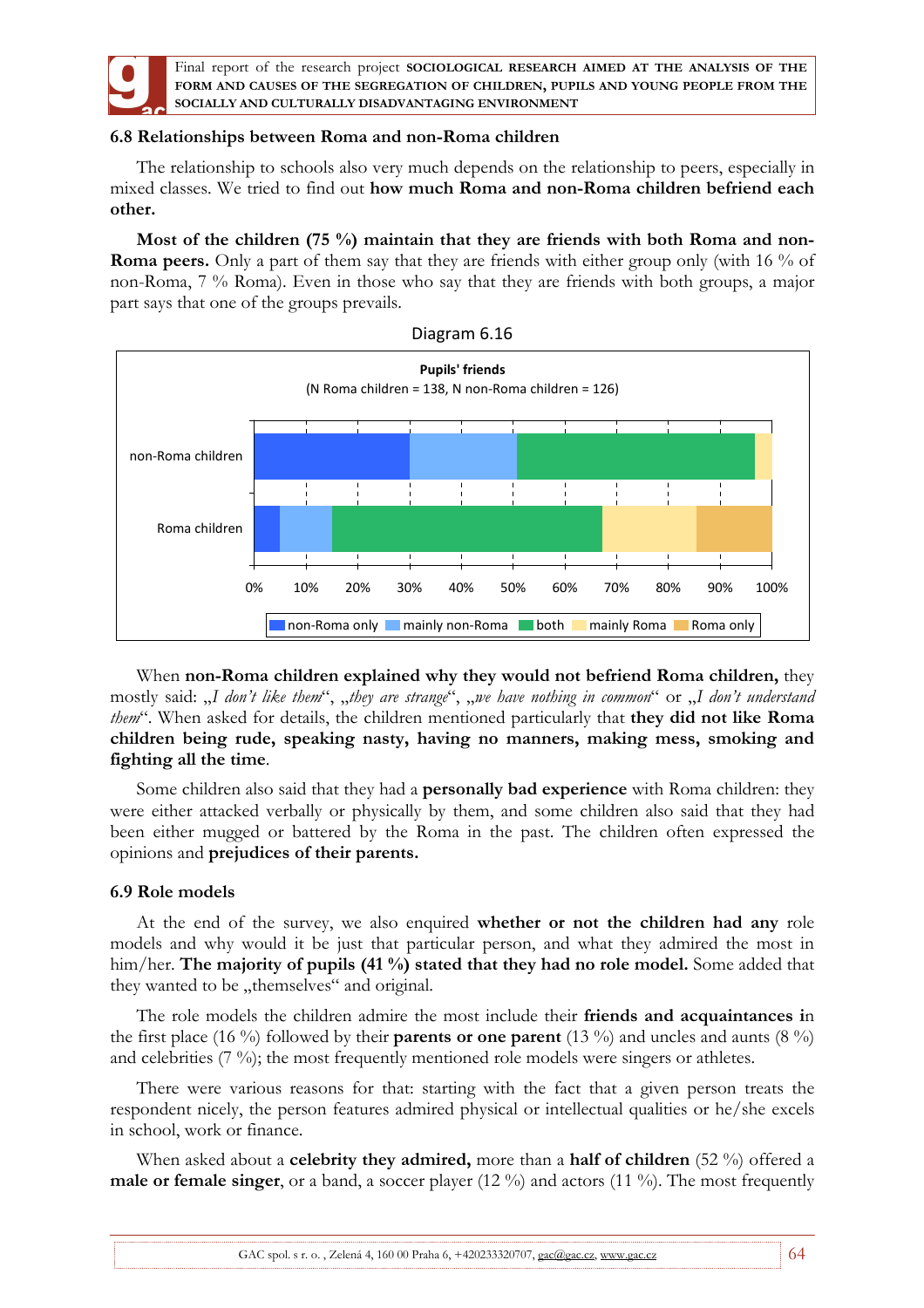

mentioned musician was the rapper called 50cent. As per the differences between Roma and non-Roma children, **Roma children featured a much higher percentage of those whose role models would be rappers or hip-hoppers**: these were named by 36 out of 146 Roma children. The aforesaid 50cent scored the most in votes and was followed by Akon, Eminem or Tupac Shakur. All 128 interviewed non-Roma children named a rapper or a hip-hopper only eleven times.

As per the celebrities, Roma children mentioned **a higher number of coloured idols,** mostly musicians or athletes (50cent, Rihanna, Ronaldinho) but they also named some domestic Roma musicians (mostly Gipsy.cz and others): 44 out of 146 Roma children named someone like that. Only 13 out of 128 non-Roma children mentioned similar artists.



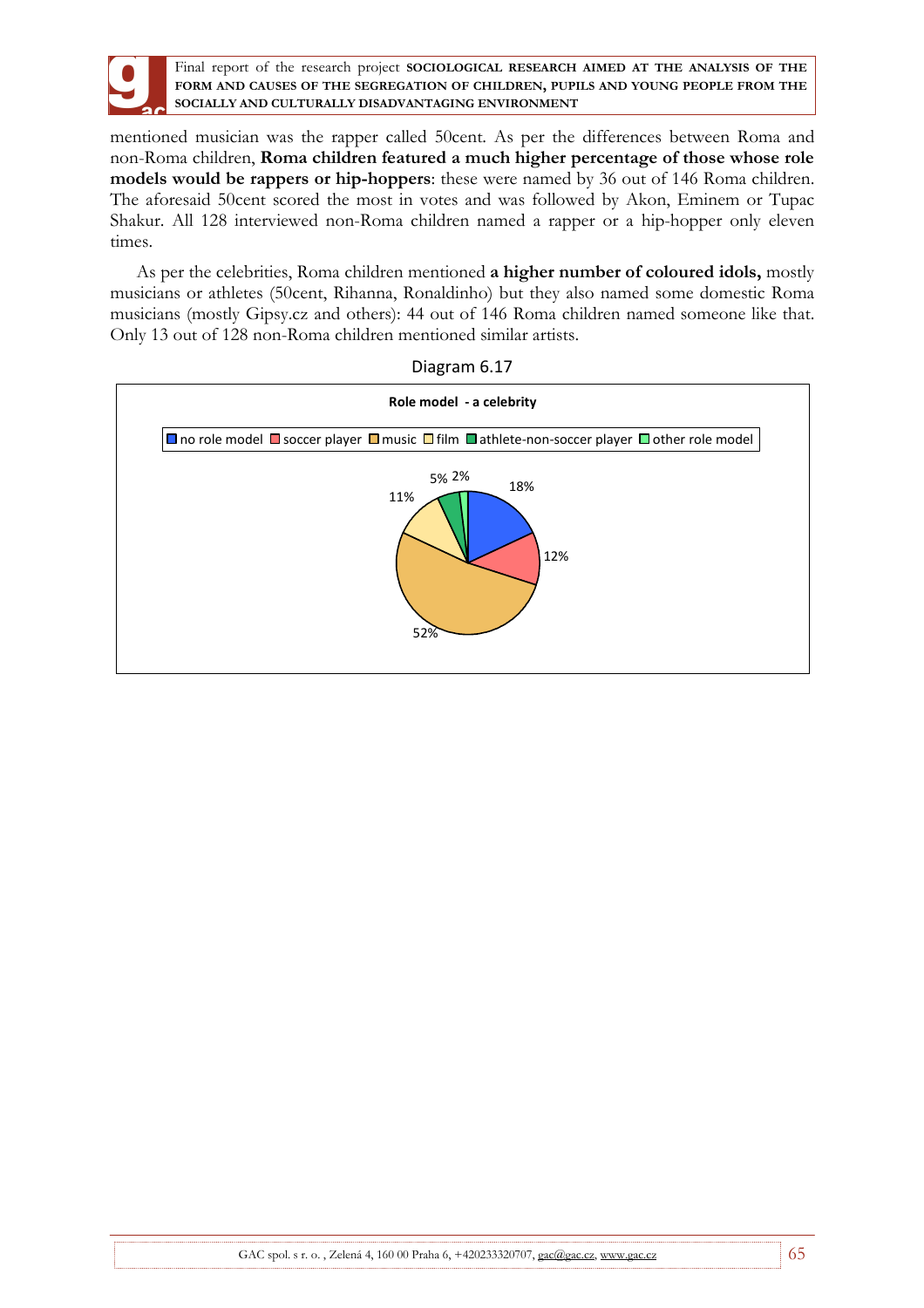

# **6.10** *Key findings*

- ◙ There is an obvious key difference in the teachers' evaluation of the curricular demand in mainstream and specialised schools. Whereas the performance assessment seems to be more forbearing, it is much stricter in regular schools and is more induced from the general standards. This fact must not be forgotten when considering the outputs hereof.
- ◙ The mainstream ES with a low percentage of Roma children (i.e. more or less the regular elementary schools) more often expect that the pupils receive support from their families and do not seem to attempt to compensate for family care in cases where the pupils do not have family support available.
- ◙ Although the lack of interest in children's school performance is one of the constitutive elements of life in social exclusion, it cannot be applied as a common feature to all socially excluded Roma families. The survey proved variability in attitudes. The individual and differentiate approach to pupils should reflect the complexity of interaction among the family-school-pupil. If a functioning family background is missing, the effort to strengthen the school's impact on the areas normally tackled by the family is currently present mainly in specialised schools and is rather an exception in mainstream.
- ◙ Roma pupils experience a higher unemployment of both parents, being the most distinctive element between Roma and non-Roma peers. The disadvantaging factors cumulate the highest in this area.
- ◙ The social and economic situation of socially disadvantaged Roma families is likely to have the greatest influence on the educational and professional aspirations of their children and thus on a prospective ascending inter-generational mobility. The total image of professional ambitions of Roma children shows that they usually do not cross (which does not mean that they could not do so under certain circumstances) the horizon of daily life in excluded localities. Containment in life conditions and limits of excluded enclaves seems to limit the social and professional aspirations of children and their mobility chances to enter the socio-professional structure of the Czech society. Today, many Roma children no longer have any ambitions to step out from the life conditions of their parents and break through from social exclusion via professional mobility.
- ◙ Although it may seem that low educational ambition in schools with a medium percentage of Roma children is typical also for their non-Roma peers, the results of the qualitative search signalise that Roma pupils from these schools are missing the ambitions and courage to achieve secondary education, leaving exams and higher. The mobility ambitions of these children are deep below the level where they should be, both in terms of job market demands in the Czech Republic and far from the hopes Czech society lays in an inter-generational exchange and support of educational chances of Roma pupils on their path to overcome social exclusion.
- ◙ There is a great potential to enhance the role of school in overcoming the deficit of desirable professional and educational mobility aspirations of Roma children. The analysis suggests that one quarter of Roma pupils current receive no learning support from their parents. Although the children might discuss their professional future with the parents, the role of school in this process remains below the level it should assume.
- ◙ The analysis of language background of Roma children will require separate attention. The results suggest a significant occurrence of Roma as a secondary family language, which of course does not facilitate the status of Roma girl and boys in schools where the classes are taught in Czech.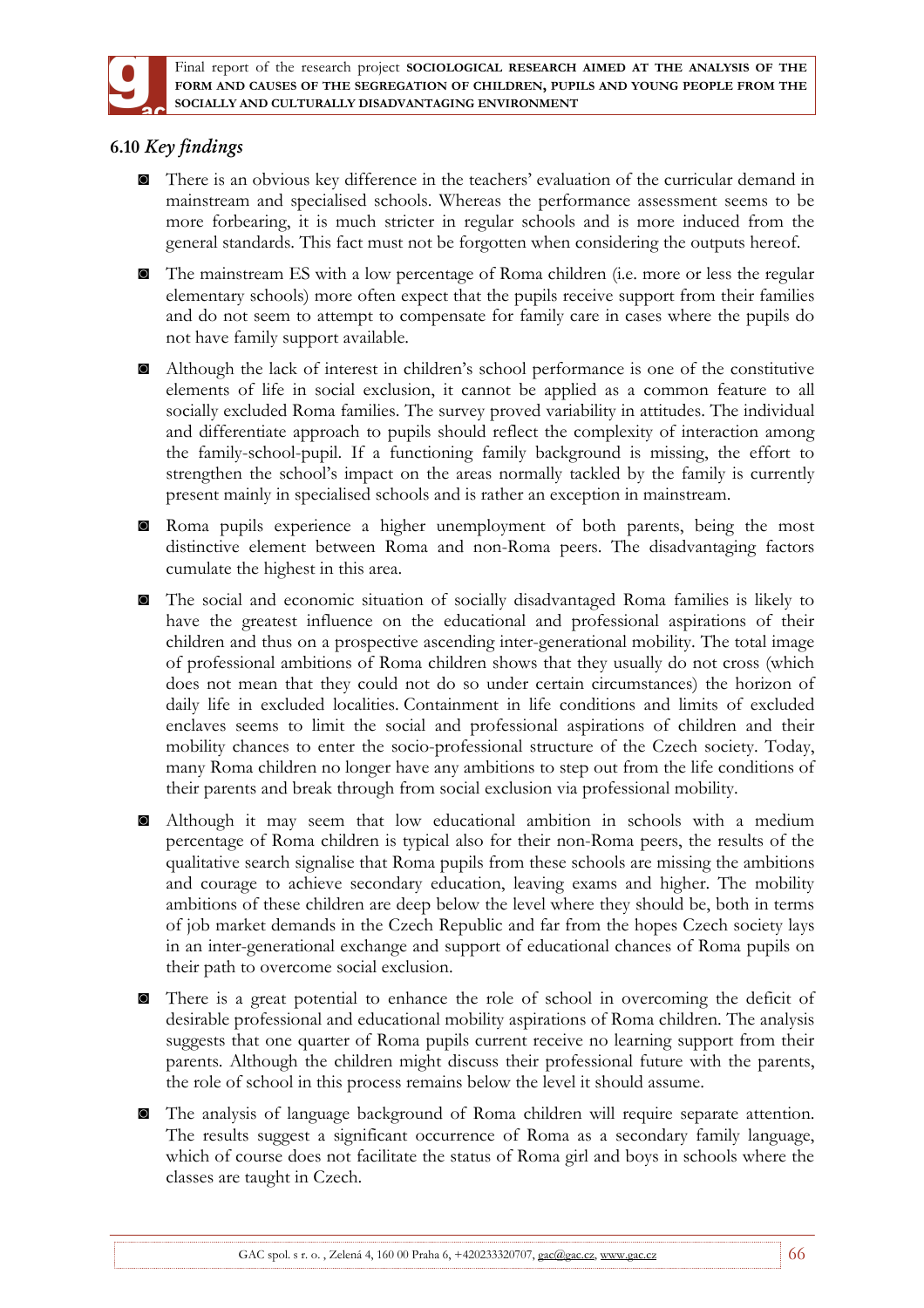The study summarizes the outputs of the research *"Sociological research of the analysis of the form and causes of the segregation of children, pupils and young children from a socially and culturally disadvantaging environment"* commissioned by the Ministry of Education, Youth and Sports in 2008 in a public tender. The aim of the research was to present a comprehensive picture of the educational trajectories and chances of Roma pupils from a socially disadvantaging environment who attend various types of elementary schools by means of a comparison with the trajectories and chances of their peers attending the same schools.

Final report of the research project **SOCIOLOGICAL RESEARCH AIMED AT THE ANALYSIS OF THE FORM AND CAUSES OF THE SEGREGATION OF CHILDREN, PUPILS AND YOUNG PEOPLE FROM THE** 

The roots of the educational disparities may be divided into two main areas. The causes thereof need to be sought in families and the family atmosphere as well as in the school as an institution. The schools performance of children thus reflects the family background in which they grow, and the kind of standards they experience there (material background, position of the role of education on the value scale, social and symbolic capital), and also the way schools as an institution treat them, whether or not it is able to adequately manage, support and develop the heterogeneity of their attitudes and needs (the school as an institution may accentuate or weaken the handicaps the children bring from their families). The Czech system, however, has been long missing the mechanisms that would mitigate the differences in family backgrounds.

We focused on the schools attended by the children from 310 excluded localities identified by the *Map of Socially Excluded Roma Localities and Absorption Capacity of the Entities Operating Therein* (MLSA, 2006). We indentified 396 schools from these localities and comprehensive data was obtained from 99 schools.

This sample of 99 schools, which forms the selected group described herein, was attended by 28,723 children in school year 2007/2008, out of which approximately 18 percent were Roma children, i.e. 5,052 pupils. As per mainstream elementary schools, we monitored the anonymous data obtained from the pupils who had entered the schools three, five or eight years ago (i.e. in school years 2000/2001, 2003/2004 and 2005/2006). As per specialised schools, we processed the data concerning the children who at that time (i.e. at the end of school year 2007/2008) completed the third, fifth or eighth grade, respectively. We requested each school to provide us with the statistics for one or two classes in each grade.

During the research, we analyzed the data on a total of 8,462 pupils concerning their performance in Czech language and math as well as in the profile subjects throughout their school attendance, their average final report grades, grades evaluating the conduct or information related to their behavioural issues, total sum of missed classes and their departures to other schools.

The research confirmed the hypothesis on the existence of educational disparities between Roma and other children who attend the schools in the vicinity of socially excluded localities. Whereas in a majority of the population attending the monitored schools, approximately one girl out of twenty and one boy out of ten departs (fails or leaves for a specialised ES) from the original class which he/she entered in the first grade; in Roma children, nearly half of them abandon the original class. The situation is worse in boys than in girls. The chances of Roma pupils to complete elementary school with their first-grade peers equals nearly a half.

All schools in the sample showed a deterioration of school performance of Roma pupils on the senior level of elementary school, regardless of the percentage thereof. At this stage, the performance of Roma pupils is also affected by the fact that they often miss the classes. The absence rate of Roma children is nearly three times higher than in their non-Roma peers. Whereas on the junior level, the increasing absence rate may be affiliated to the living conditions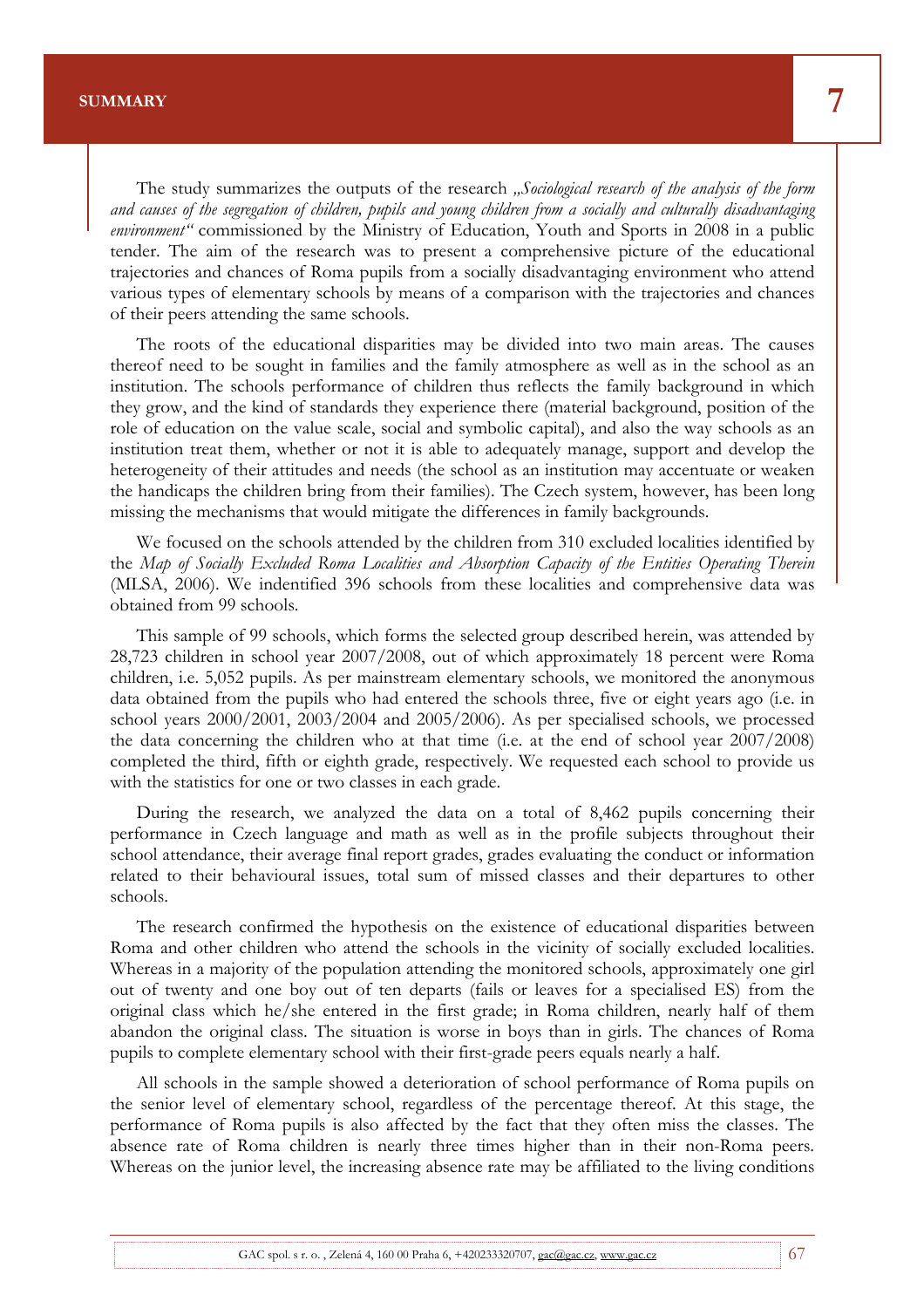

in the socially excluded environment and thus also to a higher sickness rate related therewith, the absence rate on a senior level indicates the relationship the children have towards the school and learning as such.

The decline in performance of Roma children at the senior level of the ES, which is reflected by an increased absence and worse grades, also contributes to the decrease of their chances to proceed to the secondary education. It is obvious that the pupils' performance is deteriorating just in the period when, on the contrary, they should improve it given the upcoming demands and chances to achieve a higher education. Albeit the majority of Roma pupils do have remarkably bigger problems with absence and learning compared to their peers; however, there is a minority of those who have a good chance to proceed to a high school or even a secondary school. The chances of these children need to be supported. At present, however, these children lack even any aspirations to make such a move.

If the ES management is correct in stating that the main cause of the decrease of pupils' attendance lies in the family background (motivation, unemployment, duties, etc.), then it is obvious that the elementary schools currently lack sufficient means to sanction and enforce the children's attendance, increase motivation of their parents and attract the children by more interesting classes or by applying individual care as to support the interest of children to learn and attend the school. In other words, the schools feel as if they do not receive enough support from the social and legislation system, which could open the space to the positive school and educational activities through sanction pressure. On the other hand, they do not see much of a necessity to change their own educational and internal practice.

On the junior level of the ES, Roma pupils perceive Czech language as a much worse of a nightmare than math; on the senior level, the average grades in both subjects become equal (the average grades in math are even worse than those achieved in the Czech language). There are significant differences between the mainstream ES classified according to the percentage of Roma children to the total number of pupils attending the school. In general, the higher the representation is of children from a socially excluded environment attending the school, the more demanding the teachers' work is in terms of the individual approach and intense building of school-child-family relationship.

We managed to document the effect the main integration instruments have on the school performance of children. Roma children who attended kindergartens are clearly more successful in their educational trajectories. The problem, however, is the fact that only a minority of Roma children are sent to kindergartens (approx. two thirds of them). The effect of preparation classes on an improvement of the educational chances is not as strong as in the case of the kindergartens and has a positive effect only at the beginning of the educational path. The Roma children who attended the preparation class become gradually equal to their Roma peers who did not attend it. Kindergartens or preparation classes (parents usually choose either one) are attended by approximately 48% of Roma children. Therefore, approximately 52% of Roma children are left without any pre-school preparation.

It is important for a child at an early school age, whether or not the school he/she attends employs an assistant to teachers. Whereas in the mainstream schools without an assistant, 6.5 out of 10 Roma children survive in the original class up to the 3rd grade, it is 7.5 pupils in the classes with an assistant. On the other hand, it could not be proved that the assistant would have any influence on reducing the absence rate.

If we compare the schools with the lowest percentage of Roma children (these are more or less the regular mainstream ES with the percentage of Roma children not exceeding 20 percent) with the other two categories of a medium (21 up to 50 percent of Roma children) and majority of Roma pupils (more than 50 percent), the chances of pupils from the latter two categories to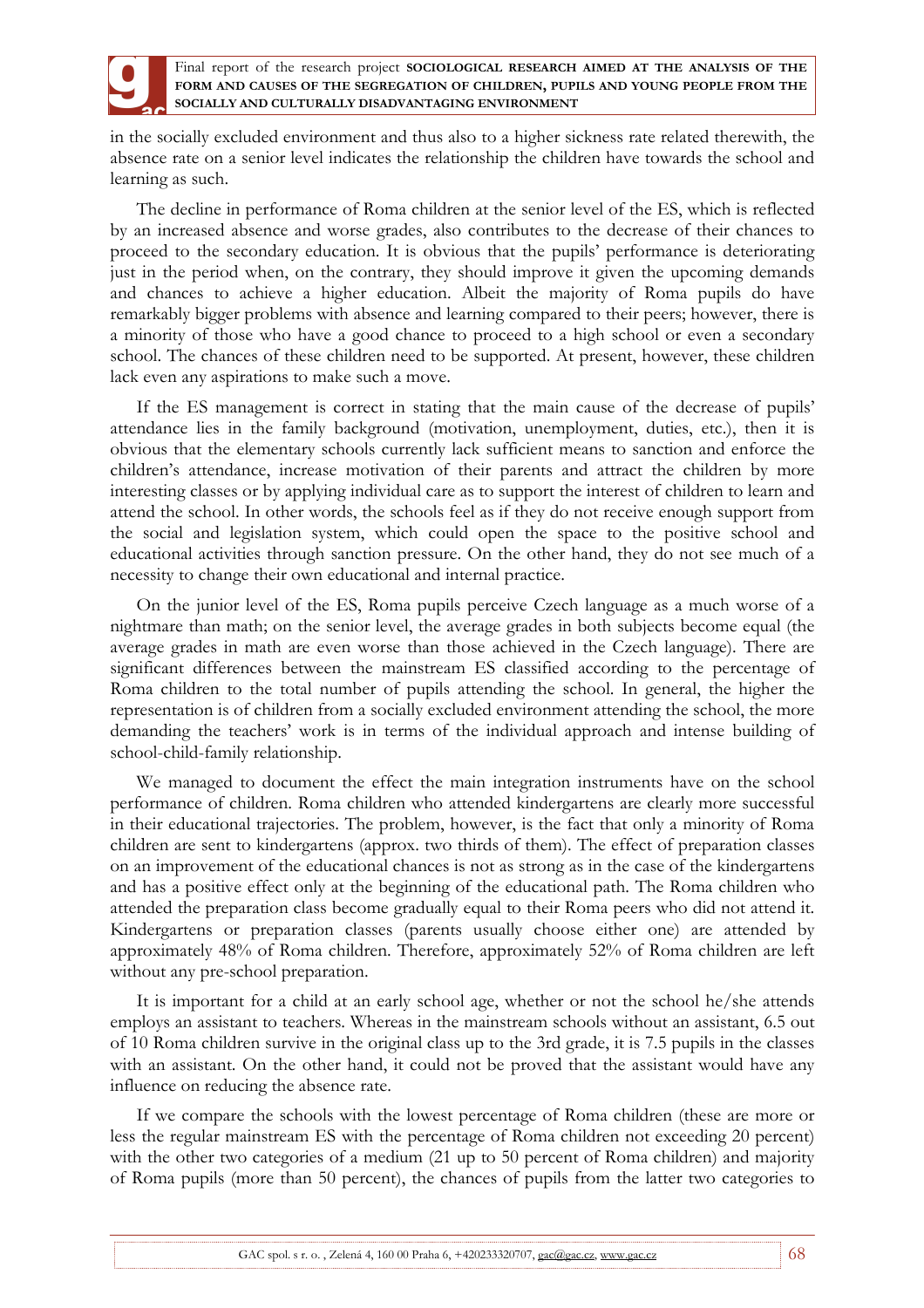

proceed to secondary schools and to apprenticeship centres completed by leaving exam seem to be much lower. Surprisingly, the worst educational chances were ascertained in Roma children attending the schools of medium category in terms of fails and exits to schools outside the mainstream education system.

In schools with a low percentage of Roma children, the Roma children meet with other children from various social levels and professional groups and thus obtain a better view of the social and professional structure of the Czech society. On the other hand, the schools with a higher percentage of Roma pupils accepted the status of the so-called Roma school. They create integration programmes and attract the professionals who want to deal with the issue.

The schools with a medium percentage of Roma pupils thus take over the handicaps of both poles. Here, Roma children do not study in a fully opened environment; on the other hand, these schools do not have such a scope of integration instruments available (perhaps due to a fear that they would attract more Roma pupils or receive the reputation of Roma school).

However, there is a great potential for strengthening the role of the school in overcoming the deficit in the desirable professional and educational mobility aspirations of Roma children. One full quarter of Roma pupils currently receive no learning support from their parents.

The role of the school in motivating children to continue studying and increasing their professional aspirations remains deep below the necessary level upon which they should be. Low attention given to the professional motivation and encouraging children seems to be one of the causes of containment of Roma children within the social exclusion of their highly unemployed parents.

The school currently does not help much to break through any social or professional horizon of life in the social exclusion, however good prerequisites it may undoubtedly have, although at least one fifth of Roma pupils show the performance capacity to manage this difficult transition.

The submitted project is the first representative study of the issues of the educational chances and trajectories of Roma pupils. The outputs may be used either as a proposal for the optimization policies and measures contributing to a decrease of the educational disparities described herein, or for the purpose of strengthening the knowledge base of the definition of integrating educational policy which brings along the greatest expectations on the part of both the professional and general public.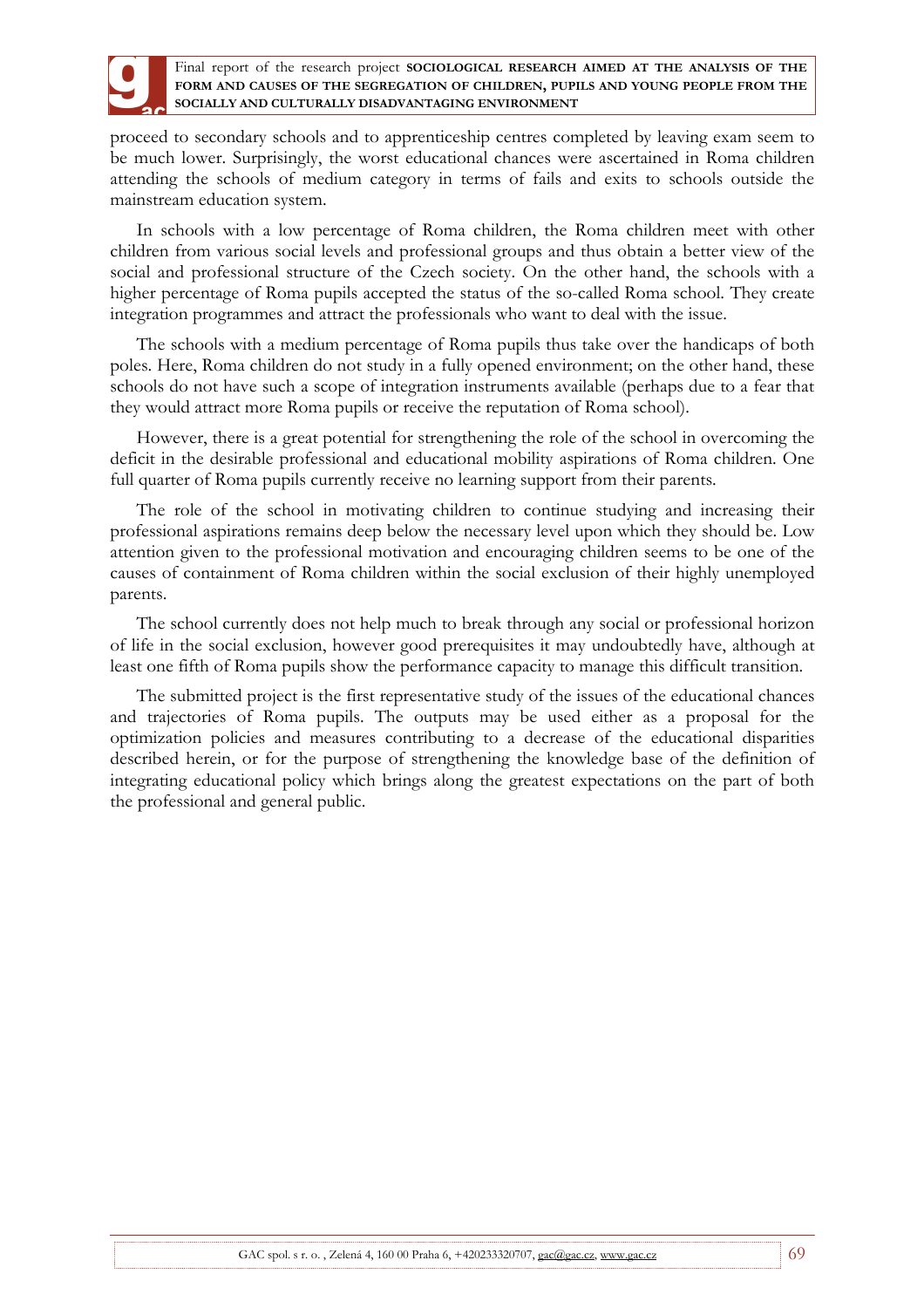#### **8.1 Comparison of educational chances**

◙ The research proved the existence of unequal educational chances between Roma and non-Roma children attending the schools in the vicinity of socially excluded localities.

Final report of the research project **SOCIOLOGICAL RESEARCH AIMED AT THE ANALYSIS OF THE** 

- ◙ In the monitored schools, an average of one girl out of twenty from the majority society departs (fails or leaves for a specialised ES) from the original class in which she started the first grade; in boys, it is one out of ten. The chances of Roma pupils to complete the ES with their peers equals approximately a half.
- ◙ The situation is worse in Roma boys than in Roma girls. The boys have even less than half the chance to complete the school attendance in their original class.
- ◙ Mainstream ES are attended by 72% of Roma children (it is 92% of other children), i.e. nearly a third of Roma children attend the schools outside the mainstream system.
- ◙ An average two out of ten Roma girls and 2.4 Roma boys leave the mainstream ES for non-mainstream schools.
- ◙ The schools performance is also affected by an increased absence rate, which is nearly triple in Roma children compared to their peers.
- ◙ The biggest issues in the educational paths of Roma children are specifically the commencement of the first grade and transition to the sixth grade (and even the third grade in some boys who do not manage the changes in curriculum too well).
- ◙ During the first five grades, the Czech language represents much worse a nightmare for Roma children than math, whereas the average performance in both subjects is equivalent during the last three grades (an average performance in math becomes even worse than in Czech).
- ◙ Roma children attending the schools with a medium percentage of Roma pupils (21 up to 50 percent) have a slightly lower chance to complete the school in the same class.
- ◙ If we compare the schools with the lowest percentage of Roma children (i.e. mostly the regular ES – up to 20% of Roma children) with the other two categories (the schools with 21 to 50% of Roma children and the schools with more than 50%), the transition of pupils from the latter two types of schools to secondary schools or apprenticeship centres completed by a departure exam seems to be much more difficult.
- ◙ The differences in terms of the size of the municipalities are insignificant; it is a uniform template applicable to both metropolitan schools and schools in smaller cities.

#### **8.2 Efficiency of the individual integration instruments**

- ◙ The role of an assistant has an influence on the school performance of children. Whereas in the mainstream schools without an assistant, 6.5 out of 10 Roma children survive in the original class up to the 3rd grade, it is 7.5 pupils in the classes with an assistant. On the other hand, it could not be proved that the assistant would have any influence on reducing the absence rate.
- ◙ Roma children who attended kindergartens are clearly more successful in their educational paths. However, only two fifths of Roma children are being sent there.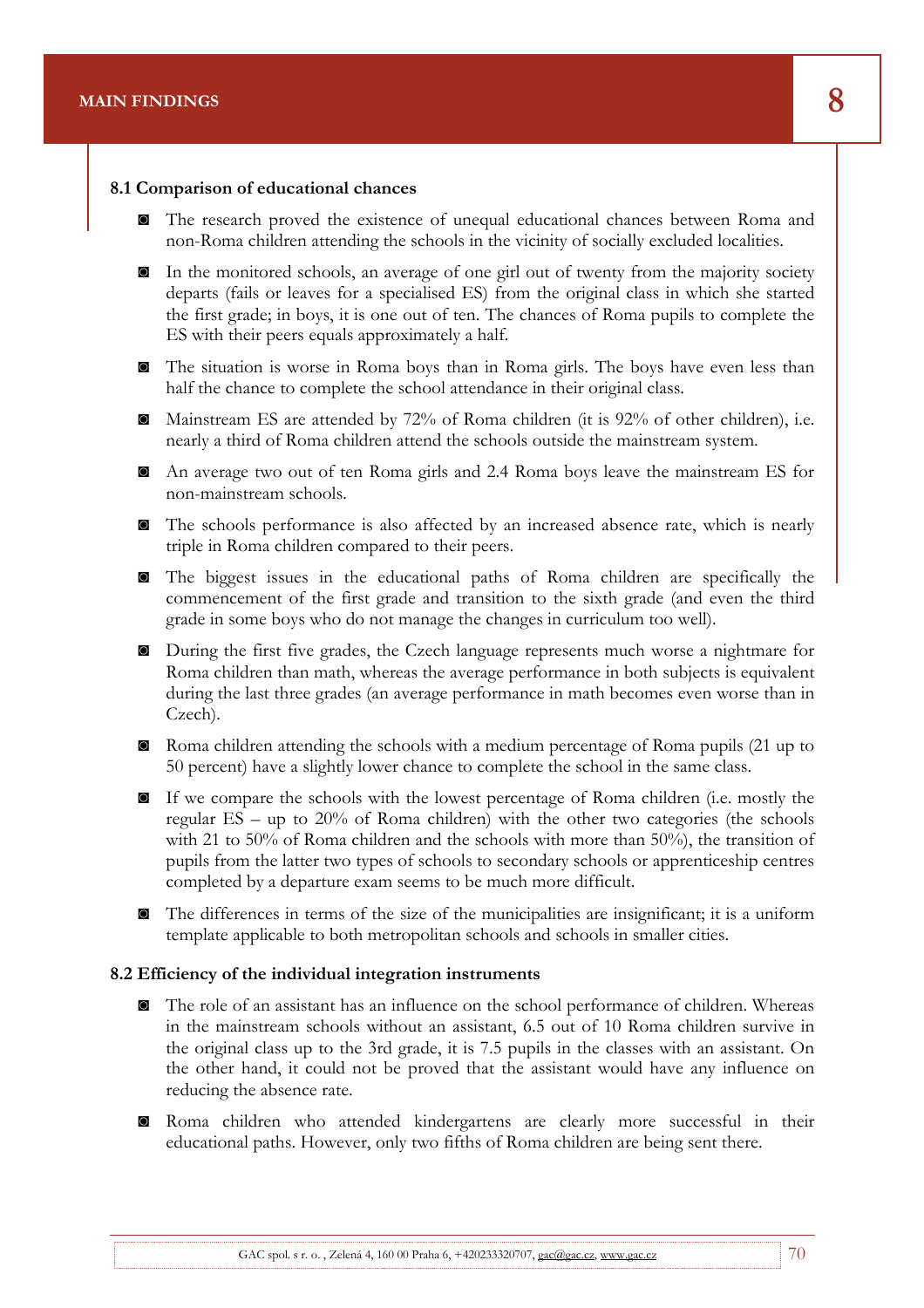

- ◙ The influence of prep-classes on the improvement of educational chances is not as strong as in the case of kindergartens and only at the beginning of the school; then, the children who passed the prep-class gradually perform to the level of their peers.
- ◙ Kindergartens or prep-classes are attended approx. by 48% of Roma children.

# **8.3 Opinions of school management**

- ◙ The managers of the majority of schools argue that the schools do not receive sufficient support from the social and legislation system, which could use sanctions to open space for the positive educational and school activities.
- ◙ Most of the managers currently see a way to change the situation primarily in the exogenous factors applicable to their own facility, be it the sanctions and pressure on to the families by the social and other system, or strengthening the educational chances by more extensive pre-school preparation, allocation of more assistants, after-school activities, etc. The ideas involving some changes in the schools occur in a minority of cases.
- ◙ Most of the managers are not yet convinced of the importance of the instruments associated with supporting the professional motivation to learn, and anticipate a massive failure of Roma pupils in their path to qualification once they leave elementary school.

## **8.4 Educational needs and attitudes of children**

- ◙ The social and economic situation of socially excluded families is likely to have the strongest impact on the educational and professional aspirations of their children and thus on a prospective ascending inter-generational mobility.
- ◙ The total image of the professional ambitions of Roma children shows that they usually do not cross (which does not mean that they could not do so under certain circumstances) the horizon of daily life experience of their parents. They usually resort to what their parents do in the household (cooking, repairs, etc.). Roma children do not show stronger ambitions to step out beyond the horizon of the life path of their parents; on the other hand, by profession, they strictly copy the very limited horizon of the excluded Roma localities.
- ◙ The analysis of the language background of Roma children requires special attention. The results suggest a significant occurrence of Roma as a secondary family language, which certainly does not facilitate the status of Roma girls and boys in schools where the classes are taught in Czech.
- ◙ There is a potential to enhance the role of school in overcoming the deficit of the desirable professional and educational mobility aspirations of Roma children. One quarter of Roma pupils currently receive no learning support from their parents and, at the same time, there is no system of support provided by schools.

## **8.5 Conclusions for further definition of the educational policy**

- ◙ School management has no principal problem with identifying the children as Roma and refusal to do so is rather minor. It is also likely that this barrier will be overcome if the managers will see that identification is made in order to resolve the problems associated with equalising the educational chances of Roma children.
- ◙ If the educational policy should be configured so that it could help as much as possible to those who need it the most, it requires a specific approach to various types of schools.